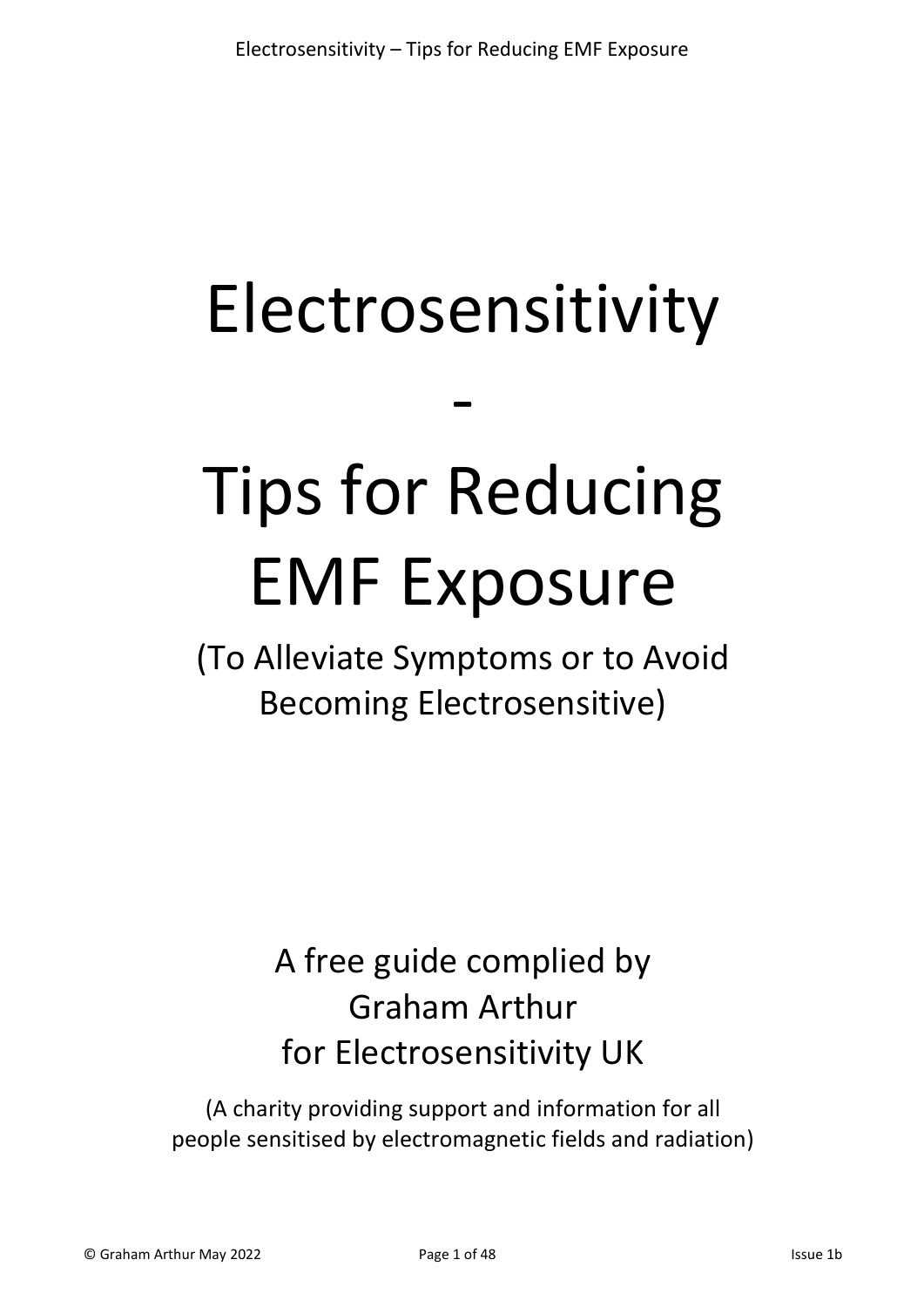### **Contents**

| 1.  |                                                                                                  |
|-----|--------------------------------------------------------------------------------------------------|
| 2.  |                                                                                                  |
| 3.  | Additional NO COST / LOW-COST Precautions EVERYONE Should Consider if Above Actions Helped  12   |
| 4.  | Further Steps Anyone Who Still has SIGNIFICANT Symptoms Should Definitely Consider 13            |
| 5.  | Considerations for New Builds, Renovations or House Extensions to Reduce EMF Exposure 16         |
| 6.  |                                                                                                  |
| 7.  | Important Notes re Surveys, Field Strengths and Distance, and 'Protective' Devices etc.  20      |
| 8.  |                                                                                                  |
| 9.  |                                                                                                  |
| 10. |                                                                                                  |
| 11. |                                                                                                  |
| 12. |                                                                                                  |
| 13. |                                                                                                  |
| 14. | The Technical Stuff (If You're Interested) + Why EMFs Have the Potential to Cause Harm  31       |
| 15. |                                                                                                  |
| 16. |                                                                                                  |
|     | 17. Typical Levels of EMFs from Everyday Sources + Levels Before and After Reduction Measures 39 |

#### <span id="page-1-0"></span>**1. Introduction**

The aim of this document is to cut-through all the hype, misinformation, flawed reasoning and 'fake news' to present the facts and provide common sense, simple, no-cost / low-cost, practical self-help measures that anyone can take to reduce their exposure to, and hence minimise the risk of harm from, a multitude of everyday sources of radiated electromagnetic fields (EMFs), without having to spend a small fortune on often expensive and/or unnecessary (and in some cases, less reliable or unproven) products or services.

As all the symptoms of Electrosensitivity (ES) can also by caused by a multitude of other medical conditions, many of them potentially very serious, you should always first consult a qualified medical professional to rule-out other causes before **relying solely** on reducing your exposure to EMFs. However as there are no negative health effects from reducing your exposure to EMFs there is no reason why you should not do so whilst you are also undergoing investigations for other causes, if you feel it may be of benefit.

Although these tips to reduce EMF exposure are **primarily aimed at people who are**, or think they might be, **electrosensitive**, the measures outlined in Section 2 are well **worth consideration by everyone**, as people without any specific symptoms have reported feeling an **improvement in general wellbeing** and **greater vitality** which is probably due to **reduced external stressors** on the body and **improved sleep quality** from lower EMF exposure. Reducing exposure also reduces the risk of becoming electrosensitive in the future.

Guidance on no / low-cost **basic** '**first line of defence**' **self-help measures** is essential for the many, many sufferers who are unable to work due to the severity of their symptoms and simply do not have the money to spend on elaborate solutions or expensive services, which may turn out to be unnecessary. Especially as these people are also often denied any form of benefits because their condition is not officially recognised.

Many people are unsure, or even sceptical, as to whether their symptoms could be caused, or made worse, by EMFs and so are understandably reluctant to spend any significant amount of money on **potential remedies** which may have no beneficial effect because, in their particular case, their symptoms turn out to be unrelated to EMF exposure. Following this guidance also **allows such people to be reasonably certain both** that EMFs are responsible for, or contributing to, their ill-health, **and** to determine if any further action is really necessary, including if expenditure on specialised products and services is likely to be worthwhile.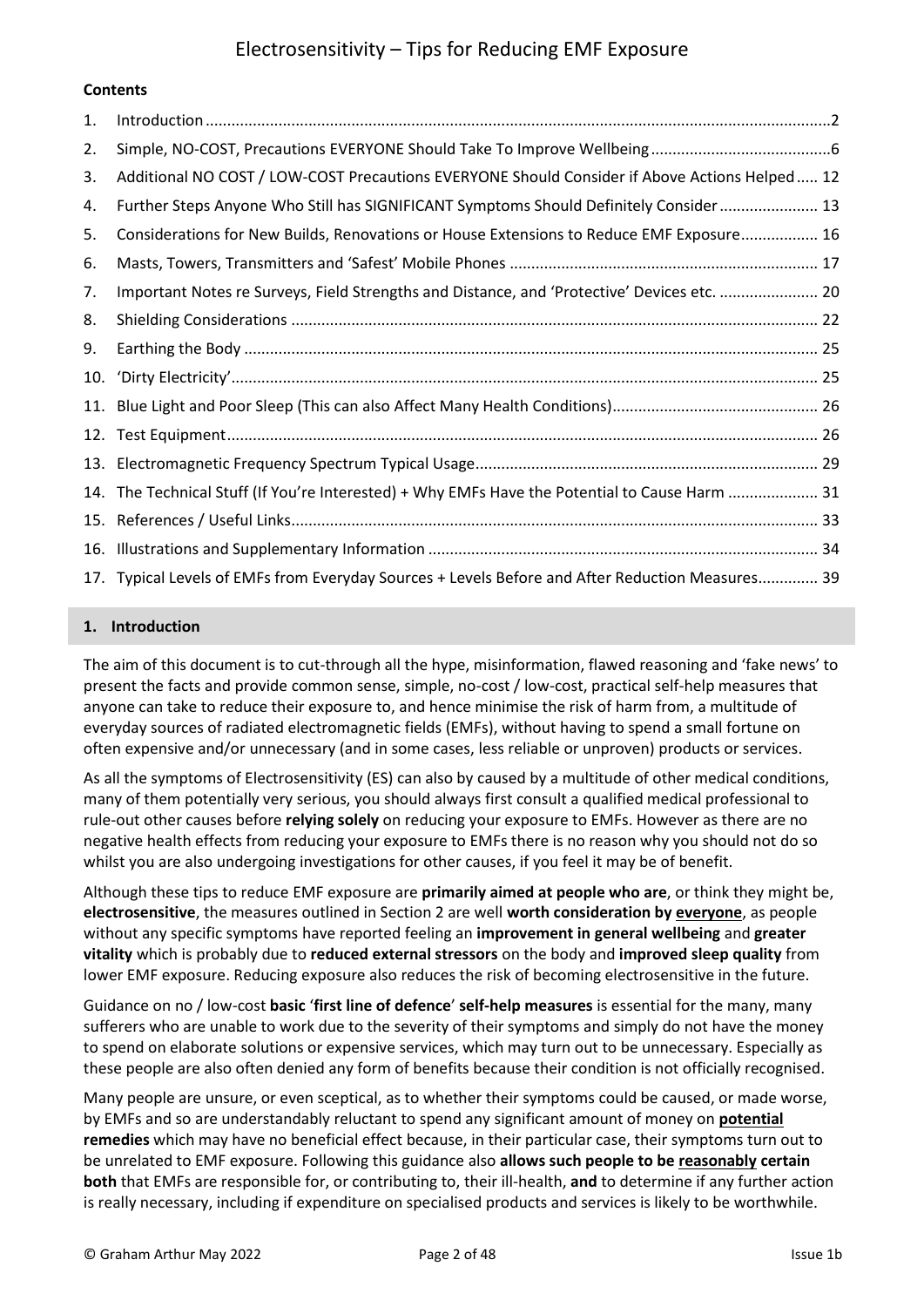The more costly solutions are discussed separately later on, including **when** it might be worthwhile considering them, but **only after** all the no-cost or more affordable options have been tried first.

The general consensus appears to be that addressing any chemical / food sensitivities (including moulds), hydration, and nutritional deficiencies (none of which are discussed any further in this document) is also important for people with severe symptoms as these conditions often co-exist and interact.

## **Validity of Information**

The recommendations and facts contained in this document have been derived from information published by **credible** sources, such as **European Parliament**, the **Institute of Building Biology**, **Austrian Medical Association**, **ES-UK**, etc., respected researchers and reputable institutions, who are completely independent of commercial interests, not from any non-verifiable or biased 'experts' or sources. Wherever possible, links to the original published material that has been referenced have been provided. Additionally some content is based on established electronics and physics principles, and a few comments on the effects of EMFs have come first-hand from sufferers I have met who are far more sensitive than I am.

Although all the basic guidance on how to reduce your level of exposure to EMFs is likely to change very little over time, in order to keep up-to-date with the latest developments in research into the effects of EMFs, the potential impacts of changes in technology, lawsuits, and any resulting changes in policy, regulations and views of the relevant national and international authorities it is advisable to subscribe to email newsletters from independent and reliable sources such as  $ES-UK \leftarrow$  click this link to subscribe. The latest Newsletter and back-issues can also be downloaded from th[e ES-UK Newsletter](https://www.es-uk.info/newsletters/) page. (This document may be updated periodically to reflect future developments and all ES-UK Newsletter email subscribers will be notified)

## **Independence**

I am now fully retired and have not received, and will not receive, any financial or other incentives from the manufacturers or suppliers of any of the products mentioned within this document. My only affiliation in this area is as a voluntary supporter of ES-UK. Any positive product references are purely to provide examples of items which have been evaluated and found to be reliable, fit-for-purpose, and to represent value for money in order to provide a benchmark for people who have little previous knowledge or experience in this subject.

## **Validation and Expertise**

All the electronics / physics principles and recommendations that have been incorporated within this document are wholly consistent with my experience, knowledge and qualifications from 30+ years working in engineering, design, manufacturing, testing, quality assurance and regulatory compliance in the electronics industry within telecoms, radar, calibration and metrology, electrical safety approvals, and certification and compliance with National / International / MoD Standards and EU Directives, including:

[Electromagnetic Compatibility \[EMC} Directive 2014/30/EU](http://ec.europa.eu/growth/sectors/electrical-engineering/emc-directive_en) (see Note 6 in Section 7 below)

Low Voltage Directive 2006/95/EC

Medical Devices Directive 93/42/EEC

I have worked for Post Office Telecommunications (now BT), Halser GB (now Ascom), Racal Marine Radar, Duracell, British Standards Institution (BSI), and National Air Traffic Services (NATS), amongst others, and was formerly an Associate Member of the Chartered Quality Institute and BSI / IRCA Registered Lead Auditor. In the course of my work I have carried out assessments and inspections at hundreds of companies in the electronics industry, both in the UK and overseas, who were involved in the design, manufacture, and/or servicing of a diverse range of products from electronic components to CAT and MRI scanners.

I suffer from ES myself, have helped other ES sufferers, and have implemented all of the precautionary measures recommended in Sections 2 & 3 below, and most of Section 4, in my home and have validated their effectiveness with reputable test equipment (See Section  $17 -$  Table 5,  $9 - 11$ ), where applicable, as well as by achieving a very significant improvement in my symptoms. Additionally other ES people who are more sensitive than me have commented how much better they feel in my home environment.

Be wary of differing advice from unqualified, alarmist or 'fake news' bloggers, or web sites which are trying to sell you something, which often make unsubstantiated or grossly exaggerated statements. Also be wary of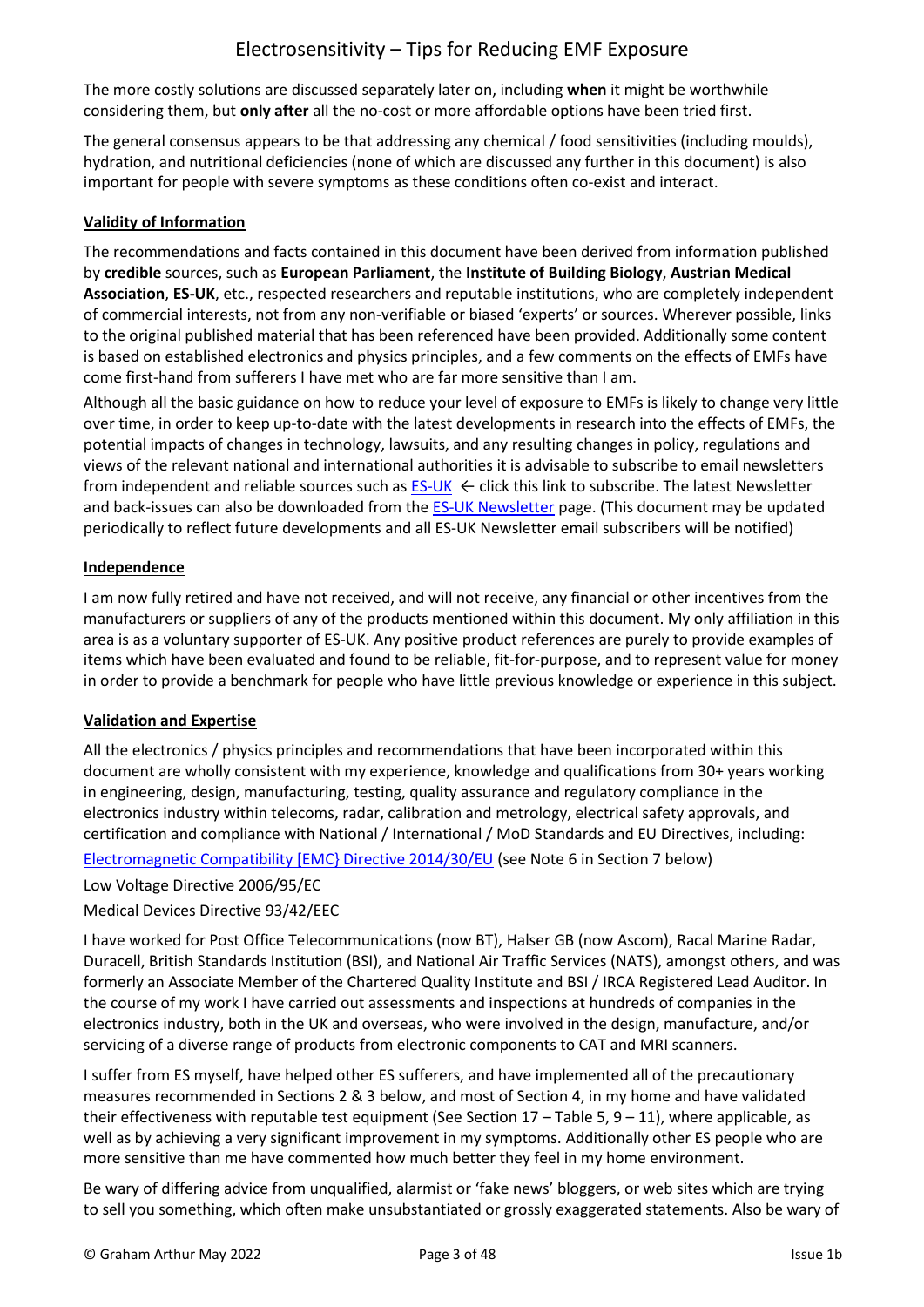'cheap and nasty' testers that do not give reliable, repeatable results which can cause you to either fail to identify sources which are a problem, or to waste your time and money trying to deal with sources which are actually too low to be of concern. (See Section 12 – Test Equipment)

It is also worthy of note that many **US** web sites mention **only** the AC **Magnetic** Field of EMFs (measured in **mGauss** or **nT**) NOT the AC **Electric** Field which travels further and is often more harmful, so their advice does not tell the full story. (The US domestic mains power supply is most commonly half the voltage of the UK and, therefore, items of the same power rating draw twice the current, hence the Magnetic Field is twice as strong, so it is potentially more of a problem there than in the UK. Although the Electric Fields coming from such domestic mains wiring will, therefore, be half the strength that does not mean it is too low to be a problem. Additionally in some places the domestic supply is 230VAC and the commercial and industrial power supply can go up to 600VAC so it is a gross oversight to disregard AC Electric Fields in the US)

## **Don't panic, it's NOT the end of the world to live without wireless devices!**

Many people, especially those too young to have experienced life without modern-day technology, really don't **want** to believe that EMFs could be contributing to their ill-health because they don't want to even start to contemplate what impact that might have on their current lifestyle's reliance on wireless technology and gadgets. They fail to recognise, or accept, that the **ONLY truly important functions** wireless technology has provided is the ability to call for help in an emergency in remote locations and to find your exact location when lost. **Everything else** can still be done perfectly adequately and enjoyably (and generally faster, more reliably and more securely) with **wired** computers, phones, entertainment systems etc., and satnavs **only need** to be **switched ON** and **mobiles taken OFF 'airplane mode'**, **in emergencies**.

Music and movies can still be enjoyed on-the-move on a **mobile** or **tablet** in '**airplane mode**' by downloading them via a **USB-C** cable to a computer with an **Ethernet cable** connection to the router, or via a **USB-C to Ethernet Adapter\*** (or 'dongle') wired direct to the router. It's not difficult, and only needs a little planning ahead, which never did anyone any harm. **ALL** internet-based activity can still be enjoyed via a **wired computer**, **tablet** or **mobile** set-up. (\*I use a [UGREEN](https://www.amazon.co.uk/gp/product/B07M8GSLQB/ref=ppx_yo_dt_b_asin_title_o02_s00?ie=UTF8&psc=1) Ethernet Adapter – in addition to the compatibility listed the supplier advised me "generally Android v7.0 or higher, and Kernel v4.1 or higher can be used with this adapter, but there are exceptions". It worked fine for my Samsung mobile. Other brands are available)

If either you **don't think** reducing your exposure to high levels of EMFs could, or will, improve your health and wellbeing, or you can't, or don't want to, change your current use of wireless technology, why not give it a try for a week or two so you can then make an **informed decision**, not one based on hearsay, industry hype, fake news or emotions? Although opinions vary, many researchers estimate that up to 80% of the population are affected to some degree by electrosensitivity so if you have **any of the symptoms** which are commonly **caused**, **or made worse**, by electrosensitivity and **you aren't prepared to try reducing your EMF exposure for a trial period**, then obviously your symptoms really can't be bothering you that much at all…

## **What to do + the benefits**

People who reduce their exposure to EMFs commonly report that they sleep better, feel more refreshed by sleep, have more vitality, fewer headaches, are less stressed and anxious, and have better concentration and skin in addition to significant improvements in the many specific associated conditions.

ES can affect different people in very different ways. Less sensitive people may only suffer mild and relatively trivial symptoms, whereas the most sensitive sufferers can be completely debilitated by severe reactions lasting hours or even days. Similarly sufferers may be affected by only certain, or all, frequencies, mainly by electric or magnetic fields, or equally by both, and the trigger levels and the type and severity of reaction may vary significantly between different frequencies and field types for the same person.

Consequently some exposure reduction measures may be far more effective than others, and some may not be needed at all, depending on each individual's reactions and the types and levels of EMFs in their daily environments. The only way to tell is by experimentation and, therefore, the recommendations that follow are grouped by the easiest, cheapest and most commonly problematic\* first, progressively becoming more complex and expensive to implement as these may not be necessary. (\*The measures to reduce exposure to microwaves are listed first as microwaves are most often the cause of the worst reactions for a majority of sufferers, and hence the most benefit is often derived from addressing these sources first)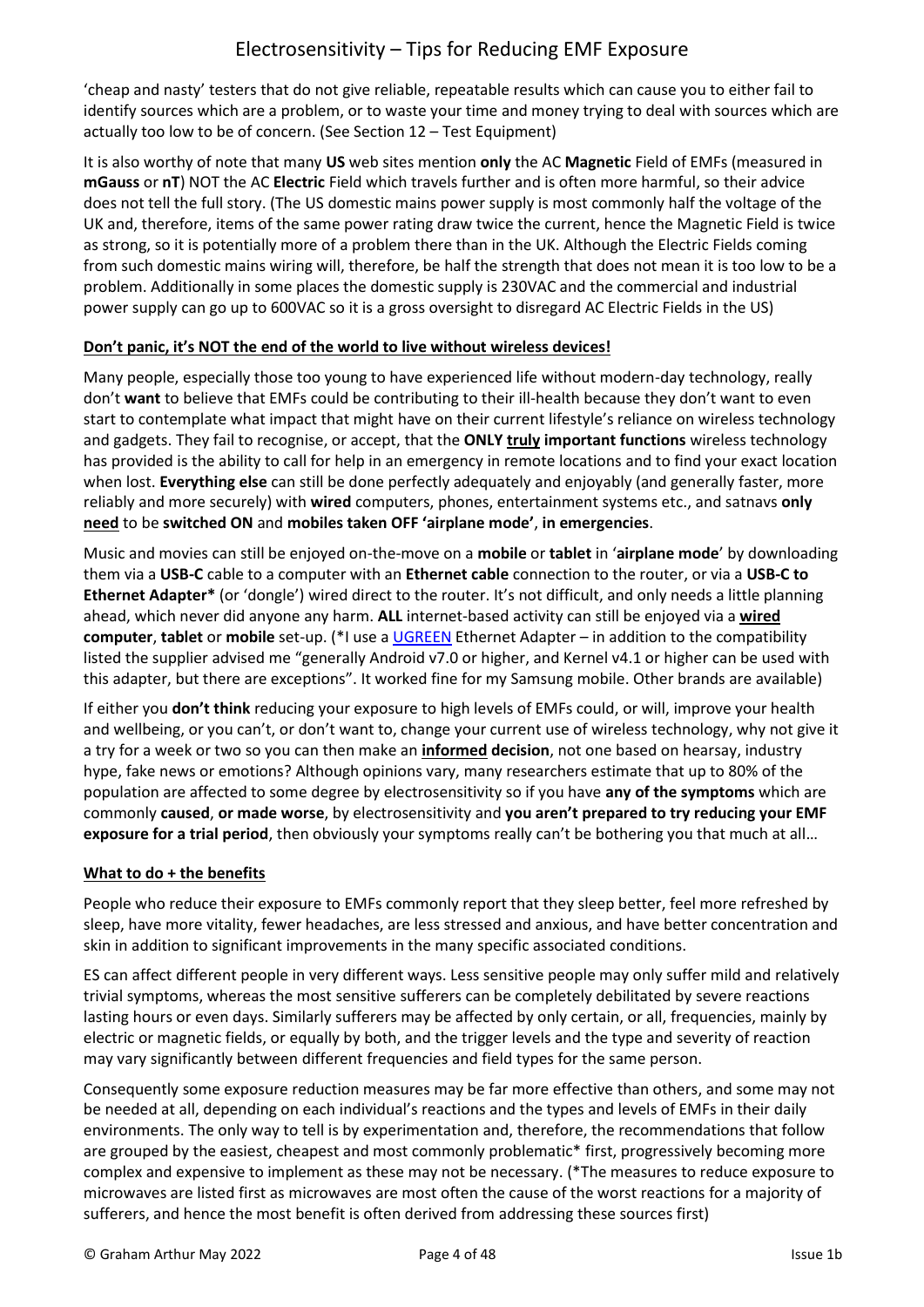Although the best advice is to do as much as you can to reduce your exposure throughout the day wherever you are, the most important environment is where you sleep as electromagnetic radiation not only disrupts sleep (even if you don't wake during the night) but also interferes with the many important cleansing, repair, maintenance and rejuvenation processes that (should) take place whilst you are in deep sleep. If you can't, or don't want to, follow all of the recommendations below you will derive the most benefit from doing as many of the recommendations regarding the bedroom / night-time environment (e.g. switching things off at night) as you can, even if you don't implement many of the daytime precautions.

The basic steps to reduce your exposure are quite simple and straightforward, and most cost little or nothing to implement. If you can't eliminate a particular source of EMFs, moving the offending item as far away from you as possible (or you from it) will reduce your exposure significantly as the strength of electromagnetic radiation drops-off quite rapidly with increased distance from the source. (See Section 14 – Technical Stuff – Inverse-square law)

## **Microwaves are the most harmful, but lower frequencies can be harmful too**

Microwave EMFs are the most harmful due to their ability to propagate over great distances and more easily penetrate many materials, which is why they are used for their particular applications. The shorter the wavelength (higher the frequency) the more dangerous they become as more of the energy is absorbed by the cells of the body – hence 5G is causing even greater concern. However research has shown that once people start to become reactive to microwave frequencies they very often also become progressively more and more sensitive to lower frequency EMFs, often right down to mains 50Hz and below.

Although signal levels vary between manufacturers and models, most **DECT Cordless Phones** have a much higher power output than a majority of **Wi-Fi Routers**, and most **Wi-Fi Routers** have a much higher output than **Mobile Phones** – therefore it is essential to follow the advice on **Cordless Phones** and **Wi-Fi devices** as well as **Mobile Phones** in order to reduce the risk of harm from microwave radiation.

### **Exposure Reduction - 'Distance is your friend' but Duration is Equally Important**

'Distance is your friend' is advocated by the Vienna Medical Association in their guidelines for mobile phone use but is equally applicable to all sources of EMFs. However, although the most sensitive sufferers can experience very bad reactions to the shortest of exposures, as for most sufferers the **total exposure** (field strength x duration) is the most important factor affecting both the **severity** and **persistence** of symptoms the length of time spent in close proximity to strong EMF sources has a very significant impact. Therefore it is not only the **further away the better**, but also the **shorter the duration of exposure the better**, in all cases.

There can be quite considerable differences in the levels of EMFs from the same kind of equipment from different manufacturers, and even between different models from the same manufacturer, not only due to the power rating of each device but also due to the degree of screening used within the equipment, the type of screening material used, whether it is earthed or not, and many other design and construction factors.

Therefore the distances recommended in the sections below to keep the various items from the body in order to reduce the harmful effects of EMFs to an acceptable level are **only a rough guide** – **in all cases the further away, the better**. If you are electrosensitive and don't want to get bogged down with all the details of the various 'safe' distances for different items, a very rough rule of thumb is not to spend any appreciable length of time less than **1m** away from anything that is mains-powered or any battery-powered items that transmit any kind of radio waves\* (mobiles, Wi-Fi / Bluetooth devices, cordless phones etc.), and **0.5m** away from mains leads and wiring in the walls, floor and ceiling. The only exceptions being flat screen computer monitors which are okay at **0.5m** because they are made to meet a separate safety standard for emissions, and laptops which should not be used without a separate **wired** keyboard and mouse, even when batterypowered and in 'airplane mode', and **never** on the lap.

If the indications are that EMFs do adversely affect you there is no substitute to checking the actual field strengths from all potential sources around you with reputable test equipment in order to determine which items are actually causing the worst problems, how far away to keep from them, or if further actions might be needed to reduce the EMFs they radiate (as detailed in the following sections) as well as to check how effective any reduction measures have been. (See Section 12 – Test Equipment)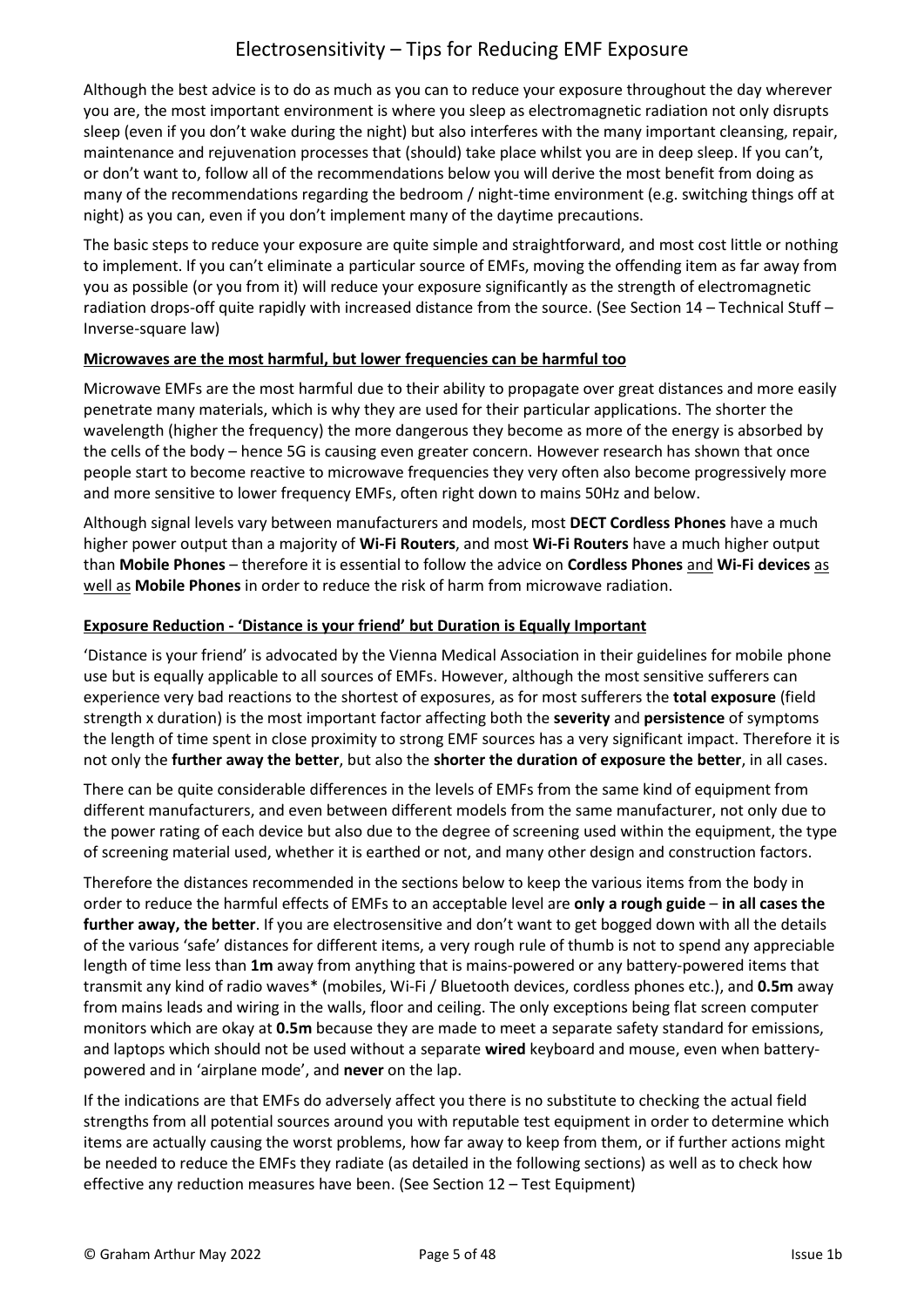## **Alternative Approaches**

Although it is widely thought that many complementary therapies and practises such as yoga, tai chi and qigong etc. can be helpful whilst you are being subjected to the stress of high levels of EMFs, I have not encountered any evidence to suggest that any of them can make you **immune**, even temporarily, to their illeffects. Therefore, as the frequency of treatment or amount of practise required to bring any appreciable degree of relief can be very expensive / time-consuming, **it makes no sense at all to rely on any other type of remedies without first addressing the fundamental underlying cause by reducing your daily exposure – which costs little or nothing to do**.

After all you wouldn't **rely solely** on buckets, umbrellas, pumps and dehumidifies, or incantations to stop the rain, to address water pouring in through the roof without taking the most obvious and effective step of fixing the holes in the roof first! Similarly, regardless of your beliefs, you wouldn't just rely on prayer, reiki, spiritual healing, herbal remedies, or homeopathy etc. to help you recover from an injury without first carrying out all the basic first aid steps of cleaning, disinfecting and dressing the wound, stopping the bleeding, realigning and supporting any broken bones etc. So why would you **just** rely on crystals, sacred pyramids or any other alternative remedies without first doing all you can to eliminate or reduce the potency of the actual source of the problem, and hence increase the potential effectiveness of any other approach?

Indeed, as you might expect, complementary therapies and practises such as yoga, tai chi and qigong are reported to be far, far **more effective when you also** simultaneously significantly **reduce your daily exposure to EMFs**. Following the recommendations in Sections 2 & 3 below for a week or two will help you to determine if reducing your exposure to EMFs is likely to lead to an improvement in your health wellbeing , and all the actions are all fully reversible if you decide it's just not for you, so what have you got to lose?

### <span id="page-5-0"></span>**2. Simple, NO-COST, Precautions EVERYONE Should Take To Improve Wellbeing**

The following simple precautions will significantly reduce your exposure to potentially harmful EMFs and, therefore, help to relieve the many symptoms they can cause or worsen. **These measures also have the potential to improve your general health and wellbeing even if you have no major symptoms yet** and they cost nothing at all to implement, only requiring rearranging some of your furniture and electrical items, and changing some of your habits.

You do not have to stop using electrical / electronic items altogether, just use them more wisely. So there is nothing to lose except the time it takes to reorganise things and there is potentially a good deal to gain. All the actions detailed below are fully reversible if you're not convinced of the benefits or would just rather go back to your old ways and suffer the symptoms instead – either way you can make an **informed** decision.

- 2.1. **Always** use a **corded phone landline**, where available, in preference to a mobile or cordless phone.
- 2.2. Keep all **mobile** or **cordless phone** calls as short as possible and use the phone hands-free at arm's length (or more) or via a headset for a mobile (preferably the hollow-tube type\*) – **never** against your ear. Most manufacturers now include **warnings** about keeping mobiles a **minimum distance (usually 15 – 25mm) from your body**, not just the head, buried in their small-print\*\* in order to try to avoid future litigation for any harm caused. In some countries it is illegal to sell mobiles without headsets and more prominent warnings about minimum 'safe' distances. (For further information on this see also the separate document "Health Risks of EMFs from Mobile Phones, Wi-Fi, Cordless Phones and Other Electrical - Electronic Sources" Sections 3 & 7)

\* The wires in headsets with speakers in the earpiece will help to conduct some of the undesirable microwaves back towards your head – the 'hollow-tube' or 'air-tube' headsets are the type used for inflight entertainment and hospital radio and TV.

\*\* This information is often 'hidden' under menu options such as Settings > About Phone > Legal > Safety. It is recommended that you check what you mobile manual says is the 'safe' distance, but note that this is only what is considered 'safe' to keep your **body tissue** from being **damaged by excessive heat after just 6 mins**, **not** for any longer, and **not** from any **non-thermal ill-effects** which are the most common form of harm caused…

2.3. Unless an emergency, only use **mobiles** in good reception areas. In poor reception areas the mobile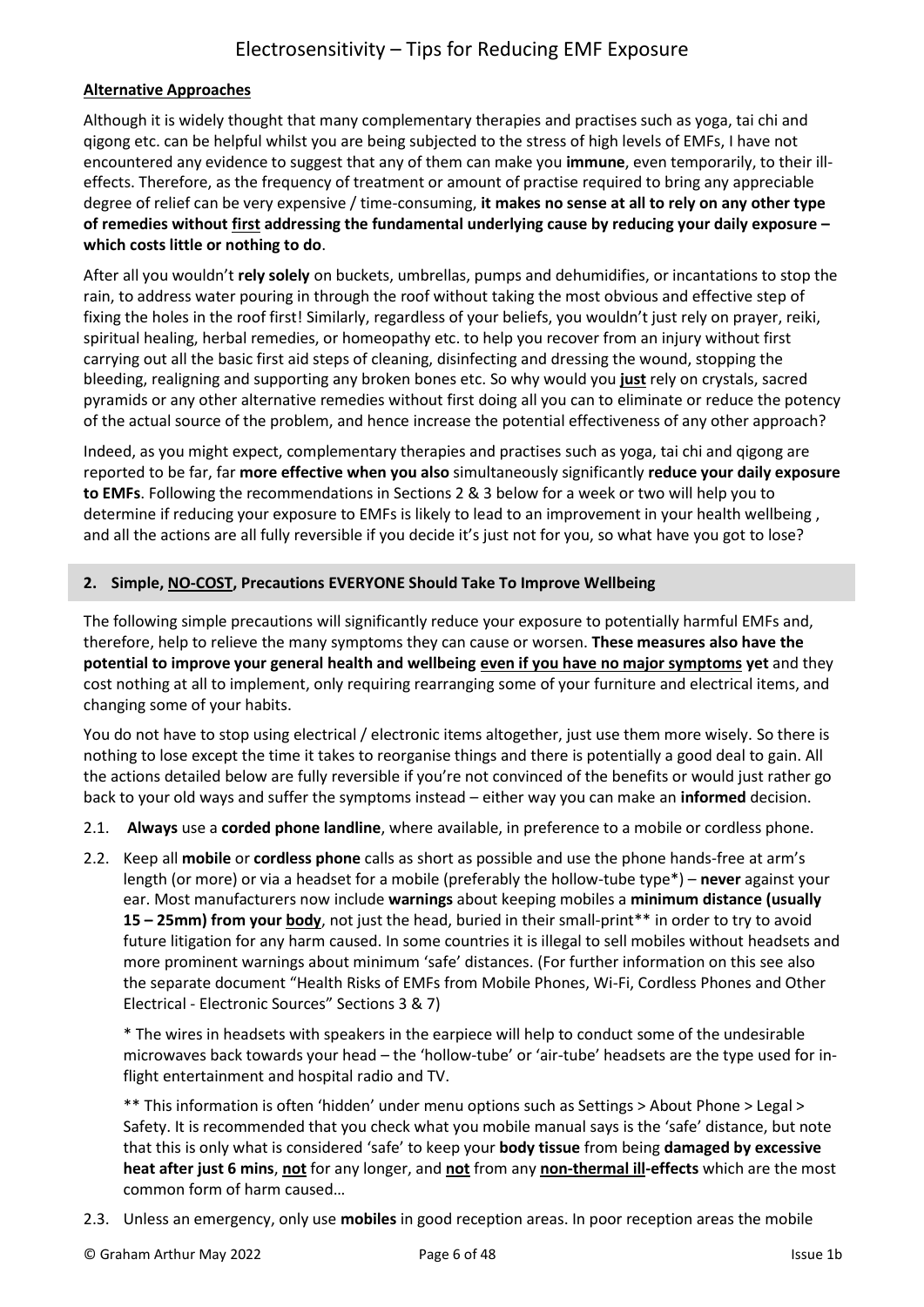will greatly increase the signal output level in order to reach the tower, which in turn means you are subjected to much higher levels of radiation. Also moving around during the call, particularly over large distances which may cause you to change towers, will result in higher overall signal output during the call and, therefore, increase your exposure as the power output level will be constantly readjusting by going to the maximum and then decreasing again to find the minimum level for acceptable call quality. This is done to maximise battery life, not to protect you from radiation! (See Section 6 Masts – Towers, Transmitters and 'Safest' Mobile Phones – Power Levels)

- 2.4. Never have a **mobile** switched-on in contact with your body switch it **off** or to '**airplane mode**' (not just to 'standby') before putting it in your pocket or in a bag held close to your body. If you must carry a switched-on mobile with you for any reason put it in the outer-most pocket of your bag so it is as far away from your body as possible. (See 2.5 below and the separate document "Health Risks of EMFs from Mobile Phones, Wi-Fi, Cordless Phones and Other Electrical - Electronic Sources" Sections 3 & 7)
- 2.5. If you have a **Smartphone** and need it on most of the time just to be contactable, **switching-off** the **Wi-Fi**, **Bluetooth, NFC, Location and ALL Data Functions** when you don't need them, so it **only** sends and receives calls and texts, will **greatly reduce** both the **level** and **frequency** of signals being transmitted by your phone whilst these functions are not being used, and hence **greatly reduce your exposure**. Switching these functions **OFF** when not needed will also **speed-up Apps**, **significantly increase battery life, and reduce the likelihood of overheating problems,** which is why it is also recommended to do this in many mobile manuals (e.g. Samsung Galaxy Note 10 Lite). NB: Excessive heating for extended periods causes semiconductors and batteries to degrade, and eventually fail, quicker– another good reason for turning ALL electronic devices off when not in use)

See 2.13 below and Section 17 Table 5 for the reasons why, and proof that, this significantly reduces your exposure. Switching these functions **on** and **off** is usually very easily done in '**Settings'**. (Alternatively use a 'dumb' mobile phone if you just need to be contactable)

If you like to watch videos or listen to music on your phone whilst traveling you can reduce your exposure by downloading videos and music beforehand via a USB connection to your computer (wired to the internet of course!) and then playback with the above settings switched-off if you still want to be contactable or, better still, on '**airplane mode**' if not.

- 2.6. Don't have **mobiles** switched-on or on-charge (see 2.19 below) in your bedroom if you use a mobile as an alarm or to listen to music switch it to '**airplane mode**'. If you **must** have it on in the bedroom put it as far away from your body as possible and switch-off the Wi-Fi, Bluetooth and data functions. (See also 2.5 above)
- 2.7. Replace **cordless phones** with corded ones if you really can't do without a cordless phone put the base-station and the handsets as far away as possible from anywhere you sleep, sit or stand for any length of time and, preferably, don't have one at all in the bedroom. (You can buy DIY kits to add extra phone points yourself if not being able to connect the phone where you want was a reason for getting a cordless phone in the first place, and BT will add extra sockets for you too for a fee)

If you must have a cordless phone in the bedroom have a handset rather than the base station as the base station transmits continuously whether or not a call is in progress. Digital cordless phones (DECT) also use microwaves, usually at much higher power output then either mobiles or Wi-Fi, and are often the worst source of harmful electromagnetic radiation in your home. (As cordless phones and Wi-Fi Hubs are not battery-powered they do not have to worry about limiting the power level they output)

You should always have at least one corded phone anyway as cordless phones won't work during a power cut as the base station requires mains power even though the handsets have batteries, and mobile signals may become unreliable during a storm, or the mobile's battery might be flat when you need it most and you wouldn't be able to recharge it. A corded phone is powered by the telephone exchange which has an emergency back-up generator so will always work unless the lines are down. However beware that corded answerphones use mains power for the additional features and only in some models do the basic phone functions continue to work during a power cut, so do check yours works with the power turned off at the wall and if it does not install at least one ordinary, non-mains powered handset as well.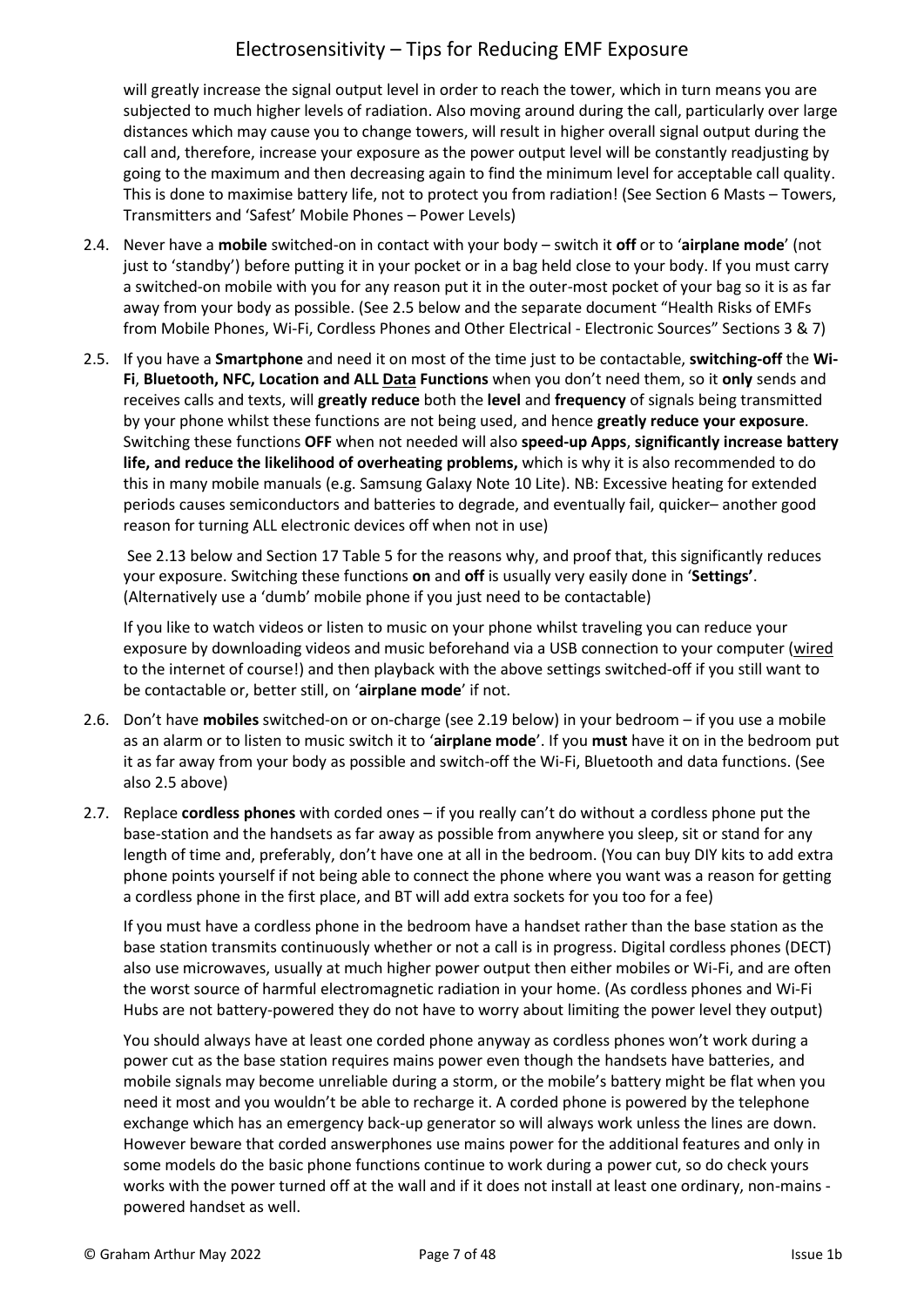The mains power to an answerphone may be enough to adversely affect sensitive people and very sensitive people may need to use even a corded phone at a distance on hands-free, especially for longer calls. See also 3.5 below. (Okay this one does have a cost if you don't have any old corded phones in the loft or garage you can resurrect - see Typical Costs of Wired Alternatives in Section 17)

**Note:** There are only 2 Siemens models of DECT Cordless phones which **do not** constantly transmit whether or not a call is in progress**.** Although these are preferable to the other types they still subject you to very high levels of harmful EMFs during a call.

- 2.8. Switch your **mobile** to '**airplane mode**' when using it for any function other than making a call or actually sending/receiving texts or data (compose messages in 'airplane mode') If you must have a mobile on whilst at your desk, at work or in your car etc. put it as far away from you as possible, preferably at least **2m**. Putting your mobile on the window sill or wherever it gets the strongest signal, if far enough away, is the best option as the clearer the path to the tower, the lower the power of the transmitted signal will be set, thus further reducing your exposure.
- 2.9. Connect all your devices with **Ethernet cables** instead of **Wi-Fi and disable** the **Wi-Fi function** on them as Wi-Fi doesn't get disabled automatically by plugging-in a cable. (See Section 16 – **How to Disable Wi-Fi** for details) Also check Wi-Fi isn't enabled on your Smart TV. (Wired connections are always faster, more reliable and more secure than Wi-Fi).

**Computers** – changing the network set-up to **Ethernet** on a desktop computer will normally disable the **Wi-Fi** output, but you **may** have to do it **manually**, and you **definitely will** need to **disable Bluetooth** devices separately. To do this on a **Windows PC** either go to **Control Panel** and select **Hardware & Sound** and then **Device Manager** (listed under **Devices and Printers**), or go to **Settings** and type "**Device Manager**" into the **Search Bar.** In either case, when the **Device Manager** window opens click **Bluetooth** and then right-click anything in the list and select the **Disable** option. Then repeat the process by clicking **Network Adaptors** and then right-click **only** anything in the list with '**Wireless**' in its name and select the **Disable** option. (See Section 16 – **How to Disable Wi-Fi** for screenshots of this)

Simply selecting 'airplane mode' on a laptop will disable **both** Wi-Fi and Bluetooth.

**Sky-Q Boxes** are supplied with **Wi-Fi ON** as the **default setting** although they actually work better with a wired connection. However there is a known bug in that changing the setting to Wi-Fi Off doesn't always disable Wi-Fi and you may need to do it 2 or 3 times for it to work, so you need to check with either a test meter, or by temporarily switching your mobile on and to Wi-Fi mode, to see if the 'SKYxxxxx' network disappears when you change the Sky-Q Box settings to Wi-Fi Off.

Devices which enable network connectivity via the ring mains, such as '**Powerline**' are slightly preferable to using Wi-Fi, but are still **highly undesirable** and Ethernet cables should be used instead.

(Okay this one does have a cost too if you don't have enough ports on your Router to connect all your devices, or they are spread around the house – see Typical Costs of Wired Alternatives in Section 17)

- 2.10. If you simply must use **Wi-Fi** for any reason position the router as far away from you as possible, preferably at least 3m, **switch off the Wi-Fi function whenever it is not needed** and **especially at night**. (Additionally if you must use Wi-Fi choose a hub with the shortest range / lowest power possible to work satisfactorily as this will reduce your exposure – you don't need 100m range unless your garden is the size of a football pitch with the house at one end and a shed or summerhouse at the other!)
- 2.11. Don't use any **Wi-Fi** or **Bluetooth devices** such as smart speakers (e.g. Amazon Alexa & Google Home), baby monitors, central heating controls (e.g. Hive), hi-fi speakers, printers, security alarm sensors, smart doorbells, games consoles (e.g. Xbox, Wii, PlayStation) etc. unless they can be connected via an Ethernet or USB cable and the Wi-Fi can be permanently **disabled**.
- 2.12. Don't have a **Smart Meter** installed (you have the legal right to refuse one) and be aware if switching electricity suppliers for cheaper deals that many of the cheapest tariffs are **contingent** on having a Smart Meter fitted within 3 months and if you don't, you revert to the standard tariff. Switching sites don't always make this clear so check the Ts & Cs carefully before signing-up. (Note that the initial wording often **implies** that you must have a Smart Meter but if you read all the text carefully they state further down that you can simply tell them if you don't want one.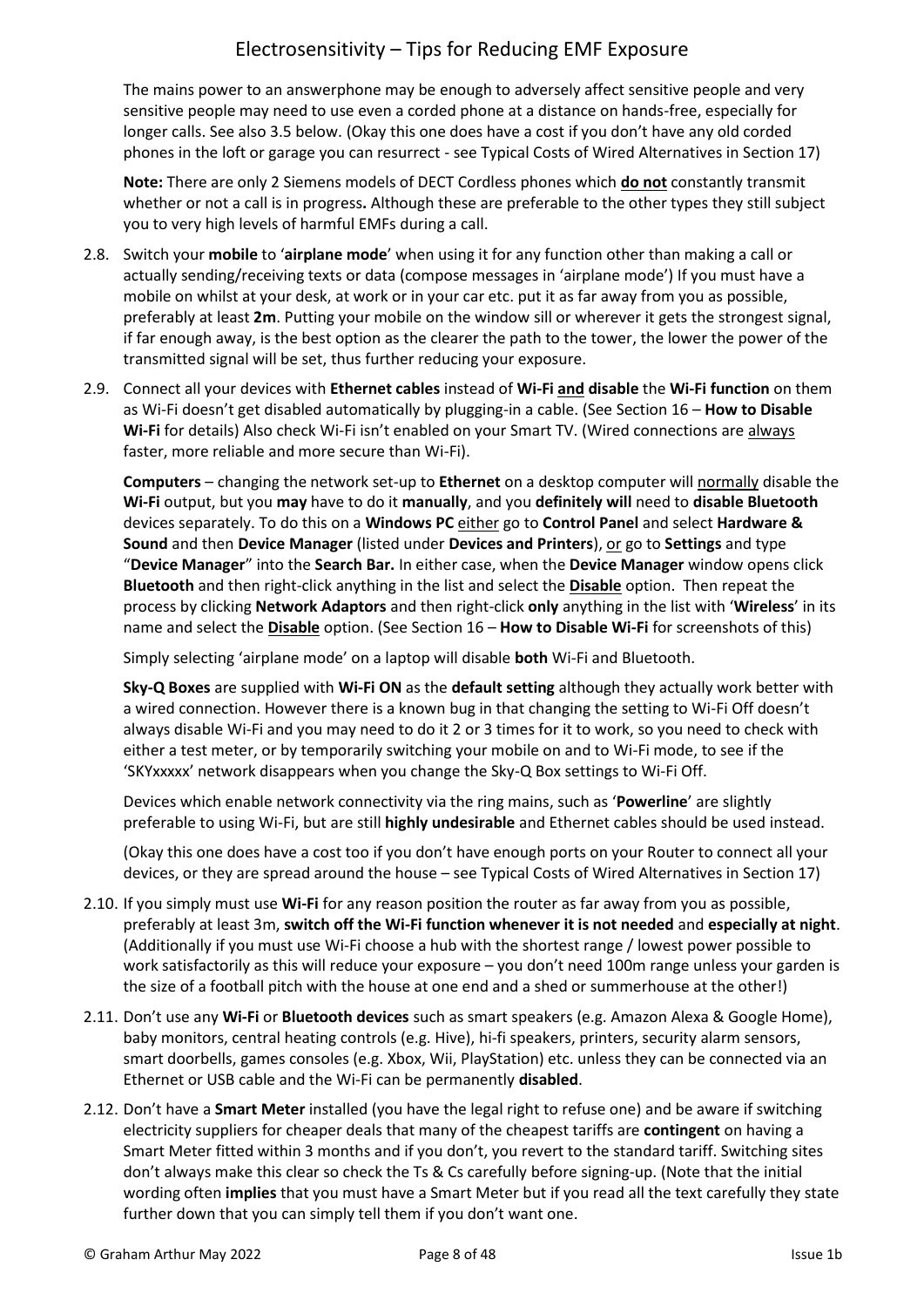- 2.13. **Mobiles**, **Bluetooth** and **Wi-Fi devices** are still emitting harmful radiation even when no call is in progress, or no data is being transmitted or received, as the devices are constantly in contact with the towers / Wi-Fi routers / base-stations effectively saying to each other "does anyone there out want to talk to me" and "yes me, I'm here" at frequent intervals (often every few seconds), depending on the device and settings, as this is how the devices can automatically find a connection and how the networks know where the device is, or that it is online, when they need to forward a call or data. This is why it is important to turn all such devices **off** or to '**airplane mode**' when not needed, **not** just to '**standby**' as this activity still continues whilst in '**standby** 'on many devices.
- 2.14. Never have a **mobile** switched-on in the car or train if you can avoid it as the metal body blocks and reflects the signal. The blocking effect causes the mobile to increase the strength of the signal it is transmitting in order to reach the tower and the reflection means you get even more of it hitting you. (If you need a mobile on in the car on a regular basis get a model which has a socket for an antenna and get an external antenna fitted to the car as this will greatly reduce your exposure) See also 2.3.
- 2.15. Never use a **laptop**, **tablet** or similar device on your lap or in close proximity to your body whilst **Wi-Fi** or **Bluetooth** functions are enabled, put it on a desk / table as far away as is comfortable, and preferably use a separate **wired** keyboard and mouse so you can keep the laptop / device further away from your body. (Apple have stopped referring to their portable computers as 'laptops' in a bid to prevent future litigation for harm caused by using them on your lap)
- 2.16. Don't buy **cars** with built-in **Wi-Fi** / **Bluetooth** unless it can be permanently switched-off.
- 2.17. Don't use a **Satnav** which receives traffic condition updates or other location specific information unless that feature can be disabled as it is constantly transmitting your position in order to receive the relevant information (acting just like a mobile phone – see 2.14 above). Use a Satnav which only receives GPS data and download map updates via a wired internet connection, or switch-off the transmit function when you don't need the additional information services.
- 2.18. Preferably stop using a **microwave oven** altogether (microwave radiation leaks out through the holes in the mesh covering the window and even though this is considered to be a 'safe' level that is only with respect to heating effects – i.e. it won't cook your flesh / internal organs). If you must use a microwave oven stand as far away as possible from it when it is on, at least 3m. (If your kitchen is too small use the microwave in the garage if you have one)

**NB:** Quite apart from the harmful effects from microwave emissions it is also advisable to avoid using microwave ovens as experiments reported in 'The Lancet' (09/12/89) demonstrate that microwave cooking alters food enough to cause, upon ingestion, "structural, functional and immunological changes" in the body. The report further states that microwaves transform the amino acid L-proline into D-proline, a proven toxin to the nervous system, liver, and kidneys.

2.19. Don't sleep, sit or stand for any length of time next to anything with a **motor** or **large transformer** (e.g. fridge, freezer, heater, air conditioner etc.), the fuse box / consumer unit / electricity meter, or any equipment containing a [Switched-Mode Power Supply](https://en.wikipedia.org/wiki/Switched-mode_power_supply) (**SMPS**) – including just the other side of a wall from any of these. Preferably keep at least **2m** away from appliances with motors or transformers and **1.2m** from SMPSs, or switch them off whenever you need to be closer to them for any length of time.

**SMPS**s are the small power supplies installed in-line in the power cable or built into the mains plug which are typically used as chargers, or to power, mobiles, laptops, printers, modems, TV boxes etc. as they are smaller, lighter and more efficient than the old transformer types and many are designed to operate on a wide range of mains input voltages so can be used worldwide without having to alter the input voltage settings. Many larger electronic devices also have built-in SMPSs so are equally a problem e.g. desktop computers, Sky boxes, TVs, larger printers etc.

SMPSs are a particular problem as they have high frequency oscillators in them (typically 1 kHz  $-1$ ) MHz) which produce higher levels of EMFs, and also the products which contain them are often double-insulated\* with plastic casings, instead of earthed metal casings, which means that any in-built shielding is generally less effective and more of the EMFs are emitted externally. (\*See Section 16 – Figure 6)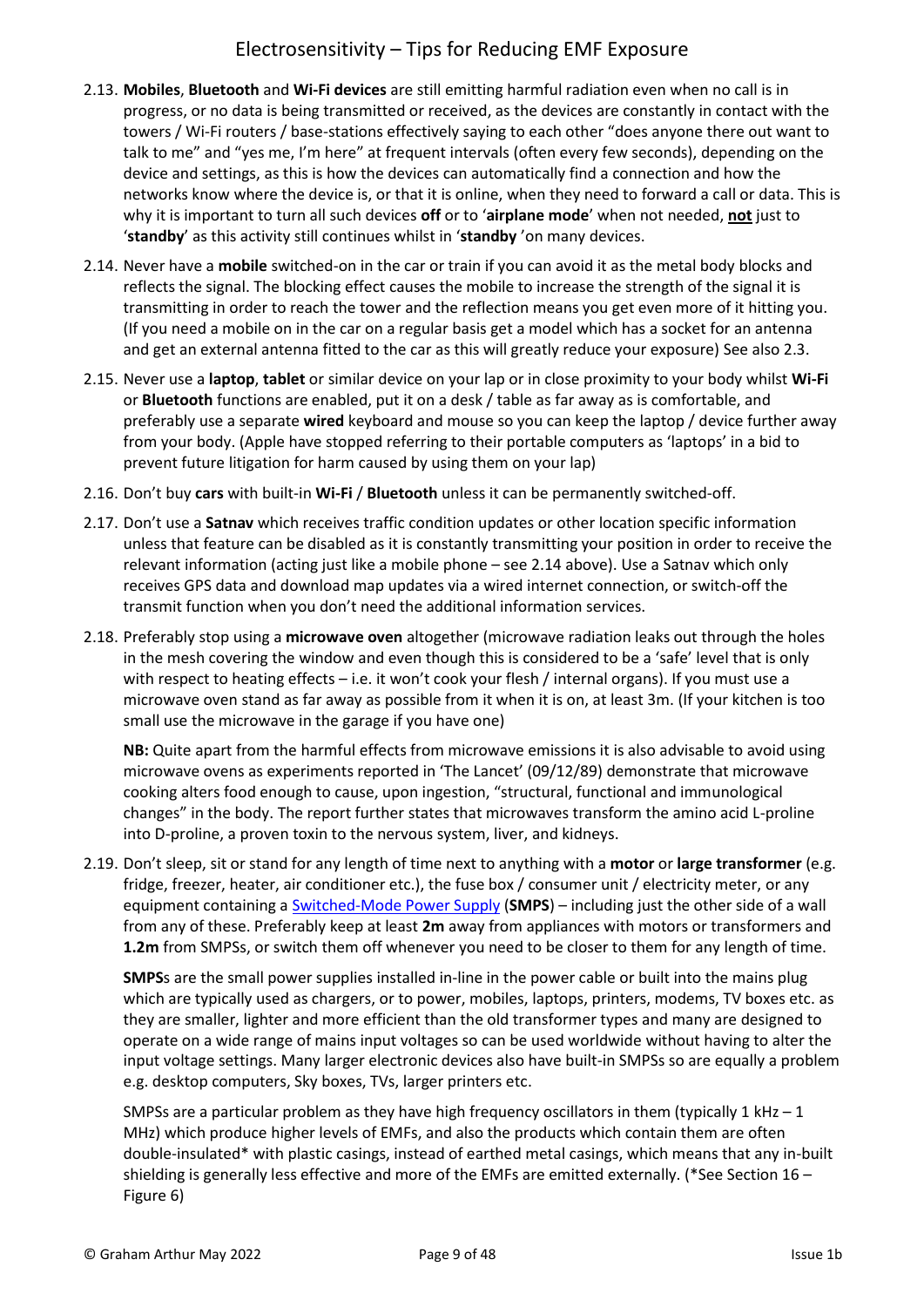- 2.20. **Laptop power supplies** / **chargers** with a **3-wire** mains lead have an earth connection and, therefore, produce much lower levels of EMFs which are generally low enough to be little cause for concern if the power supply unit itself is kept as far from the body as the length of the DC power cord permits.
- 2.21. Move your **computer** and **everything connected to it** (including **all** the leads) as far away from your body as possible and use a **wired keyboard** and **mouse** (see also 4.3 and 4.4). Although even a small increase in distance is still beneficial it is preferable to keep all the mains-powered items at least 2m away, however the monitor should only be as far away as you can still read it comfortably. (You will probably need to buy USB extension leads for the keyboard and mouse to do that – online specialist cable suppliers are generally much cheaper and as good quality as Currys, Argos, and Amazon etc.)
- 2.22. Although **aerial and most audio / data / video cables** are screened to prevent interference with the signals they carry (especially from adjacent mains leads), it is not a problem for them to be close to the body **only if** the cable screens are earthed. However this is very often **not** the case nowadays with the prevalence of double-insulated\* products with only a two-wire mains lead (no earth wire) so it is best to keep all cables as far away from you as you can. (See also 4.4 for more info) (\*See Section 16 – Fig 6)

**Note: DC power cords** are also low-voltage and produce negligible EMFs themselves, therefore, as long as the **chargers** and **external power supplies**, and their **mains leads**, are kept away from your body and the DC power cord itself (to avoid induction of EMFs into the DC cord) they should not pose a problem.

2.23. Preferably **switch-off** at the socket or **unplug**\* all mains-powered electrical items when not in use, particularly items which only go into 'Stand By' as they almost certainly have SMPSs and although the main power-consuming circuits will not be active, the power to the remote control circuitry will still be on and, therefore, the SMPSs can still be radiating significant levels of EMFs. (\*Turning off the item's power button still leaves the mains lead radiating EMFs)

Turning everything off rather than to standby will also reduce your electricity bills – many low-power devices such as computers\*\*, monitors, TVs and Hi-Fi etc. use nearly as much power in standby as they do when switched-on. (\*\*That is computers in standby use nearly as much power as they do when they are on and the disk drive is not active)

**NOTE:** In the UK the Neutral side of the mains supply is grounded (which is why you don't get a shock if you touch it when the power is on) so a Single Pole switched socket disconnects the Live wire and stops any EMFs being radiated from the power cord of any item plugged into the socket. However in other countries this is not necessarily the case and, therefore, where the Neutral side is **not** grounded it is necessary to fit Double Pole switched sockets to disconnect both the Live and Neutral otherwise you need to unplug the items when not in use to prevent EMFs being radiated from their power cords)

- 2.24. Use a **battery-operated alarm clock** instead of a mains-powered clock-radio and keep the bedside lamps and any other electrical items, and their mains leads, at last 60cm from your body when in bed – preferably don't have anything mains-powered in your bedroom at night.
- 2.25. Move your **bed** at least **15cm** away from the wall to avoid the effects from wiring in the wall (even if you think there is no wiring directly in the wall next to your bed as some unlikely construction materials can conduct and radiate undesirable levels of EMFs some distance away from the wiring itself) This is especially important if your bed has a metal frame or the mattress contains metal springs.
- 2.26. Preferably avoid sleeping, sitting or standing close to any power sockets, light switches or any wiring or items connected to them. E.g. position sofas, chairs, beds etc. away from switches and sockets and at least **15cm** away from walls, and don't have any mains leads trailing past or under them. Prepare food away from electrical items in the kitchen. Keep all electrical items and mains leads as far away from your legs / feet as possible at your computer or other desks, tables or chairs.
- 2.27. When it comes time to renew, replace **plasma TVs** with an LED TV as they produce much, much lower levels of EMFs. In the meantime keep as far away as you can from the plasma TV. (At least **3m** – some suffers report being adversely affected by plasma TVs up to **50m** away)
- 2.28. Replace any **fluorescent tubes**, **compact fluorescent lamps** (**CFLs**), and older **LED lamps** with the latest type of LED lamps. The **latest** LED lamps are generally okay in ceiling or wall lights that are at least **1m** away from you but if used in a desk / table lamp at close proximity are best used in a lamp with a metal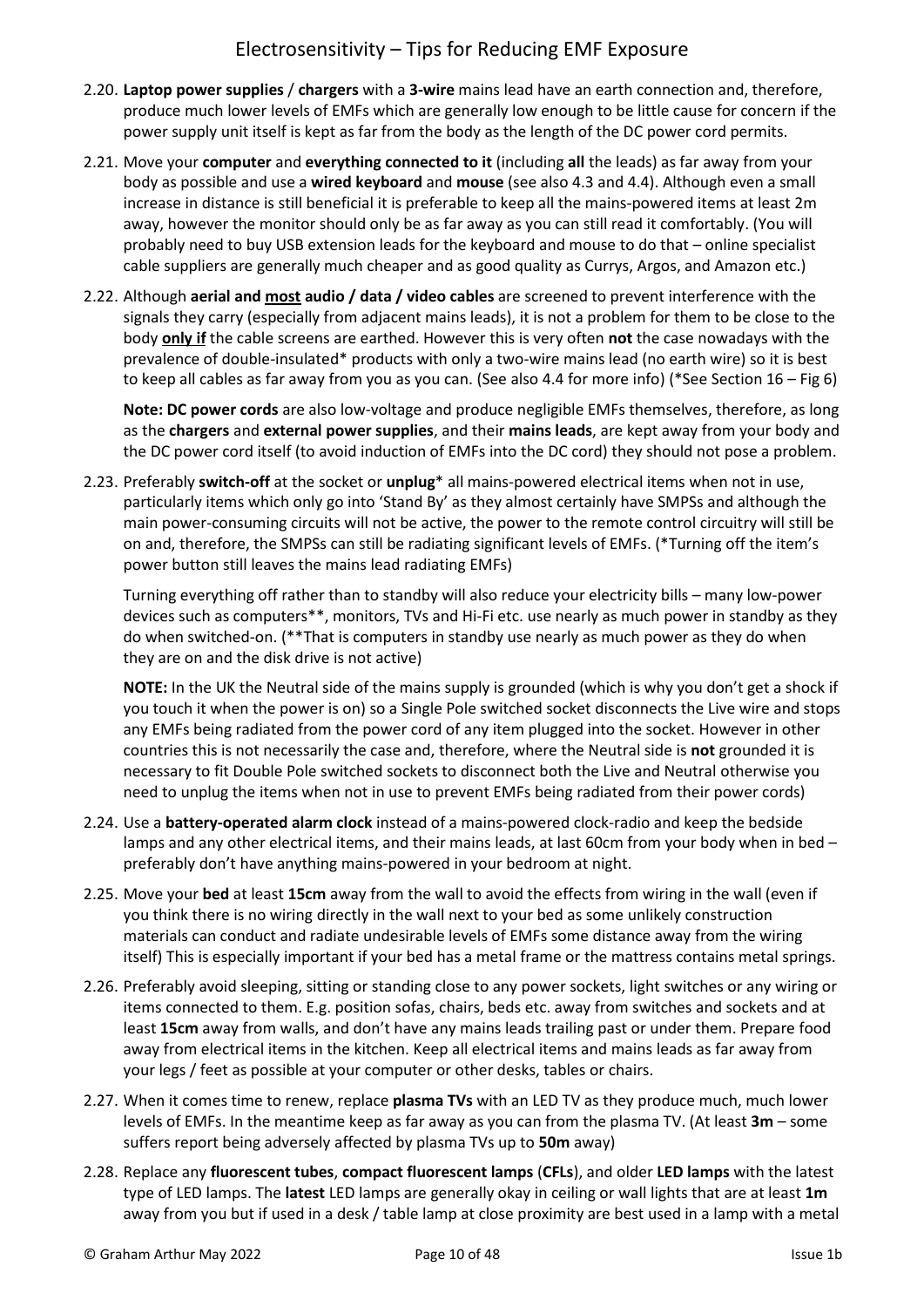shade that is earthed and still kept at least **30cm** away. (Cheaper brands often tend to emit a higher level of EMFs and DE due to cost-cutting in the design and manufacture of the power conversion circuitry in the base of the lamp. So if you find the levels are too high for you it is worth experimenting with higher quality, more expensive brands)

Standard fluorescent and LED lamps, unless specially treated to achieve a colour temperature of 3000K or less (usually described as 'Warm' or 'Soft' White), also emit high levels of blue light which disrupts melatonin production and, therefore, sleep. ('Bright White', 'Cool White', 'Daylight' and 'Full Spectrum' lamps should be avoided in areas occupied 1-2 hours before going to bed as they contain high levels of blue-light) See also **Blue Light and Poor Sleep** (Section 11) for more information on this separate topic.

Incandescent bulbs or **mains voltage** halogen lamps are okay both from an EMF radiation and light spectrum and quality point of view but are now both being phased out. If you use **low-voltage** halogen or LED lamps ensure that the transformer / driver is located well away, preferably at least **1.2m,** from anywhere you sleep and sit or stand for any length of time. (This may be difficult to determine without an EMF meter for existing installations as the transformers are often hidden in ceiling / floor voids)

**Note:** The 'old-fashioned' (wound) transformers for low-voltage lighting produce very high magnetic fields which cannot effectively be shielded, whereas the newer electronic 'transformers' and LED drivers produce a magnetic field on par with most consumer electronic products containing SMPs **but instead** produce a significant level of HF EMFs **unless** they have a **metal case**. (Metal -cased models are available on Amazon) However the HF from a plastic-bodied electronic transformer / LED driver can be shielded by enclosing it in an earthed enclosure formed from a 1 mm sq steel wire mesh. (**Do not** enclose in a solid metal case as ventilation is required for heat dissipation and large ventilation holes or slots can allow too much HF to escape, hence an enclosure made of small mesh is recommended)

The German consumer organization Stiftung Warentest recommends keeping at least **1.5m** from CFLs because of the electro-magnetic pollution, while EMF UK recommends **2m**. CRIREM says that they should **not** be used for reading, desk or bedside lights. The Swiss consumer magazine K-Tipp concluded that "All tested CFLs cause electrosmog" and the Swiss government recommends a safety distance of at least **30cm** because of the high EMFs. For people sensitive to EMFs there should be greater distances; some recommend up to **7m**. Many sensitive people do not use any CFLs in their homes. For more details se[e Health effects from the electromagnetic fields of Compact Fluorescent Lights \(CFLs\)](http://www.es-uk.info/wp-content/uploads/2018/05/Health%20effects%20from%20the%20electromagnetic%20fields%20of%20CFLs.pdf)

- 2.29. Use a hot water bottle instead of an **electric blanket**. If you must use an electric blanket only use it to preheat the bed and both switch it off / unplug it and remove it from the bed before you get in.
- 2.30. Preferably do not use a **water bed** with electric heaters or wave generators etc. If you must use one switch it off and unplug the mains lead before you get into bed.
- 2.31. When using **public transport**, if you have the option, don't sit right next to anyone using a mobile phone or Wi-Fi device – even one seat away will significantly reduce your exposure. Also if you use the same mode of transport regularly, try to determine the location of the Wi-Fi hub and keep as far away from it as you can. If you don't have a test meter, you can (briefly) use the signal strength indicator on your mobile when you sit in different places to help you to determine the best seats to aim for.
- 2.32. Replace dimmer switches with ordinary switches as the oscillating circuit in dimmer switches produces high levels of EMFs and DE.
- 2.33. Very sensitive people have reported that being near to **radio** remote control model boats, cars, and planes, combined harvesters, mowers and tractors, etc. as well as electric fences and close proximity to solar panels or their power inverters can also bring on severe symptoms, so if you suspect that you are very sensitive these should be avoided. (Passing by a house with solar panels on the roof should not be a problem for most sufferers, but being in a upstairs room directly under the panels could be)

**Note: Infra-Red** (IR) remote controls\* such as those used for TVs, audio systems, roof-light blinds etc. and IR motion detectors on security lights and cameras etc. are NOT a problem. \*These are usually easily identifiable by the LED or plastic window in the front edge of the remote control. If you are unsure whether a remote control works by **infra-red** or **radio** put it inside an opaque bag and press the buttons – if it still works it is radio, if it doesn't it is infra-red.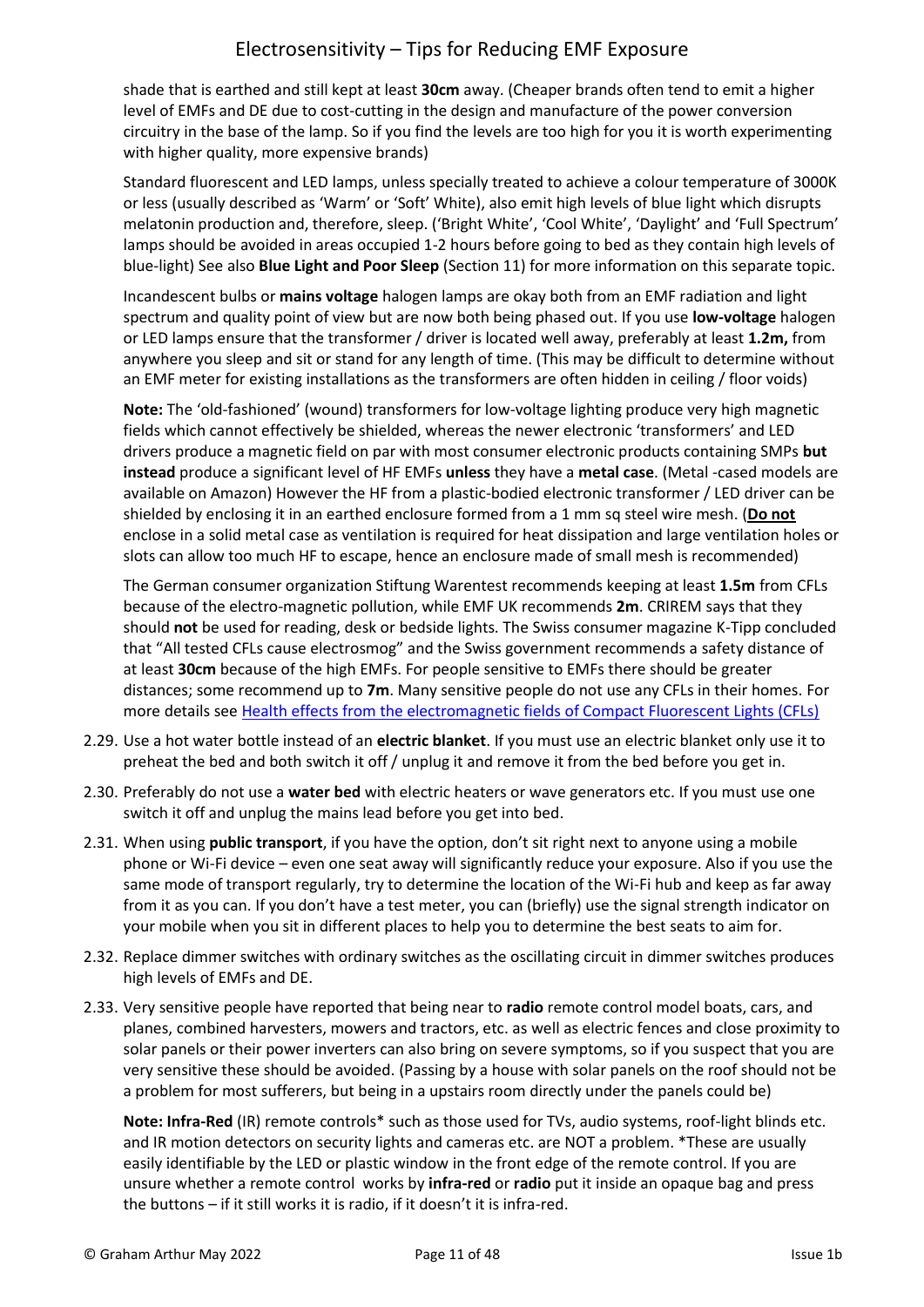#### <span id="page-11-0"></span>**3. Additional NO COST / LOW-COST Precautions EVERYONE Should Consider if Above Actions Helped**

If you have noticed any reduction in your symptoms or improvement in general health and wellbeing as a result of taking the steps in Section 2 above you are almost certainly adversely affected by EMFs and you should consider taking these additional steps if you think there is scope for further improvement:

3.1. Preferably **switch all power off at the fuse-box / consumer unit at night** if you can do so without compromising safety and security – the effects of EMFs are most detrimental when you are sleeping as they are particularly disruptive to the restorative and regenerative processes that take place then. (Battery-operated motion detector LED lights can be used as an alternative to a torch for safety in essential areas, and your emergency escape route, in the dark).

Modern freezers keep cold for 24 – 48 hrs without power if not opened. Fridges will get a little warmer overnight but are usually okay if you keep a couple of 1.5L plastic bottles of water in the freezer during the day and put them in the fridge at night when the power is off, as long as you don't have any raw meat / fish in the fridge – freeze those instead. If you doubt that the fridge stays cold enough overnight this can be easily checked with a fridge thermometer. Alternatively put the fridge/freezer in the garage and leave just that circuit on at night, or run an extension lead from the garage supply to power the fridge/freezer, but ensure the lead doesn't run close to anywhere you sit, stand or sleep.

- 3.2. If you can't turn off all the power at night, turn off the circuits that supply your bedroom and adjacent rooms (including above/below) if you can without compromising safety and security. Note that without the right kind of meter to test for electromagnetic fields (see Section 12 – Test Equipment) you could still be affected by the wiring to other rooms you haven't switched-off passing through the floor, ceiling or walls of your bedroom without you knowing.
- 3.3. '**Double-insulated**'\* electrical items (identifiable by a two-wire mains leads and often, but not always, a plastic earth pin on the plug) don't have an earth connection and so although they are safe from electric shocks they are often very bad at supressing the lower frequency EMF radiation, especially if they have a metal chassis and a Switch-Mode Power Supply. Ideally keep such items well away from you (preferably **2m**) or, alternatively, if it can be done safely by a competent person, earth the metal chassis or case. (\*See Section 16 – Figure 6)

(My printer was emitting very high levels of radiation so I attached a temporary earth wire with a crocodile clip to the metal chassis and it stopped it completely – when I turned the printer over to look for somewhere suitable to make a permanent connection I found part of the metal chassis was exposed through a gap in the plastic cover and there was an unused screw hole labelled 'FG' [Frame Ground] – I connected a proper earth wire to that and the problem was solved. It looks like the Canon designers identified the possible need for an earth connection but it hadn't been used on this variant)

- 3.4. **Lighting Circuit** wiring in the walls / floors / ceilings can often radiate far higher levels of EMFs than the Ring Main wiring (connecting the power sockets) because for large parts of the circuits the Live wire does not have a Neutral and/or Earth wire running next to it (which reduces the electric fields produced), as is the case in the Ring Mains. So preferably, where and when practical and safe to do so, use table / floor lamps instead and switch the lighting circuits off at the fuse box. (Battery-powered LED lights with motion detectors are cheap and can be used to provide enough illumination for you to switch on/off table or floor lamps)
- 3.5. Using a corded landline phone is vastly preferable to using a mobile, however the EMFs from corded phones can be further reduced by keeping the phone and its lead away from any mains wiring, especially the mains lead and power supply of a corded answerphone. Very sensitive people may find that even corded phones connected to a landline carrying broadband are still a problem for longer calls, despite the line filters that are fitted, and so using the phone 'hands-free' at a distance of at least 30cm can help in this eventuality.
- 3.6. Walking or cycling is not only beneficial from the exercise point of view but is also to be preferred as it keeps you away from Wi-Fi and mobile radiation on public transport and from adjacent vehicles.
- 3.7. Use loudspeakers instead of headphones and keep them **60cm** or as far away from you as possible.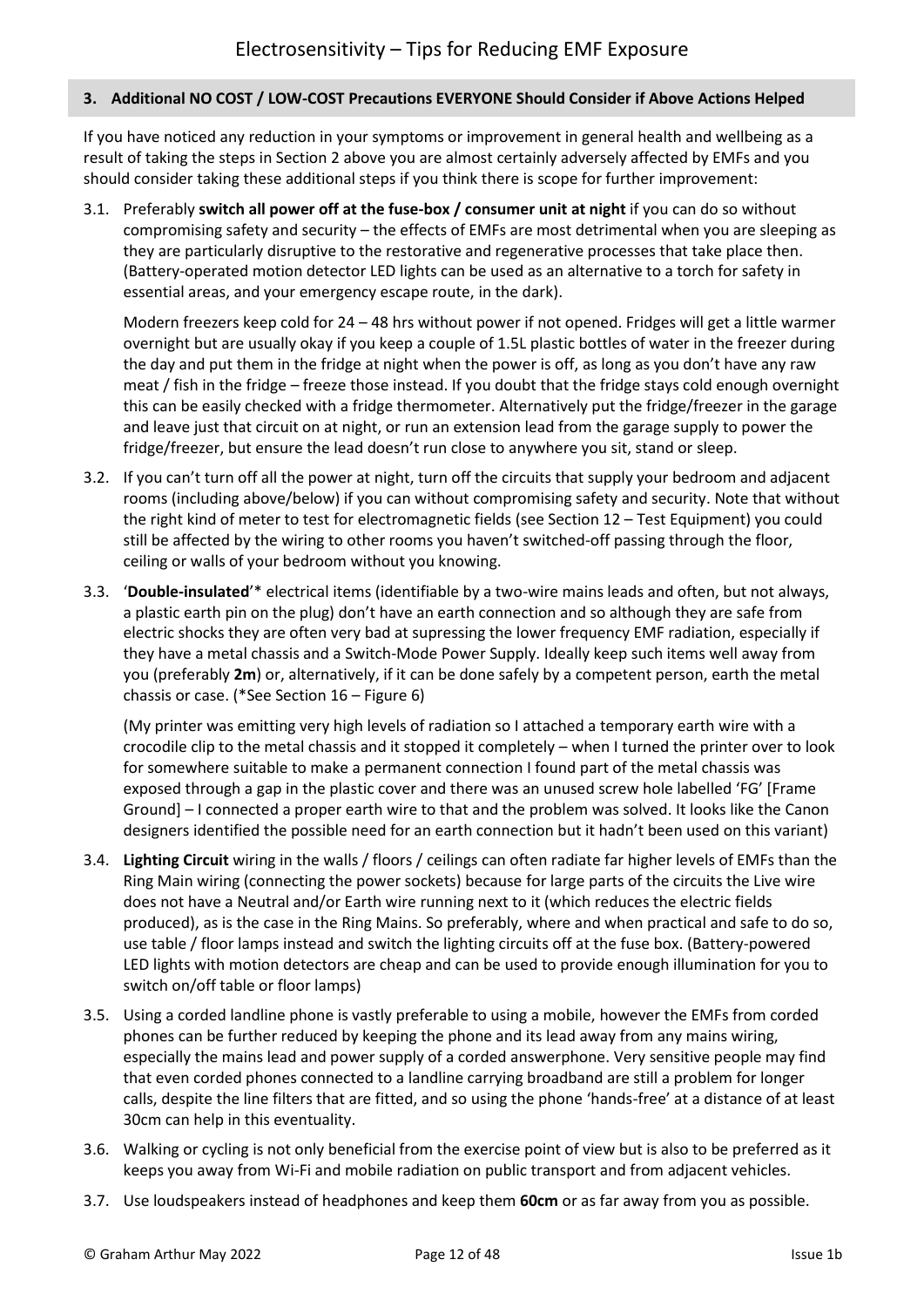- 3.8. If you are a performer always try to use a wired microphone instead of a radio mike.
- 3.9. Low-voltage DC-powered electronic equipment generally produce negligible **electric** fields unless they are designed to transmit signals (e.g. mobiles, Bluetooth and Wi-Fi devices) and also usually generate insignificant **magnetic** fields unless they contain powerful motors (e.g. power tools). Also electrical / electronic items with 3-wire mains leads and **earthed metal cases** generally produce far lower levels of EMFs than items with 2-wire mains leads and/or plastic cases. (See Section 16 – Figures 7 & 8)

Consequently when buying such items, from an EMF emissions point of view, you would be well advised to choose either the battery-powered versions or mains-powered versions with a metal case and 3-wire mains lead. Avoid double-insulated\* products with a two-wire mains lead (usually flat or figure-of-eight in profile with a plug that often has a plastic earth pin) as although they are safe from an electric-shock point of view they often radiate much higher levels of EMFs as they are not earthed. (\*See Section 16 – Figure 6)

Although battery-powered tools do produce a significant **magnetic** field it is usually very much smaller in comparison to the **magnetic** field produced by an equivalent mains-powered tool. (See Section 17 – Table 11) Battery-powered tools, being both low-voltage and DC, produce much lower **electric** fields which are only generated when the motor is running, whereas mains-powered tools generate **very high electric** fields when the motor is running and are still producing significant **electric** fields from the mains leads even when it isn't being used. Therefore battery-powered tools are preferable.

3.10. Equipment manufactured for aerospace, aviation, marine, medical, military, railway and similar environments where malfunctions due to interference could have serious consequences are designed to produce minimal or zero radiated EMFs. Many companies which supply these markets also manufacture commercial and domestic products which are 'stripped-down' versions and, therefore, have inherently superior performance in respect of EMFs as the designers often employ a lot of the same fundamental design principles just using lower grade, cheaper components.

So although the products from these manufacturers may be slightly higher in price than similar products from the high-volume consumer-market-only manufacturers they are often much safer from an ES point of view. (Due to their derivation they are also usually more robust and reliable too)

## <span id="page-12-0"></span>**4. Further Steps Anyone Who Still has SIGNIFICANT Symptoms Should Definitely Consider**

Some of these measures are more costly and more hassle but are nevertheless worth considering if you are **very sensitive** and have any **significant symptoms** which have been helped by the measures in Sections 2 & 3 above but you are still suffering to a sufficient degree to want to seek further improvement.

Any unshielded cables or wiring running in close proximity to other unshielded cables or wiring for any distance have the propensity to 'pick-up' induced EMFs from each other depending on the voltages and frequencies they are carrying. Hence if you are very sensitive and unable to get the field strengths down to the recommended levels in your environment simply by keeping your distance from the worst sources, an alternative option to shielding all cables is to check if the EMF levels reduce sufficiently if you segregate any problem cables / wiring you can't avoid from other cables / wiring.

- 4.1. If after carrying out all the recommendations in Section 2 & 3 you still have significant levels of EMFs from a corded landline phone check the routing of the fixed internal phone wiring to the phone socket to ensure that it doesn't run close to any mains leads or mains wiring in the wall, behind the skirting boards or under the floor for any distance. If it does run close to any mains wiring first try to prove that is the problem by disconnecting the internal wring at the BT Master Socket and plugging the phone in there instead. If that reduces the EMFs from the phone to an acceptable level either reroute the mains or phone wiring away from one another, or enclose either one in an **earthed metal** conduit, if you are competent to do so. (Don't put both in the same conduit!)
- **4.2.** Unshielded **Ethernet cables**, designated UTP (Unshielded Twisted Pair) can radiate very high levels of EMFs despite being low-voltage due to the high-frequency of the digital signals, and this can be augmented by mains frequency as well if they run adjacent to mains leads or fixed wiring in the walls / under the floor. Most Ethernet cables supplied free with products and sold in high-street stores are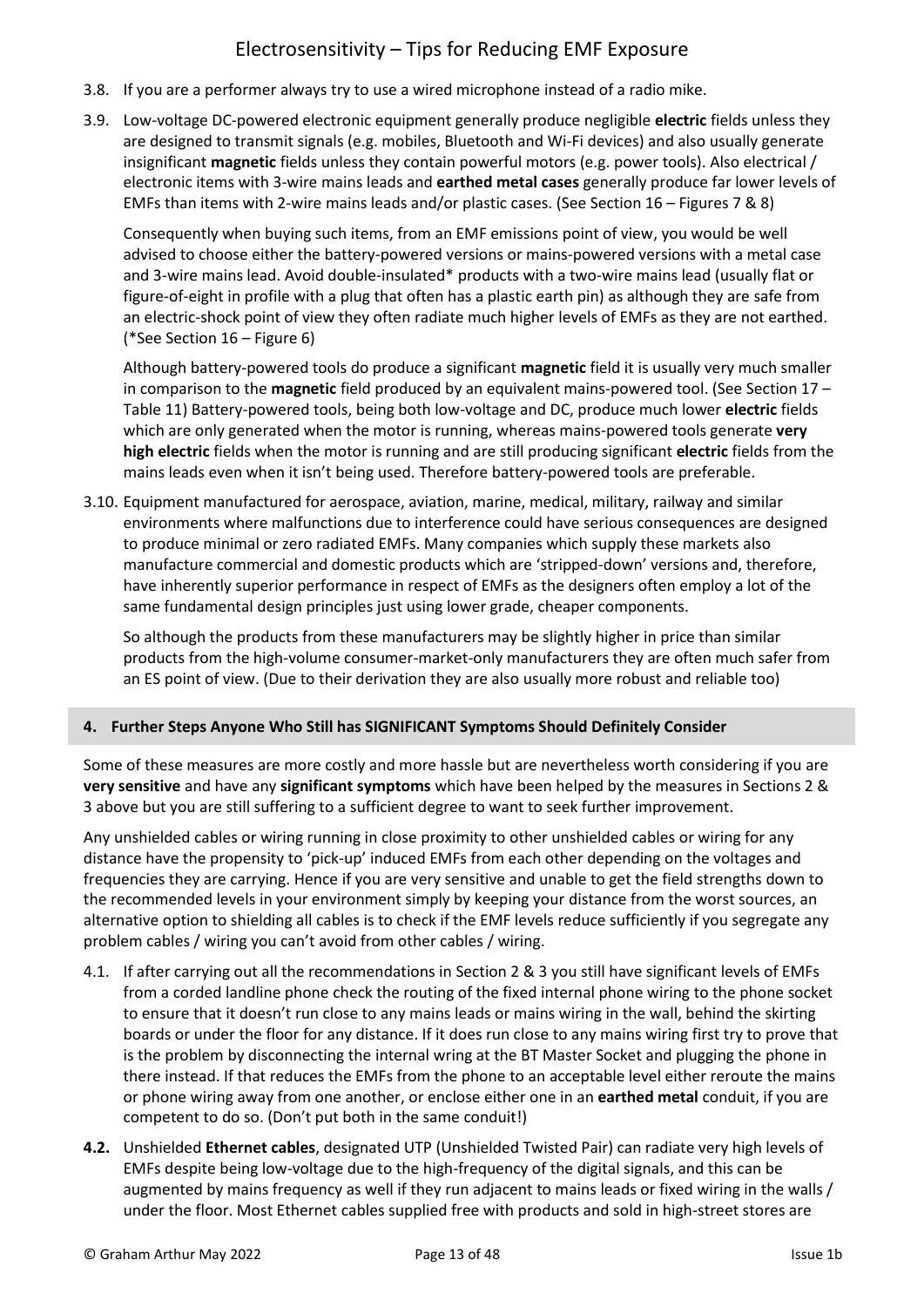unshielded UTP ('UTP' is usually printed on the cable). Keeping such cables away from any mains wiring and yourself will help to reduce the level of EMFs you are subjected to, but replacing them with screened cables **if they are properly earthed** (see 4.4) will eliminate the problem completely. Shielded Ethernet cables are designated **F/UTP, S/UTP, S/FTP** or **S/STP** (in order from most to least flexible) and are designed for use in high EMF environments such as power stations, data centres, factories and hospitals to prevent interference.

- 4.3. Although **USB cables** are shielded as standard, again the shield is not fully effective unless it is earthed and whilst standard USB sockets provide a connection to the outer shield of the plug on the USB cable, this part of the socket is not always earthed within the equipment, although it ought to be, so it is worth checking. Properly earthed USB cable shields significantly reduce the EMFs from the computer keyboard and mouse.
- 4.4. Shielded audio, data and video signal cables do not offer the full protection unless they are plugged into sockets which have an earth connection – if **both** the items that the cable is connected to have only a two-wire mains lead then the cable screen will **definitely not** be earthed unless another shielded cable which is properly earthed at the other end is also connected to one of the items.

Unfortunately this lack of earthing is **very common** with most consumer items such as Smart TVs, Sky Boxes, Wi-Fi Hubs / Modem / Routers, games consoles and compact hi-fi systems etc. as they only have a two-wire mains lead, or are powered by a DC lead from an external power supply which itself has only a two-wire mains lead.

Just because the mains lead has an earth wire does not *necessarily* mean that the earth is connected through to the signal cable socket, but this can easily be checked with a multimeter or continuity tester by putting one probe on the earth pin of the plug on the mains lead and the other probe on the shield contact of the signal cable socket (either the outer metal shell of the socket or a contact strip which will connect with the metal shell of the plug on the cable). (See Section 16 - Figure 3)

For Ethernet connectors earthing is provided by a metal spring strip down the inside of each side of the socket which makes contact with the outer metal side of the plug. (See Section 16 – Figures 1, 2, 4 & 5)

Only reputable brand desktop computers seem to have the connectors properly earthed, although this is not guaranteed. (E.g. my Dell desktop Ethernet connectors were earthed but through either a design oversight or manufacturing error, the USB connectors were not so I had to rectify that myself)

**Tip:** If you have any audio, video, or computing item with a two-wire mains lead and, therefore, the signal cable screens are not earthed, first check that the earth connections on all of the signal cable sockets are connected together, which should normally be the case. If they are, the simplest way to provide an earth connection (without opening up the item and voiding the warranty) if you are competent to do so safely, is to 'cannibalise' a spare cable which plugs into one of the data or signal sockets you are not using and connect its screen to earth, taking care not to short-out any of the other connections. Then when you plug the modified cable into the item it will earth all the other screened cables plugged into the other sockets. (See Section 16 – Figure 3)

To avoid any doubt, digital optical cables don't require screens as they do not carry electrical signals.

- 4.5. If after all the other measures loudspeakers still produce unacceptable levels of EMFS putting an earthed metal mesh (fine mesh) in front of them will reduce the level further.
- 4.6. Similarly putting an earthed metal mesh (fine mesh) over the open part of an earthed metal lampshade will further reduce the level of EMFs radiated without affecting the light output too much.
- 4.7. As any objects made of metal have the propensity to attract and radiate EMFs, unless all sources of radiated EMFS have been dealt with at source (e.g. fixed mains wiring all run in **earthed** metal conduits, mains leads with **earthed** screens, where applicable etc.) in order to reduce the overall levels of EMFs in your home it is recommended to earth any metal furniture and fittings such as filing cabinets, bed frames\*, lamp bodies / shades etc. – get someone qualified to do this if you are not competent working with electricity.
	- \* For more sensitive people it is considered better to have a wooden bed frame, preferably with no, or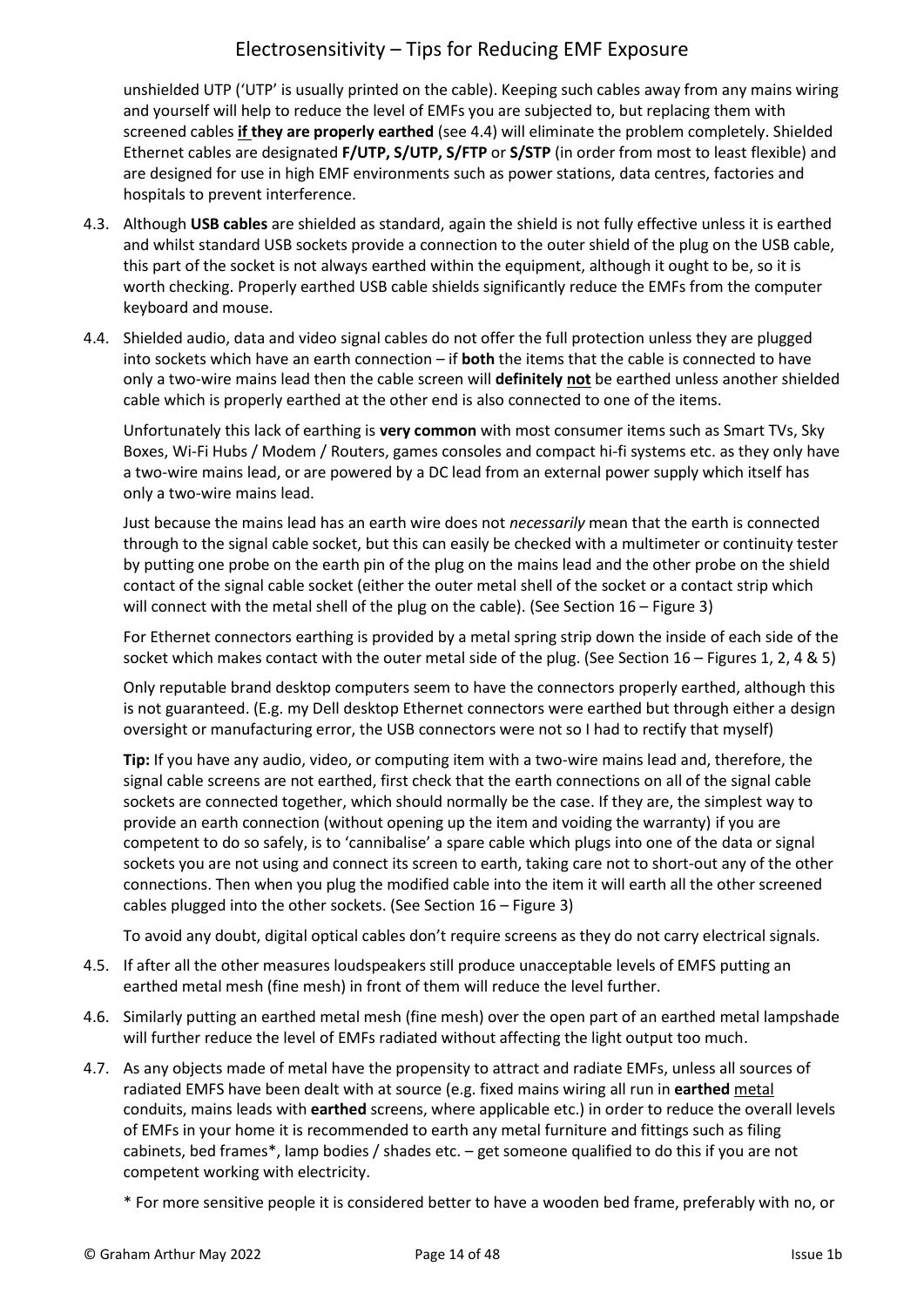minimal, metal fittings unless the bed is in a very low EMF environment.

NB: Earthing metal furniture is likely to lead to more static electricity shocks if you wear synthetic materials, but if you are sensitive to EMFs then it would probably to wise to avoid wearing synthetic materials anyway due to the electric charge they can build-up.

4.8. Similarly if you think you might be very sensitive (i.e. if taking the other measures brings about improvements and your symptoms are reduced but still present) it is recommended not to wear any items made of metal or containing metal parts such as watches, spectacles\*, jewellery, belt buckles, buttons, studs, zips, and steel toecaps etc. and not to keep metal pens, coins, keys etc. in the pockets of close-fitting clothes such as jeans and shirts.

**Note:** None of the metal objects above will cause any problems in environments with really low EMFs.

\* Beware that many apparently plastic frame spectacles still have metal side arms and/or metal hinges inside the plastic and this can be enough to cause problem for very sensitive people – all-plastic frames seem to be very difficult to find but I found some cheap reading glasses with plastic frames that have just one metal screw as the pivot in each hinge which seemed to have reduced my headaches prior to me achieving very low levels of EMFs in my house. Sadly that particular item doesn't seem to be available anymore but there may be others that are similar. If you want to find all-plastic prescription glasses try searching for MRI Safety Glasses –I've seen them but unfortunately can't remember where.

Metal mattress springs are also thought to cause problems for sensitive people so it is recommended to use alternatives such as a foam mattress or futon. If you are not sure that changing to a foam mattress is worth it in case it doesn't have the desired effect, you can get many different brands on a 100-night free trial and they will collect for free if you decide you don't want to keep it – that's what I did and it made such a difference I kept it! (I can't say for sure that it was the absence of metal springs that made the difference but who cares what the reason is if you are sleeping better?)

- 4.9. If it can be done safely by a competent person, earth the metal chassis of double-insulated\* items such as printers and scanners. (\*See Section 16 – Figure 6)
- 4.10. If it can be done safely by a competent person, earth the metal bodies of double-insulated\* lamps, cooker hoods etc. (\*See Section 16 – Figure 6). Note that earthing the metal housing of a cooker hood will help to reduce the Electric Field produced by the fan motor but will NOT reduce the Magnetic Field at all. Consequently if the Magnetic Field is a problem for you increasing the distance is the only option. This can be achieved by either fitting a fan in an exterior wall instead (connected to the cooker hood via ducting - preferably plastic) if that is far enough away to reduce the Magnetic Field sufficiently, or by routing the duct through another room or roof space and fitting an inline duct fan further away (not close to anywhere you will spend any length of time).

It is also worth noting that although many sufferers think it is best not to use an extractor fan at all because of the EMFs they produce a documentary on air quality (Dr Michael Mosley?) recommended that they should ALWAYS be used with gas cookers and should be turned on before you even ignite the gas due to the noxious fumes produced and which are even more of a problem if you have MCS.

- 4.11. If it can be done safely by a competent person, consider replacing mains leads with a screened mains cable; especially in any places where they can't be kept well away from the body.
- 4.12. As an alternative to switching circuits off manually at night, and when not required, many sources recommend installing Demand Switches which automatically disconnect the mains when the last item on the circuit is switched-off and reconnect the mains as soon as any item is switched-on again. However they are not cheap (approx. £175 ea.), they don't fit into many 'standard' domestic consumer units and you will need one Demand Switch per circuit\*so you will most often also need a new, much larger, consumer unit fitted in order to accommodate them, and the larger consumer unit may not fit in the same space as the existing one so some fairly extensive rewiring may be needed to move it to a new location. To comply with Building / IEEE Wiring Regulations all such work needs to be carried out and certified by a qualified electrician which can be very costly. Additionally this method only reduces EMFs from the fixed mains wiring when nothing is switched on, **or** on 'Standby', so personally I would recommend the solution outlined in 5.1 as this totally eliminates EMFs from the fixed wiring 24/7.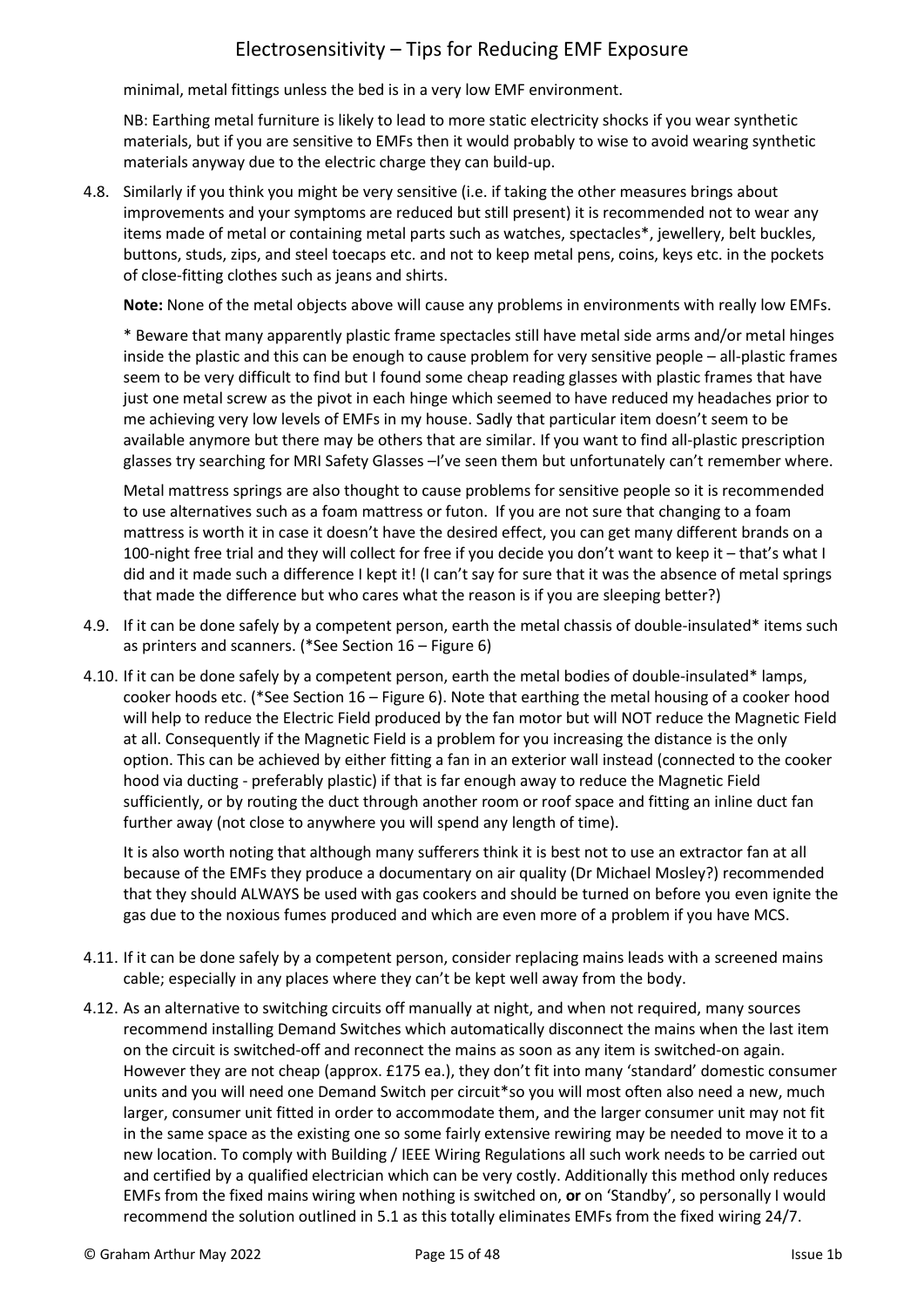If you **are** thinking about getting Demand Switches installed why not ask the electrician to quote separately for rewiring the house in metal conduits (with metal-clad switches and sockets) as well, so that you can evaluate whether it is worth paying the difference for total 24/7 protection. And don't forget with the latter option you will also get the opportunity to reposition sockets away from any places you spend any appreciable amount of time, for an even better outcome.

\*[A Demand Switch](https://www.gigahertz-solutions.de/en/demand-switches/devices/) would be required for all the circuits that run in the walls, ceiling and floor of your bedroom – which would often be both the upstairs and downstairs rings mains and lighting circuits and could possibly include the separate cooker and immersion heater circuits too depending on the location of your kitchen and hot water tank in respect to your bedroom, i.e. 4-6 circuits.

- 4.13. If your car's engine is in the front get someone else to drive if you can so you can sit in the back, preferably on the opposite side to the fuel pump (consult a workshop manual or your mechanic to determine the location of the fuel pump). If you do all the driving consider getting a rear-engine car next time you change your car, if you can find a suitable one. (Porsches have rear engines!)
- 4.14. It is often recommended if you are badly affected to choose base-model cars with the fewest electrical accessories and no electronic devices (e.g. manual window winders, door mirrors, and sun roof, no air conditioning etc.) and if you drive an automatic a mechanical automatic transmission is preferable. (You would probably have to find quite an old model to achieve that as all automatic transmissions are electronic nowadays as far as I am aware) However in my car the levels from all the electrical systems and equipment are negligible compared to those coming from the engine's ignition system, the alternator and the charging circuit wiring from the alternator to the battery.
- 4.15. It is also often recommended to have any mercury amalgam fillings removed by a specialist who knows how to do so without risk of inhalation, absorption or ingestion of any toxins.
- 4.16. Although many ES sufferers think that open fires or wood-burning stoves are an attractive alternative for heating and/or cooking the ITV Tonight programme "[Air Pollution](https://www.itv.com/news/2021-10-20/air-pollution-what-you-need-to-know)" broadcast on 21/10/21 revealed that open fires and any wood-burning stoves / cookers more than 2 years old emitted levels of 'particulate matter' high enough to pose major problems for anyone suffering from any respiratory conditions or multiple chemical sensitivity (MCS), which is common among ES sufferers.

#### <span id="page-15-0"></span>**5. Considerations for New Builds, Renovations or House Extensions to Reduce EMF Exposure**

The following measures will further reduce exposure and / or avoid the need for some of the previous precautions.

5.1. Run all fixed wiring in **metal** conduits together with metal-clad switches and sockets, and a consumer unit with a metal casing. This system is traditionally, and most economically, surface-mounted (as seen in historic buildings and factories) but can be concealed at considerable extra labour and cost, as well as the upheaval of lifting floorboards in every room and, of course, redecorating all the walls that have been tampered with to conceal the conduit within. (Some electricians will decline to quote, or give a ridiculous price to avoid winning the job to retrofit concealed conduits because it is such a pain) However surface-mounted electrical conduits are currently regarded as trendy 'industrial chic'!

As regulations require that all these metal fittings are earthed it totally eliminates radiation from the fixed wiring (including all but the very worst 'dirty electricity' too) and avoids the need to switch circuits off at night / when not in use and to keep sofas, chairs, and beds etc. away from walls, sockets\* and switches. (\*Precautions still need to be taken with regard to mains leads plugged into the sockets – see section 2.26)

In order to keep costs down, if you are competent to do so, you can install all the new wiring yourself (without disconnecting the old system) but to comply with Building / IEEE Wiring Regulations you would need to get a qualified electrician to inspect, test and certify the new installation as well as to change over the connections from the existing to the new installation. However as labour charges are usually more significant than the cost of materials this still represents a substantial saving. (**Tip**: Find and talk to the electrician you intend to use before starting the work yourself as some are reluctant to certify someone else's work and may want to discuss or vet certain system design elements and will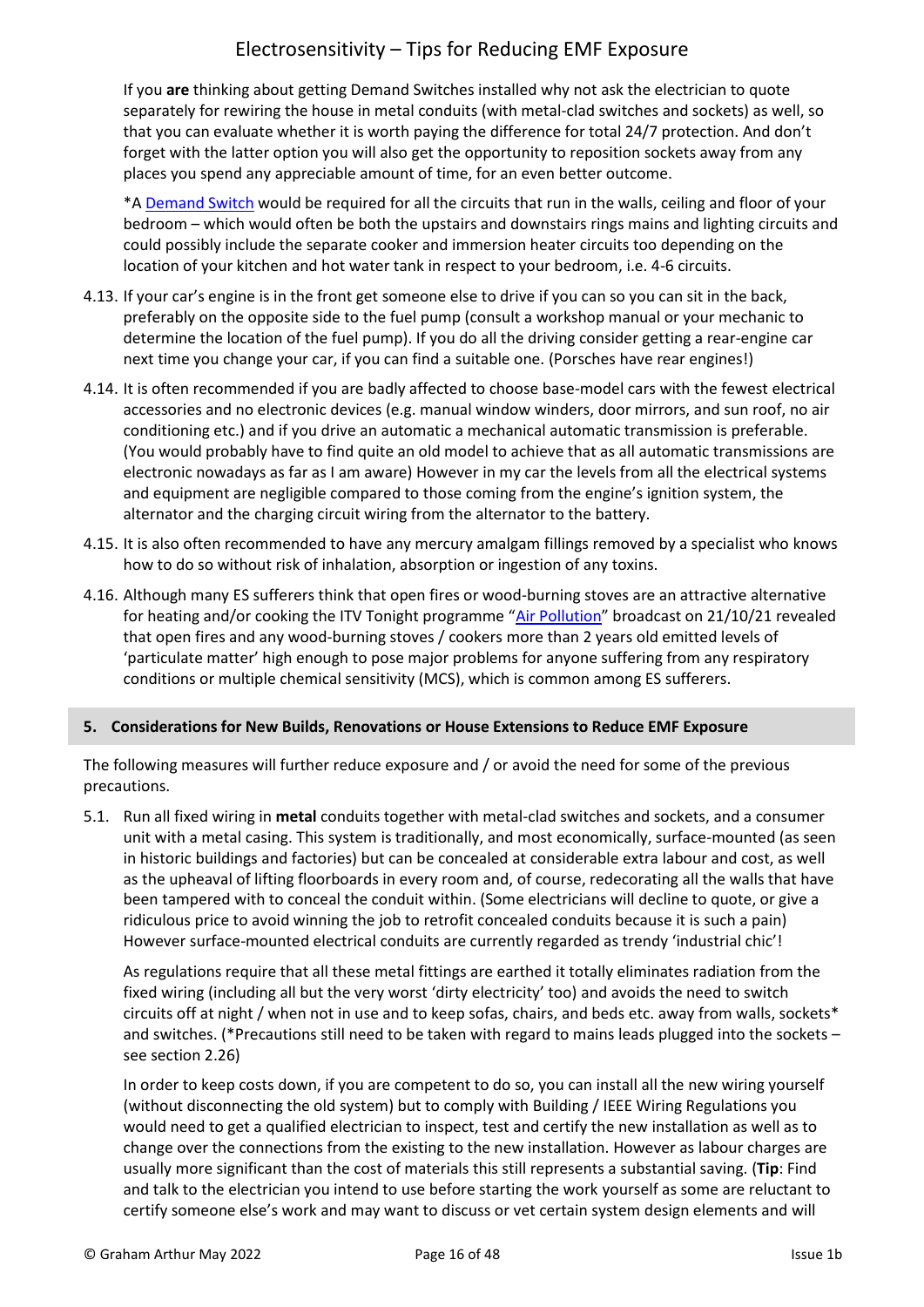almost certainly need to inspect intermediate stages as well. Also check with them whether leaving all the sockets and switches open will reduce the time and, therefore, cost of the certification process)

Th[e Scientific Panel on Electromagnetic Field Health Risks](http://emfsafetynetwork.org/wp-content/uploads/2011/07/Seletun-Statement-2010.pdf) also recommends that "Governmental codes relating to building design and construction should be revised so **that all new electrical wiring is enclosed in a grounded metal shield**;"

Although '**Ring Mains**' are promoted by the IEEE Wiring Regulations (18th Edition) / BS7671 they are **not mandatory** and a properly designed and installed '**Star**' or '**Radial**' configuration, as widely used in most other countries, is also completely compliant and is preferable from the point of view of reducing the Magnetic Field generated by the mains wiring. See also Powerwatch Electrical Wirin[g Overview](https://www.powerwatch.org.uk/elf/wiring.asp) and [Article](https://www.powerwatch.org.uk/library/getfile.asp?articleID=131&sourceID=1) for more information and guidance.

- 5.2. Position sockets well away from anywhere you might want to sit or stand for any length of time and especially where you sleep. Although the above measure will eliminate radiation from the fixed wiring there will still be a degree of radiation from the mains leads of the items plugged into the sockets (unless the mains leads are screened and earthed) and from the items themselves so careful positioning of the sockets and the items that will be connected to them will help to maintain a suitable distance from these sources and thereby further reduce exposure levels.
- 5.3. If installing under-floor heating use the piped-water type **not** electrical heating elements.

### <span id="page-16-0"></span>**6. Masts, Towers, Transmitters and 'Safest' Mobile Phones**

#### **Power Levels**

The average mobile phone transmitter / antenna **unit** (commonly referred to as a tower, mast or basestation) has a power output of **10W**, but in order to increase coverage and call capacity a single mast or tower *may* have up to **10 units** giving a potential total output of **100W**. However most mobile phone base stations have between 1 – 6 units and even then they usually only approach full power output on all units for short durations at peak call times.

Mobile phones on the other hand have two power settings of **0.6W** and **3W**. A call is always initiated at full power output from the mobile; the tower then determines the received signal strength and instructs the mobile to reduce its power output to the minimum that is consistent with maintaining an acceptable call quality. This is done to extend the battery life, not to protect you from excessive radiation.

The farther you are from a tower or base-station, or the more obstacles in between, the higher the power output of the phone will be set in order to establish reasonable call quality. Also the more you move around during a call the higher the overall levels will be, as each time the tower senses a significant change in the received power level it instructs the phone to readjust the power output, which means going to maximum power output again before reducing to find the new to the optimum level.

This is worst of all in densely populated built-up areas where base-stations can be only a few hundred metres apart as every time you connect to a different base-station the phone goes to maximum power output and starts the process over again. Plus of course you are closer to the base-stations so you are also receiving a much stronger level of signals from them too. Therefore using a mobile whilst walking or driving down the street in a densely populated built-up area or travelling by train are possibly the worst case scenarios for getting maximum radiation exposure, so best to keep to very short, essential calls only in those situations. Whereas for minimum exposure, remaining stationery in a location with a strong signal (and Wi-Fi / Bluetooth disabled) is the best scenario for a longer call.

## **5G**

Although there are huge amounts of marketing hype about how great 5G will be it is very difficult to find much about the technical details of the phones and infrastructure. However the information available from credible sources all say at the much higher frequencies that it will operate (necessary to get the sought after bandwidth) the signals don't travel very far, have more difficulty penetrating common building materials than the frequencies used for the current 2, 3 & 4G systems, and will be adversely affected by some types of window glass and even heavy rain! Consequently it is reported that antennas will be needed at least every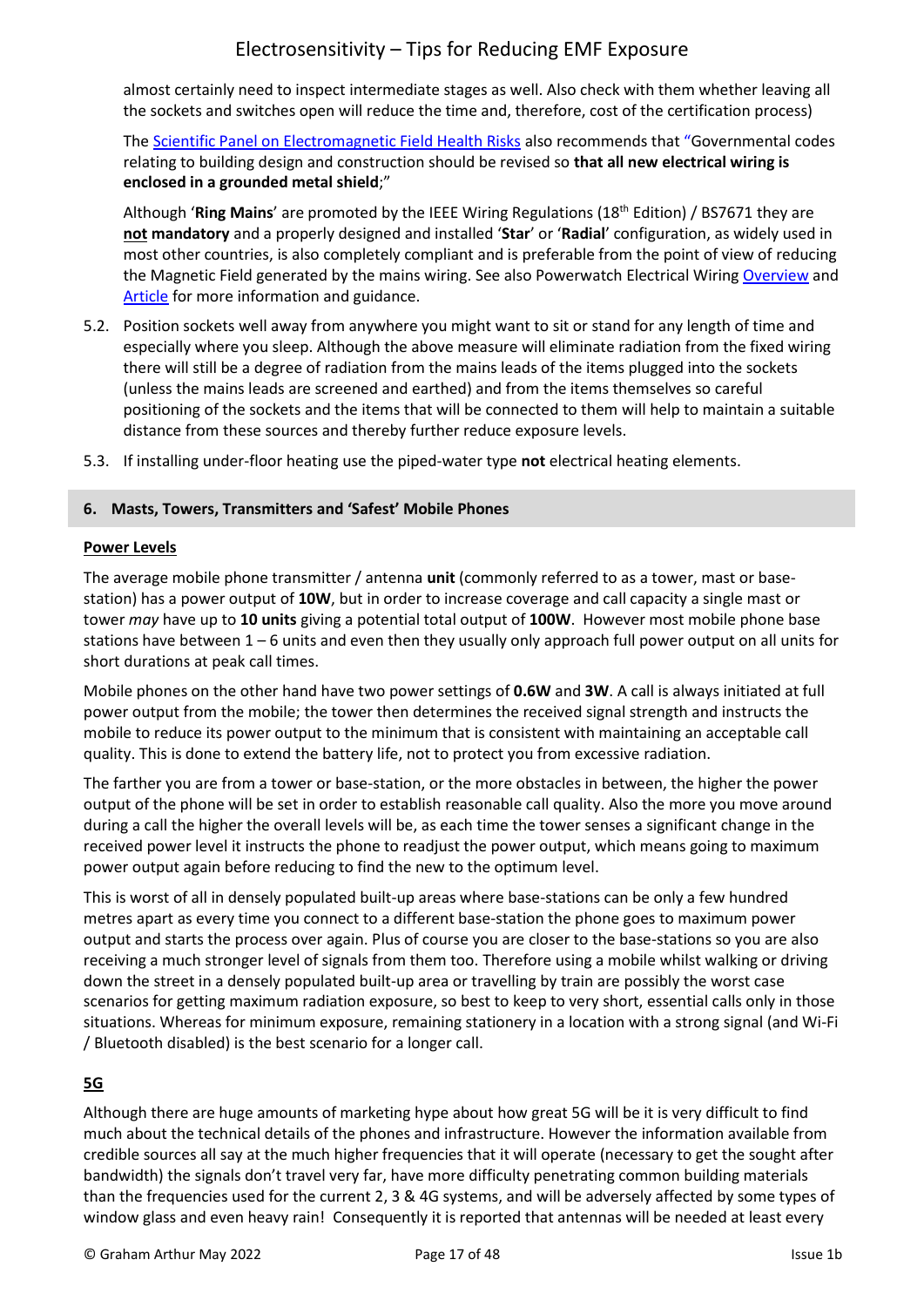500m and this is confirmed by footage of US cities where antennas are being fitted to almost every other lamppost or telegraph pole.

If the above limitations are true it would appear to be entirely possible that unless you are situated close to an antenna with a clear line of sight, through the right kind of window glass, you will need an external antenna wired to an internal repeater (possibly in every room) in order to get a reliable signal indoors!

The bad news for ES sufferers is that it is thought that the higher frequencies are likely to be more problematic. But the good news is that given the reported range and penetration problems it will be much easier to get away from 5G if you are prepared to relocate to a rural environment with few near neighbours, as the most sparsely populated areas will almost certainly be the very last to get 5G, if ever… It seems unlikely to ever be economically viable for service providers to install the infrastructure required to erect an antenna to serve just one or two households unless they receive major subsidies for such work, and given that adequate funding is not available for essential services such as healthcare, education, social housing, policing, pensions etc. surely no government would be prepared to fund 5G rollout where there is already any adequate existing mobile and broadband coverage.

See 5G – [a building biology perspective](https://buildingbiology.com/5g-a-building-biology-perspective/) for more information and recommendations.

### **Distance is Key**

The [inverse-square law](https://en.wikipedia.org/wiki/Inverse-square_law) means that unless you live close to a mast / transmitter\* the EMF radiation you receive from devices in your immediate environment (including possibly neighbouring\*\* properties) is likely to be **much stronger** than that from local masts / transmitters. This is reflected in '[How dangerous are](https://www.ncbi.nlm.nih.gov/pmc/articles/PMC2065971/)  [mobile phones, transmission masts, and electricity pylons?](https://www.ncbi.nlm.nih.gov/pmc/articles/PMC2065971/)' published by Swinburne University of Technology, Melbourne, Australia which states "**In terms of absorbed RF energy, the delivery from a handset is typically around a thousand times more than that from a base station**..." due to the fact that most people hold their mobiles directly against their head so the signal strength is at its maximum. This also illustrates why it is most important to deal with all the EMF-radiating devices in your surroundings before starting to worry about more distant sources.

\*Opinions vary considerably as it depends on the antenna design, power output, height, and location of the mast / transmitter but as a general guideline Wi-Fi Hotspot <100m, Mobile mast <600m, Radio & TV masts < 1km is considered too close for sensitive individuals but, as always, the further away the better.

\*\* Cordless phones and Wi-Fi are the worst culprits and many Home Wi-Fi Hubs now have a range of 100m.

## **Mast / Tower Locations**

The web site [Cell Mapper](https://www.cellmapper.net/map?MCC=234&MNC=20&type=LTE&latitude=51.13367609008981&longitude=-0.23058066721802845&zoom=12&showTowers=true&showTowerLabels=false&clusterEnabled=false&tilesEnabled=false&showOrphans=false&showNoFrequencyOnly=false&showFrequencyOnly=false&showBandwidthOnly=false&DateFilterType=FirstSeen&showHex=false&showVerifiedOnly=false&showUnverifiedOnly=false&showLTECAOnly=false&showENDCOnly=false&showBand=0&showSectorColours=true&mapType=roadmap) can be useful for identifying the location of mobile towers but note that it does NOT show ALL of the towers in ANY ONE VIEW – you have to select each **Provider** in turn (i.e. Vodafone, O2, EE , 3 etc.\*) and for **each Provider** you have to step through **each of the Networks** they operate (2G, 3G, 4G & 5G), one at a time, to see ALL the towers in the area. (Leave the **Band** setting as 'All Bands') Also note that it can take some time for the towers to appear each time you change the Provider / Network selection and the larger the area of the map on the screen the longer it will take to populate with all the known towers.

\* Although Vodafone, O2, EE and 3 are the main providers across the whole of the UK you need to work through all 21 of the providers listed (and every network for each of them) if you want to be absolutely sure there are no more towers in the area as a number of the other providers supply regional services.

Checking the location of towers can be a useful first step in choosing a general area to relocate to but is no substitute for measuring the actual levels on-the-ground at any likely-looking location, and always try to do that at busy call times to see the worst case levels. Remember that unless you will be very near to a tower that EMF sources in your home, and from close neighbours, are likely to be much stronger.

TETRA (Terrestrial Trunked Radio) is a network operating at frequencies slightly lower than microwaves that also causes problems for many sufferers. The system is used by emergency and government agencies, and although there does not appear to be any way to look-up the location of TETRA masts they are normally located on ambulance, fire and police stations, or local council and government buildings, but sometimes also as free-standing towers in rural areas with large regions to cover away from any of these types of buildings.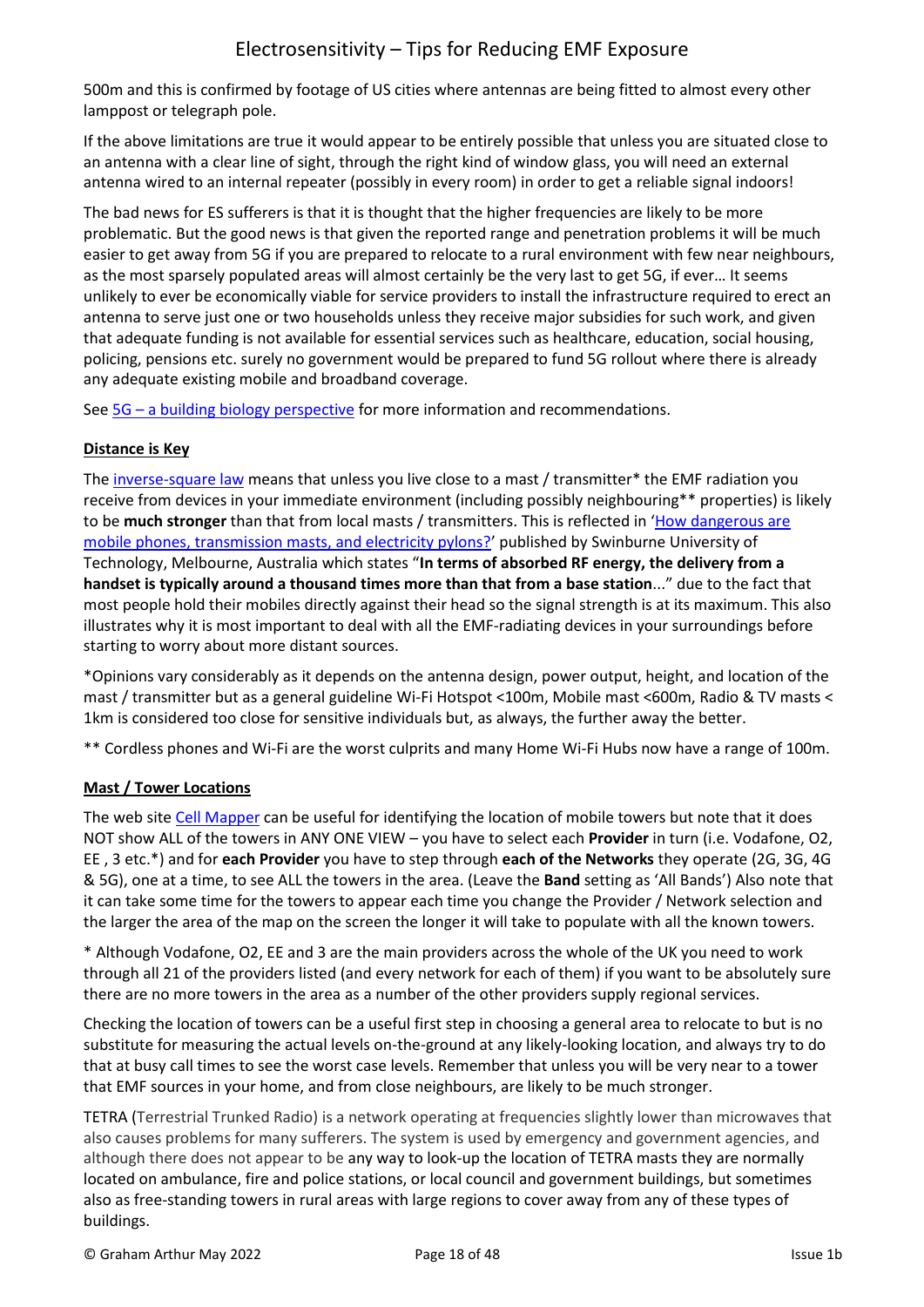#### **Real-Life Examples**

Bearing in mind that there are many factors which affect the actual power levels received from masts such as the rated power output, number and type of antennas, cell size and configuration, surrounding geography and obstructions, weather conditions, the number of calls in progress, the distance of the connected users at the time of measurement, the output from the connected mobiles varies from model to model, the settings, and the distance from the mast, and there are problems with measuring constantly changing signals with less sophisticated equipment, the above theory is generally supported by my own observations.

At approximately **840m** from a local mobile **mast** (in clear line of sight) the power level was around the same as **50cm** away from my **mobile** during a **call** (Wi-Fi + Bluetooth disabled), and around **10 times less** than being **2m** away from my **mobile** with **Wi-Fi enabled.**

Similarly the power level at approx. **110m** from the **mast** is **5 times less** than **5mm\* from my mobile** during a **call** and around the same as being **50cm** away from the **mobile with Wi-Fi enabled,** or **2m** away **from the Wi-Fi Router** (\*There are inherent problems in making accurate measurements in the 'near field' with any test equipment)

It is also interesting to note that at **6m** away from the **Wi-Fi Router** the signal level is around the same as **850m** from the mobile **mast,** and my router isn't even one that has a **100m** range.

#### **'Safest' Mobile Phones**

If you are not so badly affected that you cannot use a mobile phone at all and you want one for occasional use, following all the 'best practice' guidelines, it makes sense to have one which has the lowest levels of radiation. Although it doesn't tell you everything that is important about the level of risk of harm from a mobile phone the best measure we have to go on at present is the Specific Absorption Rate or SAR value. (SAR is a measure of the heating effect, which is proportional to the power output of the mobile. A lower SAR value means a lower power output, which in turn is **very likely** to have **reduced**, **but still significant**, **non-thermal effects**) Note that the SAR test mobile manufacturers use only has a phone call in progress, they do not have Wi-Fi and Bluetooth transmitting simultaneously with the call which will significantly increase the radiation levels, and in many cases far exceeds the phone network signal by many times – see Table 5 in Section 17.

The German organisation BfS stopped updating its SAR Search Tool in Dec 2020 and it is no longer listed on their web site but can still be accessed [here](https://www.bfs.de/SiteGlobals/Forms/Suche/BfS/EN/SARsuche_Formular.html?gts=6048912_list%253DSAREar_double%252Basc&csstring_SARAdditional=aktuell&sarEar=sarEar1) – it is useful to look-up SAR values of older mobiles but most of the mobiles with the lowest ratings listed as 'Current model' are no longer available through regular outlets, although you might be able to find second-hand or reconditioned units. The only model with one of the lower SAR values I could find available as brand new was the Samsung Galaxy Note 10 Lite (Head SAR 0.16 W/kg) which was a model made for the Indian market and bought from a supplier in the USA.

Many, but not all, manufacturers publish the SAR values for their various models but you often have to dig around very hard to find them on their web sites as they are rarely included in their general specifications. From the searches I have done recently Samsung seem to have the lowest SAR values for currently available mobiles and this is said to be due to a specially designed antenna which only radiates away from the head instead of being omnidirectional which is the standard in most mobile designs. However this antenna is not fitted in all their phones and the levels can vary dramatically even between models of the same series, including 'XY' and 'XY Lite'. Often it can be easier to find SARs for other brands on review sites rather than from the manufacturer's web site – here are a few useful sites:

[Samsung SAR Information](https://www.samsung.com/sar/sarMain?site_cd=&prd_mdl_name=SM-N770F&selNatCd=GB&languageCode=EN) – Note that you have to enter the Model **Number** here NOT the **Name** they are known by, (e.g. Galaxy Note 10 Lite is an **SM-N770F**) and the part number is not given on their own web site descriptions but are most easily found in ads on Amazon or eBay! (This SAR Info page is not linked on their web site either; I got given it by their Tech Support when I asked them for the SAR values) Also note that different Model Number suffices such as **/DS** etc. can have different SAR values as they are intended for different markets which have different limits that must be met.

[Device Specifications](https://www.devicespecifications.com/en/model/438452ae) – also useful for additional spec info, especially the frequency bands supported

[GSM Arena](https://www.gsmarena.com/samsung_galaxy_note10_lite-10003.php) - also useful for additional spec info not given by manufacturers on their own web sites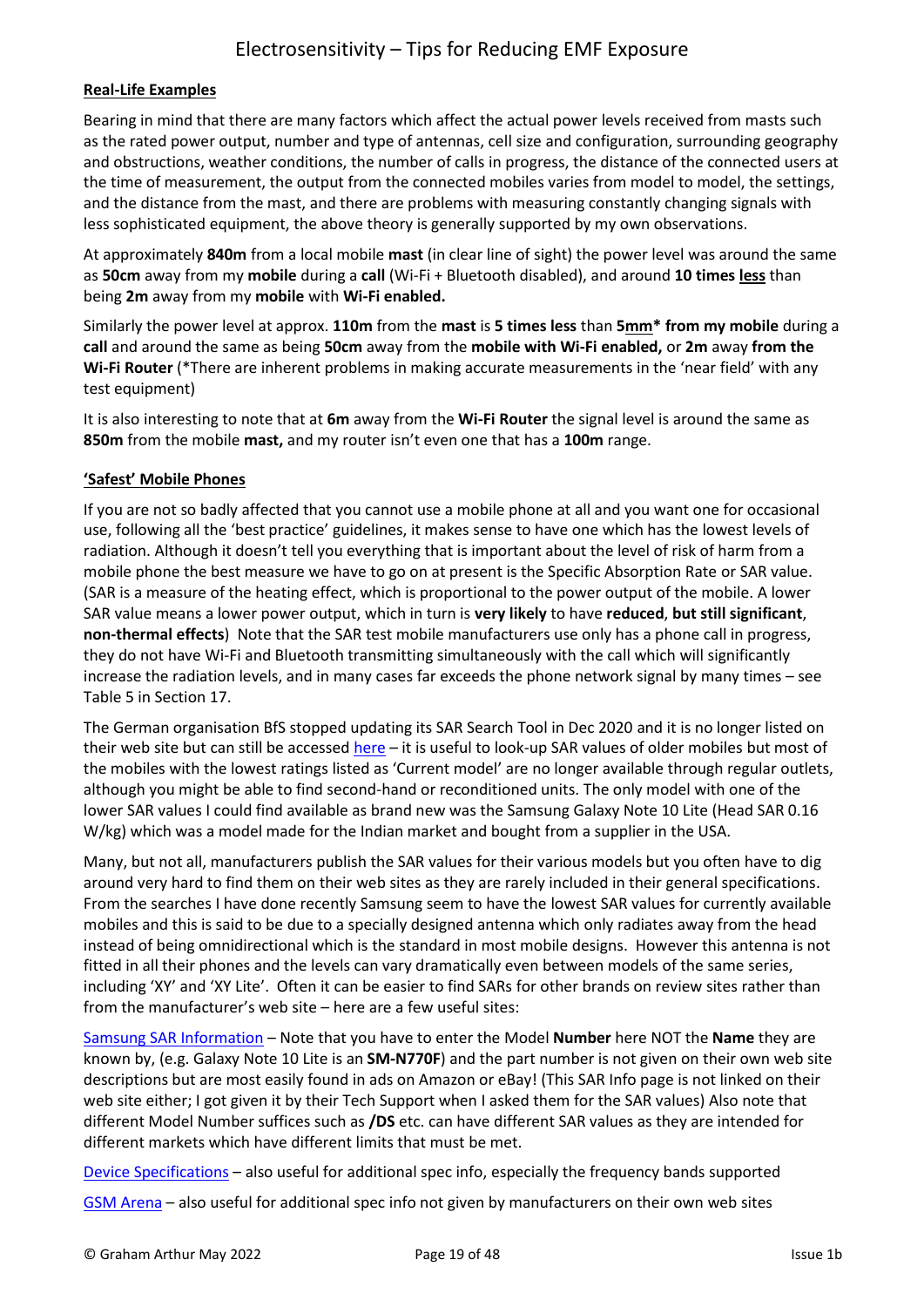A new **minimalist** mobile, th[e Mudita Pure,](https://mudita.com/products/pure/) has been designed to have ultralow SAR values of around Head 0.08 W/kg and Body 0.62 W/kg. However you can't use it for internet, social media, Apps, games etc. **only** phone calls, texts, music, calendar, alarms and notes as it is deliberately designed to minimise intrusions into daily life as well as radiation exposure. However you can tether your laptop to it via USB-C cable to access the internet over GSM if needed. It looks very well designed for an 'offline life' and the only real negative is that it doesn't have GPS to enable you to give your precise location in emergencies (especially in the wild) – I have raised this with them and they will be putting considering it for the first round of design modifications.

## <span id="page-19-0"></span>**7. Important Notes re Surveys, Field Strengths and Distance, and 'Protective' Devices etc.**

## **Note 1: Expert Surveys**

Surveys by 'experts' can be very costly and although they have their place if all else fails I would strongly recommend implementing all of the measures in Sections 2 & 3 above, and as many as possible of Section 4, before spending the money on such a survey as you may well find that these actions alone are enough to reduce your exposure and symptoms to an acceptable level.

If the above actions don't bring about the degree of improvement desired it is also worth considering buying the Acoustimeter + GS ME3830B test meters mentioned in Section 12 below to help you identify the sources of problems as they come with good instructions and are pretty straightforward to use (if you can master a Smartphone or Satnav you should have no trouble using these) and together they cost considerably less than a survey, plus you will have them for future use to check out any new equipment or premises.

## **Note 2**: **Keep Your Distance**

The strength of radiated electromagnetic waves, in this case EMFs, reduces significantly with increased distance from the source (the [inverse-square law\)](https://en.wikipedia.org/wiki/Inverse-square_law). Keeping away from the things mentioned in the sections above applies to being the other side of a wall, ceiling or floor too as most construction materials have little effect on the penetration of EMFs and some actually attract, concentrate and, therefore, in effect amplify it. Therefore being completely detached from your neighbours is a definite advantage as you cannot control what is emitted from their property.

## **Note 3**: **Electric vs Magnetic Fields**

The harmful **AC electric fields** are produced by **voltage** not **current**, so they are **still present even when all appliances and lights are switched off** as the voltage is still fluctuating in all the Live wiring in the walls, ceilings, floors and the mains leads of appliances up to the contacts of the switch on the item, **even when there is no current flowing**. Therefore it is preferable to **switch things off at the wall or unplug them** when not in use (unless their mains leads have earthed screens) to prevent EMFs being radiated from the trailing mains leads which are often positioned close to your body.

Many items nowadays have no power switch as they are designed to be permanently on 'standby'. This means that as the remote control part of the internal circuitry is always functioning the power supply is permanently on, albeit in a low-power mode, and so the SMPS will also be producing the higher frequency, more penetrative and more harmful EMFs in additional to the mains frequency EMFS from the power lead. Therefore it is even more important to switch these items off at the wall or unplug them when not in use.

(Although all CE-Marked items have to comply with the EMC Directive, which limits the amount of EMF they can radiate, the limits are aimed at preventing interference with other electrical equipment and so actually permit levels high enough to cause harm to sensitive individuals. However the levels radiated depend on the shielding and suppression techniques used and, consequently, some items are well below the limits and hence far less harmful)

It is **magnetic fields** that are produced by the **current flow** when an item is **switched on**.

Although a small **magnetic field** is produced by a current flowing in any circuit, **much stronger magnetic fields** will be produced by anything with a **coil** or **winding** in it such as alternators, dynamos, generators, motors, relays, solenoids and transformers. So that includes anything with moving parts that is powered by, or generating, electricity. And the **higher the power** rating of the item (for items operating at the same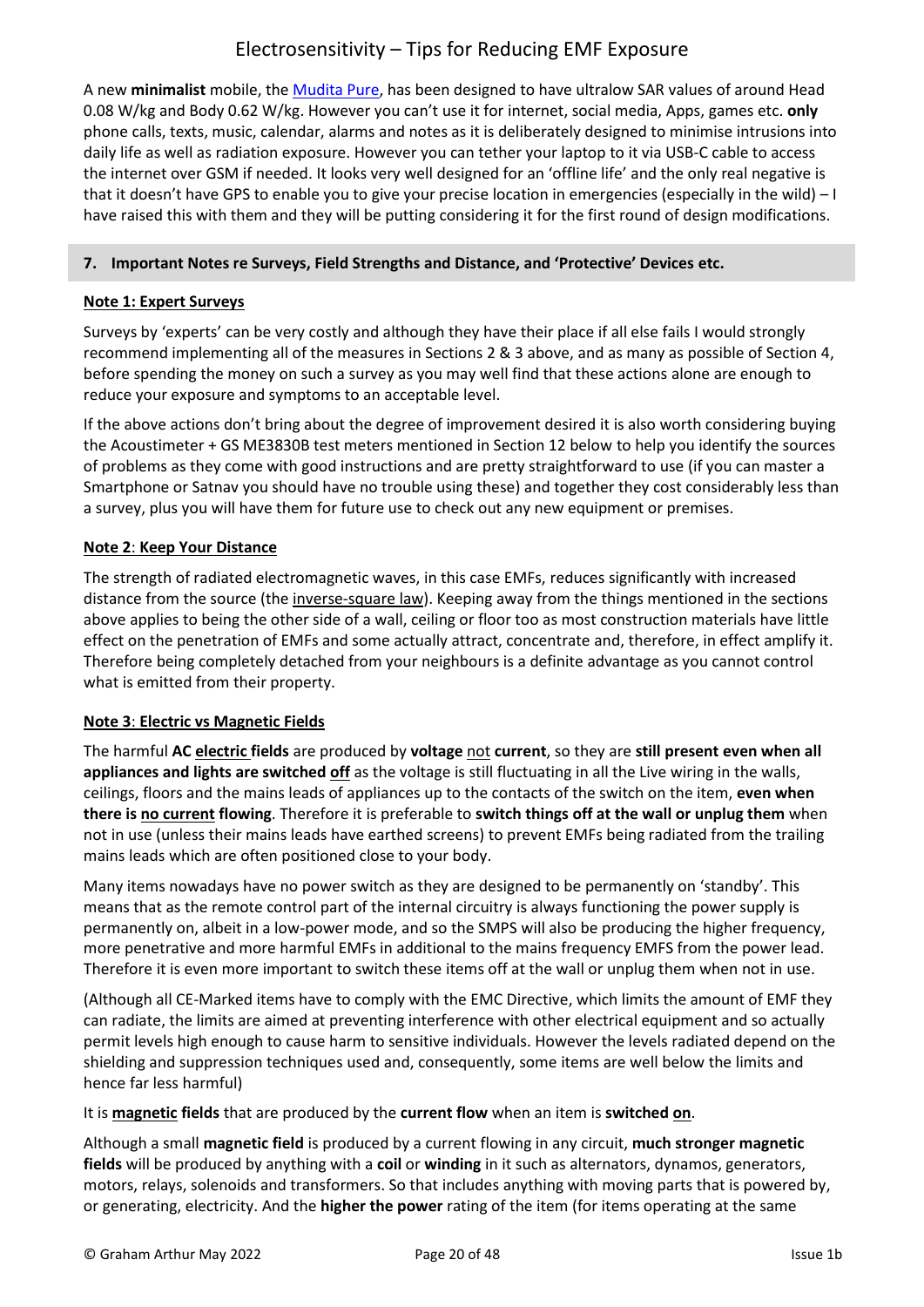voltage), the **higher the current** that will be flowing and, hence, the **stronger the magnetic field** will be. Power (W) = Voltage (V)  $\times$  Current (A).

### **Note 4: 'Blocking' / 'Protection' Devices**

There are all manner of chips, crystals, diodes, pouches, stickers etc. and devices to plug into the wall socket or stand next to your mobile or Wi-Fi router on the market, that are no-doubt aimed specifically at people who don't want to change their dependence on wireless devices and who just want a 'quick and easy, fit and forget it, fix', which are claimed to '**block**', '**neutralise**' or '**harmonise**' the harmful EMFs they produce. Mobiles and wireless devices work by transmitting microwaves which are the 'harmful EMFS' and any device (whether due to technological or 'alternative' methodology) which actually succeeds in blocking, neutralising or 'transforming' the EMFs (microwaves) effectively would also stop the mobile or wireless device from working, so you might just as well save your money and **turn the device off** or onto '**airplane mode**', a **scientifically proven solution**.

**It is cheaper, and unquestionably far more effective and reliable,** to reduce your exposure by eliminating, or distancing yourself from, all sources of EMFs (see Sections 2 & 3 above) than to rely on any form of 'protection or blocking device' – why would you trust something, often relatively expensive for what it is, that **cannot be proven to work**, over taking **free / low-cost measures which can be verified** by mainstream test equipment? ('Shielding' is covered separately in Section 7)

### **Note 5: Devices and Products to Reduce the Effects of EMFs**

Then there are devices and products which you either wear, or put near you, which claim to help your body to withstand the harmful effects of EMFs, rather than to 'block' or 'neutralise' the EMFs which cause them. Again these seem to me to be aimed specifically at people who don't want to change their dependence on wireless devices and who just want a 'quick and easy, fit and forget it, fix'.

I have tried pretty much all of the most common complementary therapies and, indeed, I have been a practitioner in a couple of them myself, I practise Tai Chi and Qigong, and have discussed with other ES sufferers the alternative approaches they have used. Whereas **most** complementary therapies and exercise regimes seem to provide *some* **temporary** beneficial effects, none have been found to be **fully effective** in enabling the body to cope with the level of daily exposure to EMFs in modern everyday life, even with frequent treatments or daily exercises. (As mentioned earlier it is commonly reported that natural therapies are more effective and 'hold' for longer on people who also minimise their exposure to EMF radiation)

However, in my opinion, in majority of cases, there is a world of difference between **a physical or spiritual therapy, or practise**, which produces **perceivable** (and often **measurable**) changes in the body, and **wearing an item** or **placing an item** somewhere either **close to you** or **within the same building,** which generates **no perceivable or measurable change within the body or environment**. So despite being open to 'alternative' methodologies in general, the electronics engineer and scientist in me is still very sceptical about the proof of efficacy of most of these 'alternative' devices and products, and the principles by which they are supposed to work. So again, why would you choose to pay for and trust devices that **may**, but **cannot be proven**, to work **before** taking **free / low-cost** measures which **have been scientifically verified**?

The only product I have personally evaluated and found to be of any help (but not a complete solution) is an electronic pendant which utilises ultra-low-level Pulsed Electromagnetic Fields (PET) designed to resonate with the body's natural acupuncture meridian system and provide support for the body's natural selfregulating and adaption mechanisms, effectively periodically helping to resynchronise and readjust these internal systems when they have been disrupted by external factors such as EMFs. However the only evidence of its efficacy I have is empirical, so it is impossible to rule-out the possibility that something else was responsible for, or contributed to, the improvement I noticed.

## **Note 6: Electromagnetic Compatibility [EMC} Directive** (latest versio[n 2014/30/EU\)](http://ec.europa.eu/growth/sectors/electrical-engineering/emc-directive_en)

The EMC Directive was essentially introduced to limit the electromagnetic radiation produced by all electrical and electronic items to a level which would eliminate inference principally with computers, other digital electronics and radio-frequency equipment and 'clean-up the airwaves' to pave the way for the roll-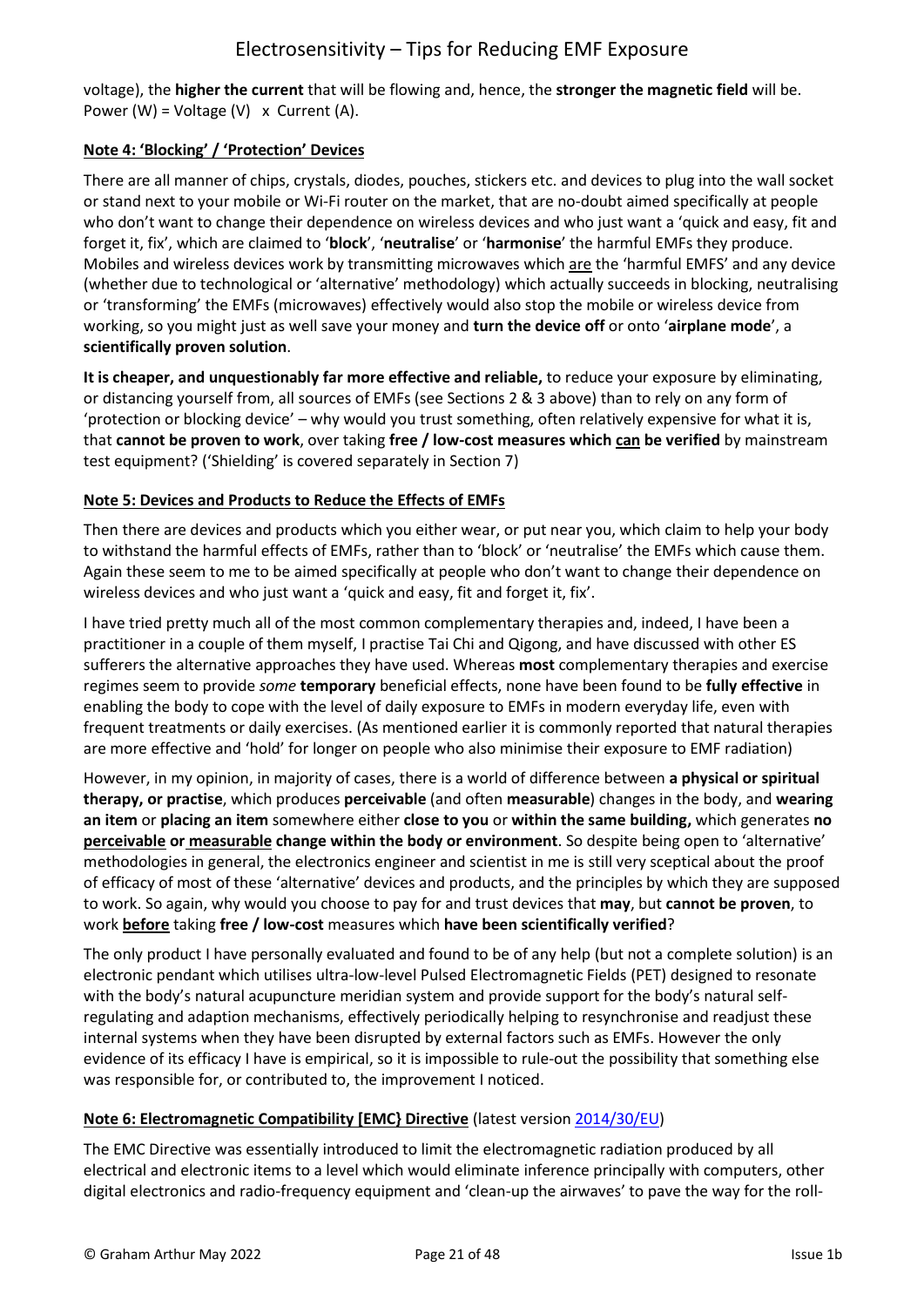out of mobile phones (and ultimately other wireless technology) which would not have performed acceptably in the then existing electromagnetic environment.

However it is important to note that the levels of EMFs which will not cause significant interference with electronic devices is still way above the levels which have the potential to cause harm in humans and other living organisms. Also the Directive only applies to electrical / electronic items sold in the EU since its introduction in 1992 – 1995 (i.e. bearing the 'CE' mark), so older items and those not imported legally into the EU are unlikely to comply and, therefore, are likely to emit much higher levels of EMFs.

## <span id="page-21-0"></span>**8. Shielding Considerations**

## **It's Generally Difficult and Expensive**

Without going into a great deal of detail about the technicalities of achieving effective shielding and the pros and cons of different materials and techniques, when working on compliance with the [Electromagnetic](http://ec.europa.eu/growth/sectors/electrical-engineering/emc-directive_en)  [Compatibility \(EMC\) Directive](http://ec.europa.eu/growth/sectors/electrical-engineering/emc-directive_en) it was found that even very small gaps or holes of only a few millimetres can let through significant levels of high frequency EMFs dependent on their location, proximity to, and strength of the source. Additionally given the way that high frequency waves propagate, reflect, refract and diffract and the multitude of sources encountered in the typical built-up area, I seriously doubt whether it is practical and economically viable to make any significant area of the average home into a Faraday Cage impervious enough to reduce EMFS to a level acceptable for highly sensitive people.

If you could achieve the required level of shielding in a particular space to sufficiently reduce harmful EMFs you would still be subjected to problematic levels in the rest of the home, garden and surrounding area.

## **Faraday Cages Not Recommended**

If you do manage to create an effective Faraday Cage it would also block-out natural radiation such as the Schumann Resonance which is considered by many to be beneficial and, therefore, highly undesirable to block. Some sources recommend leaving a small gap in the shielding to allow the Schumann Resonance to penetrate but this relies on **ALL** the unwanted EMFs coming from much the **same direction** so you can leave a gap on the opposite side **and** there being **no reflective surfaces** on the other side within range of the gap.

(I have found that even a very small gap allows EMFs in – see Example under 'Bed Canopies' below)

## **Shielding Is The Last Resort**

For these reasons shielding should only be considered as the **very last resort** (a view supported by Dimitris J. Panagopoulos, Radiation and Environmental Biophysics Research Centre, Greece). Eliminating the sources of EMFs and keeping the maximum distance from any sources which can't be eliminated (as described above) should always be the preferred approach **before** considering relying upon **any** kind of shielding.

## **Bed Canopies Could Be A Worth A Try?**

That said an **earthed** 'bed canopy' **plus** an earthed mat or metal sheet under the bed, with all the joins overlapping properly can reduce the level of exposure but is unlikely to completely eliminate unwanted EMFs unless they are already at a relatively low level. The canopies are made of a mesh material interwoven with strands of silver (a conductor) and this will **attenuate** the signals but is **not claimed to block them** completely. Not all materials are equal, so if you have implemented all the precautions above and still have problems that might warrant giving a bed canopy a try, look at the material specifications for the ones with the highest attenuation rating (e.g. 60dB attenuation is better than 40dB). It is also worth considering the permeability as this can also vary considerably between different materials and some don't allow enough fresh air through to stop your sleep quality from being significantly impaired by low oxygen levels instead! There are a number of suppliers who offer a 'free' trial period of 1 month (i.e. you get a full refund if not satisfied with the results).

Earthing the canopy and the mat or metal sheet under the bed will **greatly** improve the shielding effect; however the level of reduction will be dependent on both the attenuation rating of the material and the strength of the EMFs, so eliminating the sources or increasing your distance from them is recommended.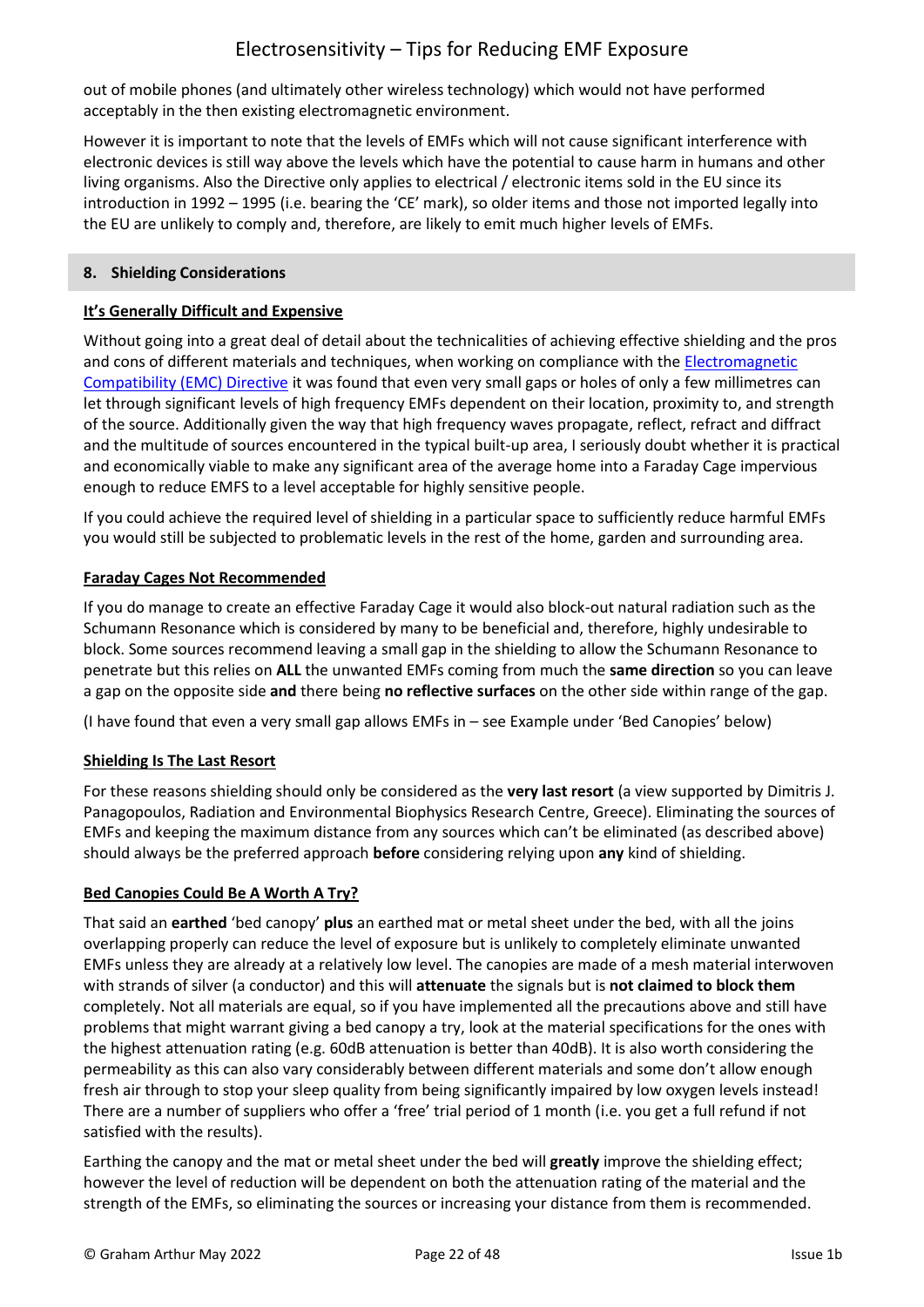**Real Life Example** – I bought a bed canopy made from 'Bloc Silver' conductive shielding fabric which is supposed to be one of the best materials for both attenuation (60dB at 3 GHz) and breathability. The canopy was earthed and used with an earthed steel sheet under the bed to form a Faraday Cage. When I switched my Wi-Fi router back on, solely for testing purposes, the signal was reduced to 25% of the strength from outside to inside the canopy, but was still at a significant level even though the router was **8m** and 2 rooms away.

Simple tests with my mobile showed a signal reduction of only 1 bar inside the canopy and it was still possible to make and receive calls inside. I also tried leaving a gap, as recommended to avoid problems with blocking the Schumann Resonance and low oxygen levels, but found that a **1cm** gap on either of 2 (opposite) sides was enough to restore the mobile signal to full strength and a **2cm** and **4cm** gap on the other two sides respectively did the same. Additionally the same gaps in the side of the canopy facing my router, or in either of the two adjacent sides, also let through almost the full strength Wi-Fi signal.

Similarly, with no Wi-Fi operating in my house, the mobile found 7 Wi-Fi networks available outside the canopy but 1 network was still available when inside the canopy, even though my nearest neighbour is **12m** away. Finally with my mobile on standby on the bedside table the signal level inside the canopy was still undesirable even though it was significantly reduced.

**All of which demonstrates the importance of dealing with the sources as effectively as possible rather than just relying on shielding instead.** After all you wouldn't pay to have wet room floor installed in your bathroom to deal with water overflowing from the bath or sink coming through the ceiling below, you would address the **cause** of the problem by turning-off the taps and ensuring the overflow and waste pipes were not blocked – a far more effective and cheaper solution.

Interestingly however, my bed canopy (with metal sheet underneath) completely blocks low-frequency EMFs such as mains, even though the specification for the material says the attenuation at low frequency is poor.

## **Shield or Move?**

If your symptoms are not reduced to an acceptable level by following all the advice in the sections above personally I would recommend **seriously** considering moving house to a more favourable location rather than trying to install effective shielding. However, in either case, before incurring the expense and hassle of moving house or installing shielding I would strongly recommend trying to verify whether either measure is likely to achieve the desired results by staying for at least a week (preferably two) in an extremely low EMF environment e.g. camping in the middle of a field well away from overhead power cables or possible underground cables, at least **100m** away from any buildings and at least **1km** from any masts. (If you use a caravan or campervan don't use the electrics and disconnect the battery)

In order not to confuse the issue it is recommended to keep your diet, alcohol consumption, smoking, exercise, sleep patterns and **all other aspects of daily life** as near normal as you can to try to eliminate the possibility that a change to one or more of these other factors could be responsible for any improvement in your symptoms rather than the reduction in EMF exposure. **If** your symptoms don't start to improve any further in this kind of environment then it would seem that shielding **or** moving house is **not** very likely to bring any benefit. **If** your symptoms **do improve** in this environment, **and it's not due to any other factors you have changed during your stay** (e.g. not working, more rest and relaxation etc.), then moving house without **also improving your environment at work\*** may only bring limited relief. However as the **duration of exposure** is equally important as the **strength of the EMFs**, drastically **reducing your exposure** outside of working hours **may possibly increase your resilience** enough to be **less affected** by exposure during your time at work, **especially** if you can do everything that is within your direct control to reduce exposure in the immediate surroundings of your workspace (e.g. positioning and use of mobiles, computers, phones, Wi-Fi / Bluetooth devices, electrical and electronic equipment and their leads etc.), **but equally it may not**.

\*Under the **Health & Safety at Work 1974 Act** and the **Equality Act 2010** employers are required to provide safe and healthy conditions for all workers and visitors to their premises, and excluding some people is not an option. However unless you have an extremely understanding and sympathetic employer, and/or the changes required are minimal and easily implemented, due to the potential significant hassle and cost of suitably adapting your workspace, it is likely that most employers would want **written confirmation of the diagnosis** from a **licensed medical professional** before undertaking any such changes and, unfortunately,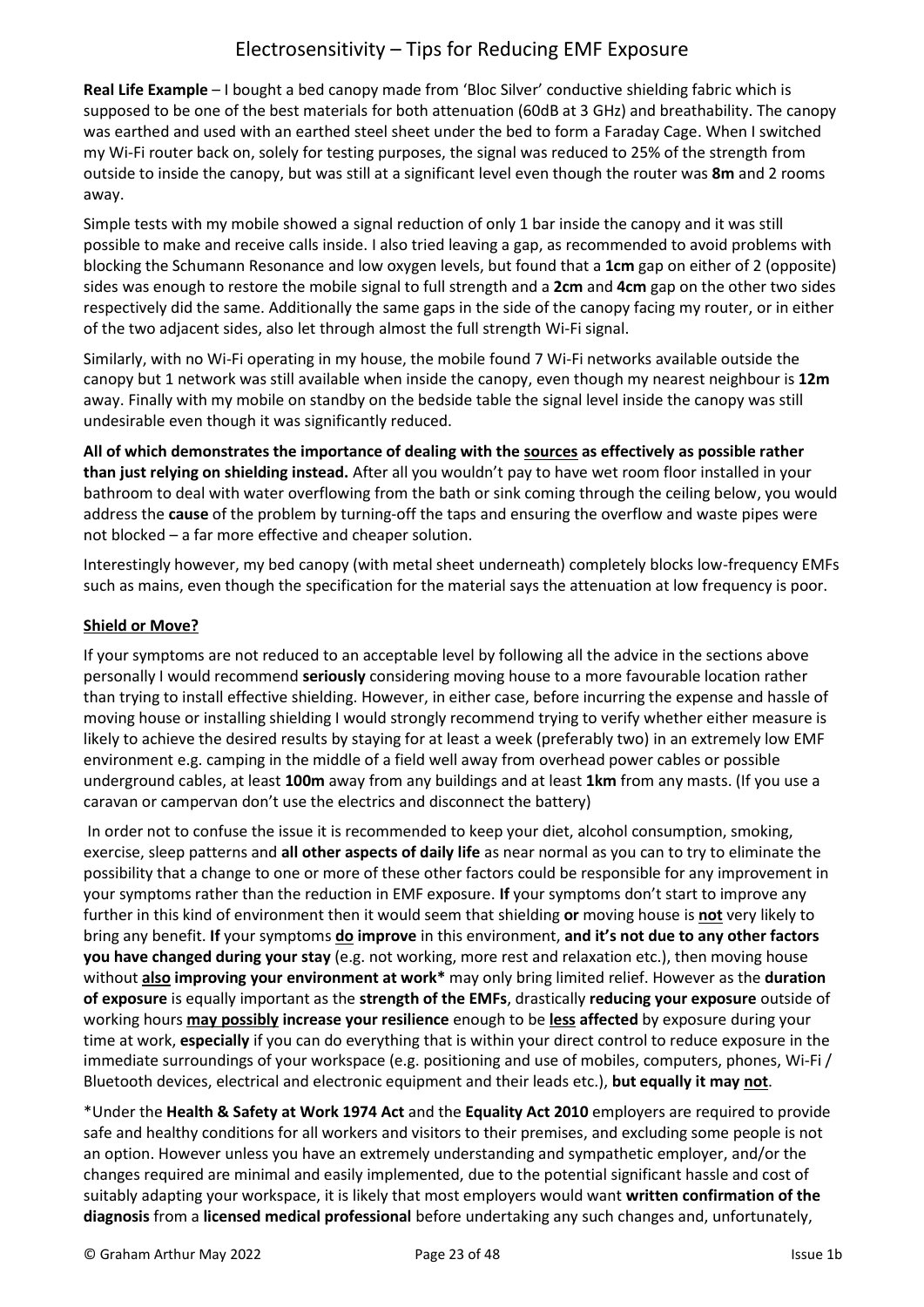this can be a very difficult to obtain due to the lack of knowledge and recognition of the condition within the NHS. (See Section 15 - References / Useful Links - **Letters Intended for Medical Professionals** which may be of help in this regard)

If you are unable to stay in an extremely low EMF environment for a long enough period of time as described above, an alternative approach which *might* help you to determine if moving or shielding would help is to keep a detailed diary of your daily activities and symptoms for a few weeks to see if there is any correlation between the worsening of your symptoms and your use of electrical / electronic equipment, vehicles, public transport, public buildings / spaces etc. and working, living, sleeping environment – however it is important to bear in mind that there may be a time delay (sometimes hours) between exposure and symptoms becoming apparent, and reduction in exposure and symptoms disappearing, and it may take longer for symptoms to disappear than to become apparent in the first place. Also short exposures / weaker fields may have little effect whereas prolonged exposures or stronger fields could.

**Unless you can replicate absolutely ALL the aspects of normal daily life in an environment with extremely low EMFs there are NO GUARANTEES that either moving house OR installing shielding will be worth it.** (In my case I also have other reasons for wanting to move, such as greater peace and quiet, so it makes sense to include the ES considerations of increased distance from sources outside my control in the selection criteria for my new house)

It is worth noting that although asking the family to move house, especially if other members of the household would also need to change jobs and schools etc. in the process, can cause a lot of stress on relationships, living with a person who is severely affected by ES, and is very likely to become worse as time goes on if they do not move away from the causes, can be equally stressful and destructive. **Consequently discussing all the possible options and solutions with everyone involved is highly recommended**.

If you should decide to move, the consensus seems to be that choosing a location where there is a poor but perfectly usable signal (at least on one network / band), preferably far enough away from masts to be below the recommended level of 0.1 μW/m<sup>2</sup> (Peak) in the bedroom, and that has a reasonable landline-based broadband speed, is likely to be a much safer bet than an area with NO signal at all, or unreliable coverage, and/or poor landline-based broadband speeds, as the latter cases are far more likely to get new masts installed in the future given the government's policy to eradicate all mobile blackspots (eventually) and to give everyone access to high-speed broadband. (5G is already being used in some rural areas to provide high-speed broadband where it is cheaper to install than landline-based broadband) See Section 15 - References / Useful Links – Cellmapper and Signalchecker to make preliminary checks on an area of interest, but these are **no substitute** for taking measurements on the ground in the actual location.

Undoubtedly a detached house with no close neighbours, well away from masts, pylons and other infrastructure would be the ideal choice from an EMF point of view. However if the electricity supply is overhead with a step-down transformer mounted on the side of the house (rather than on a pole 10m or so away) you should plan not to spend any time at all in the area the other side of the wall if you cannot get the transformer moved away from the house. (Here a meter to check the field strengths inside the house would be highly recommended to determine how far away you need to keep from the location of the transformer)

If you **are** considering installing shielding it is very worthwhile reading this document first:

[Reduction of high-frequency EMFs during house reconstruction](http://www.es-uk.info/wp-content/uploads/2021/10/Dr-H-Schooneveld_Shielding-house-vs.2-20151.pdf) – Hugo Schooneveld PhD – A good guide to the practicalities and pitfalls, however please note that rather than leaving the wall and floor earth connections disconnected because the mains supply earth was, in their words, "contaminated with dirty power transients" it would have been better to connect them to an independent earth provided by an entirely separate earth rod /spike.

Given the amount of work and expense of installing **truly effective** shielding, and bearing in mind that it will often **only reduce**, **NOT eliminate**, **strong external EMFs**, **IF** the **main** sources causing you problems are **just Wi-Fi** and **DECT** from your **immediate neighbours** it would be much cheaper, and far more effective, to offer to pay for them to get **corded phones** (+ additional sockets, if required) plus **data switches** and **Ethernet cables** to create a **wired LAN**, than to pursue shielding. That is if you know them well enough to be confident that no-one in their household is addicted to wireless gadgets and they would always use those alternatives instead. It can cost circa £1,000 for a double-bed canopy and > £10,000 to shield 2 rooms properly, whereas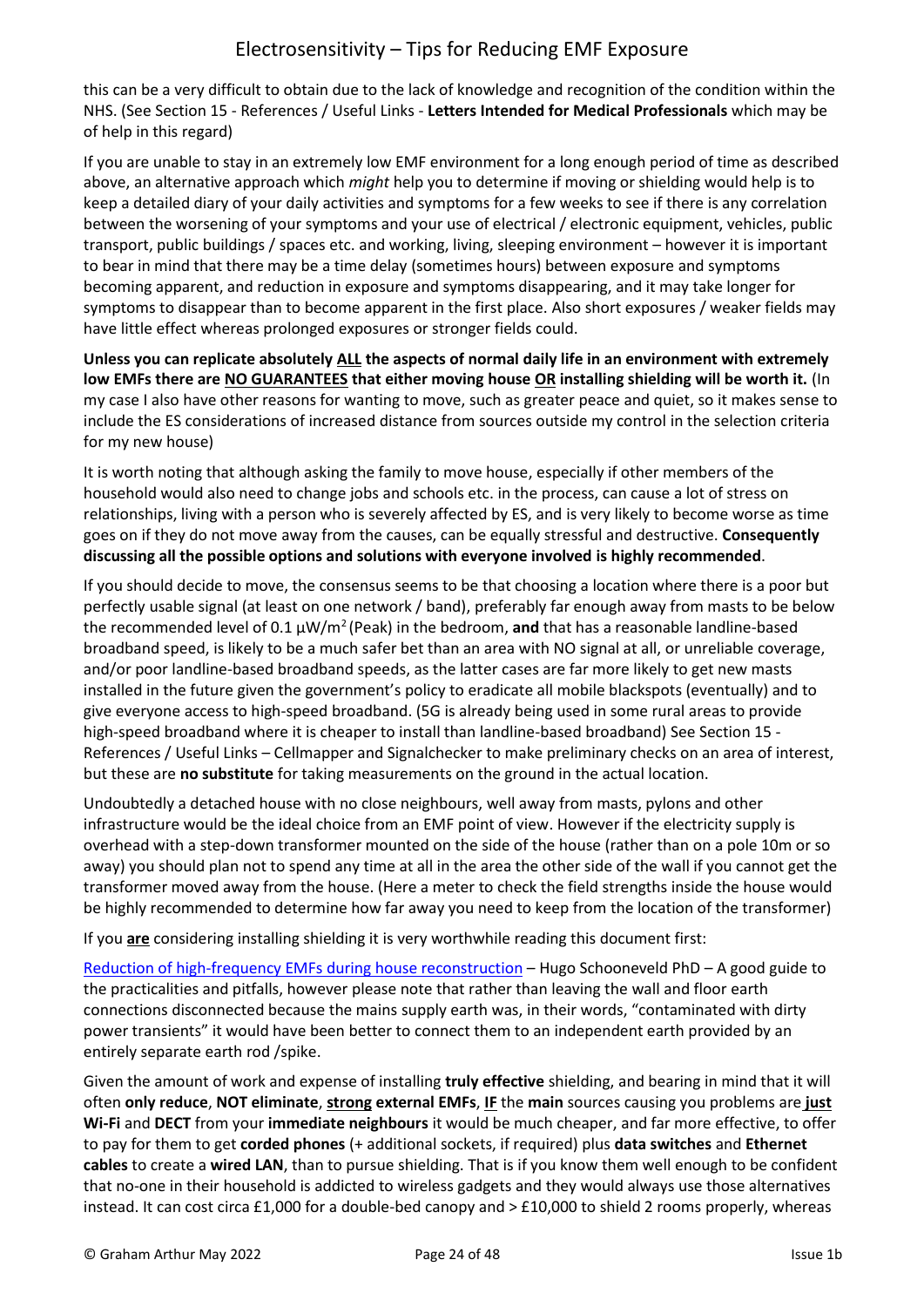paying for corded phones and a wired LAN for neighbours **both** sides could cost as little as a £100 – £300 (See **Typical Costs of Wired Alternatives** in Section 16) and would reduce the levels in the **whole of your house and garden IF** there are no other local external sources strong enough to cause problems.

### <span id="page-24-0"></span>**9. Earthing the Body**

Walking bare foot on wet grass or ground is the best natural way of earthing the body but getting cold feet in the process is highly undesirable health-wise so it is best confined to warm days.

Wearing socks and footwear made of only natural materials (other than rubber), although less effective than bare feet, can also help with earthing outdoors, but only works indoors if the floor is deliberately earthed and a conductive material – most modern construction methods include a damp-proof course which also electrically insulates the floor from the ground. (Flooring materials which don't absorb water and, therefore, don't need a damp-proof course are generally non-conductive too)

A variety of earthing products are available from wristbands, mats and pads to bed sheets, however using such products is **completely counterproductive in the presence of high levels of EMFs** as earthing the body in such environments causes the body to act like an antenna and actually **attracts** the RF and conducts it to ground **increasing the body voltage** in the process, rather than reducing it. So as with other 'protection' methods it is extremely important to eliminate or reduce all sources of EMFs **before** relying on earthing.

(Wearing only natural materials will help to avoid high body voltages due to the build-up of static charges caused by synthetics and will also reduce the need for earthing.)

### <span id="page-24-1"></span>**10. 'Dirty Electricity'**

So-called 'dirty-electricity' (DE) and its effects is a contentious subject. The term DE refers to the presence of transient voltage spikes and high frequency (HF) signals 'superimposed' on the mains power supply.

Transient voltage spikes can be produced by arcing from un-suppressed or inadequately suppressed heavy industrial equipment, faulty equipment or connections, and potentially by anything that switches on and off rapidly, unless adequate circuit design measures have been taken to prevent or suppress it. This includes anything which 'arcs and sparks' as part of its normal operation, such as the brushes on electric motors, and the contacts of switches and relays. As the majority of transient voltage spikes usually dissipate over relatively short distances in the electricity supply lines, unless you live very close to an industrial area, or someone using industrial equipment in their garage, it is **not** very **likely** that a **majority** of transient voltages would be **strong enough**, or **frequent enough** to be a **significant** factor in causing health problems for a vast majority of households. (Voltage spikes can cause harm to electronic items such as computers which is why 'surge suppressors' are commonly recommended to protect them.)

The HF elements of DE are produced most commonly by the 'Switched Mode' circuitry used in the power supplies and voltage regulators of many everyday electronic products, such as computers, entertainment systems, printers, TVs, chargers, power inverters and dimmer switches etc. but also including fluorescent lights, induction hobs and anything else with rapidly oscillating currents / voltages, especially if preventing external EMFs was not a prime design consideration, which sadly is all too often the case with the cheaper mass-produced consumer products. **Conducted** HF EMFs usually don't travel far and are mostly likely to be caused by items in your own home, or your immediate neighbour's.

Whilst DE undoubtedly exists there is controversy over its potential to cause harm to sensitive individuals, its degree of prevalence in the average home, the accuracy\* and reliability of the test meters, and the safety of some of the filters marketed for use by ES sufferers. (\*These test meters cannot be 'calibrated' in the conventional sense as there are no National or International Standards for this type of measurement, so each manufacturer will have their own method which could give rise to very different results from one brand of meter to another) Furthermore I have not seen any **justification** as to why ES sufferers should require any **special** meters to measure DE. For **if** any DE present is **strong enough to generate EMFs which radiate out from the mains wiring** they would be expected to be detected by **standard EMF meters** (see Section 12). And **if** the DE present is **too weak to generate any fields which radiate out from the wiring,** but is just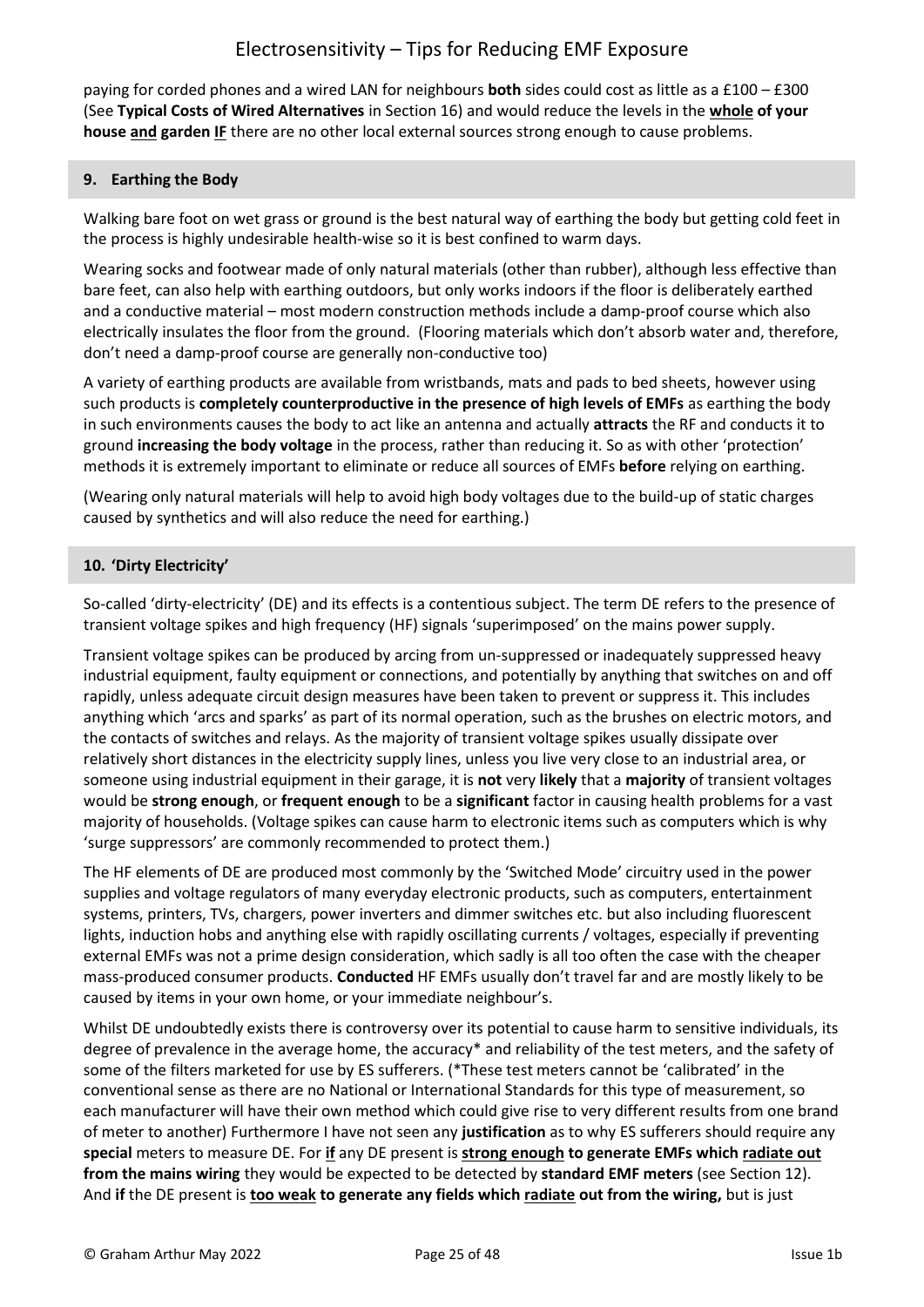**conducted** along it, I have not seen any evidence that purely **conducted EMFs** (as opposed to **radiated** EMFs) of any kind have any potential to cause ES, although they can harm susceptible electronic equipment.

Additionally I have not seen any convincing evidence to suggest that the level of DE on a normal household mains supply would be **likely** to produce EMFs that can **radiate** from the wiring to any **significantly greater extent** than the normal **low-frequency EMFs** generated by a **'clean'** mains supply and hence would usually be expected to be dealt with effectively by the same measures recommended for **mains-frequency EMFs**. Consequently I would strongly recommend **implementing ALL the other preventive measures** described in Sections 2 - 5 above (esp. 3.1 – 3.4, 4.1 – 4.11) **BEFORE** spending any time or money on test equipment, filters, or any other measures to attempt to identify and deal with DE.

Commercial and domestic electrical items should comply with the EMC Directive\* and hence should not produce significant external EMFs unless they are faulty, if they were bought after 1st Jan 1996 when the transition period to introduce the new regulations had ended. (\*First became law in the UK on 28<sup>th</sup> Oct 1992) Therefore if you suspect you have an issue with DE **a wise first step** would be to disconnect any of the items described above that were bought or installed before 1996 to see if that cures the problem. However, as **Solar Panel Mains Inverters** are notorious for producing high levels of DE, unless specifically designed not to, it would no doubt be wise to check for this when choosing a system.

If you have **already tried everything else** and think that DE might be a problem for you, see [EMFields](https://emfields-solutions.com/how-to-deal-with-dirty-electricity-de/)  Solutions - [How to deal with Dirty Electricity \(DE\)](https://emfields-solutions.com/how-to-deal-with-dirty-electricity-de/) or Powerwatch - [Dirty Electricity](https://www.powerwatch.org.uk/library/getfile.asp?articleID=132&sourceID=1) for more information and a somewhat different point of view. (See also 5.1 above)

### <span id="page-25-0"></span>**11. Blue Light and Poor Sleep (This can also Affect Many Health Conditions)**

Although nothing to do with ES another thing to be aware of regarding poor quality sleep is the blue light output from LED computer monitors &TVs, mobiles, tablets, Kindles etc. As mentioned in the notes too much blue light at night inhibits the production of melatonin which is responsible for sleep.

This was mentioned in both the TV programmes 'Doctor In The House' and 'The Truth About Sleep' but they only suggested not using such devices 1-2 hours before bedtime or using special (amber) tinted glasses to filter out the blue light – neither mentioned that the best solution which is to download and install an app called f.lux: <https://justgetflux.com/>**. f.lux** is a cross-platform computer program that adjusts a display's colour temperature according to location and time of day. The program was designed to reduce eye strain during night-time use and reduce disruption of sleep pattern[s https://en.wikipedia.org/wiki/F.lux](https://en.wikipedia.org/wiki/F.lux) and is also available for smartphones. I have used this for many years and it is reliable and malware free. If your computer runs **Windows 10** the '**Night Light**' option under **Display Settings** does the same function.

Additionally for TVs set the colour (white) balance to '**Warm**' or '**Movie**' settings to reduce the blue light output. (Neither of the aforementioned TV programmes mentioned that LED and Fluorescent /CFL lamps were a problem regarding blue light too)

#### <span id="page-25-1"></span>**12. Test Equipment**

I would strongly recommend implementing all the measures in Sections 2 & 3 above and waiting a couple of weeks to see if your symptoms start to improve **before** buying **any** test equipment of any kind, as you may well find that those measures are enough to bring about the level of relief from your symptoms you are seeking and there is no need to 'dig any deeper' or get more technical about solutions.

**Caution:** All the values for 'typical' or 'average' field strengths emitted by any given item in this document, 'official' web sites, and anywhere else you might see them are just **examples for general guidance** and in reality **will vary wildly**, **up and down**, depending on the make, model, ratings, settings and current mode of operation of every individual item, the particular test equipment used and its distance from the item, and their respective orientation. Consequently if you are more than moderately affected there is **no substitute** for having your own test equipment, or being able to borrow some, to check out the exact circumstances for **your items**, in **your environment**, in the **positon** and **way you use them**.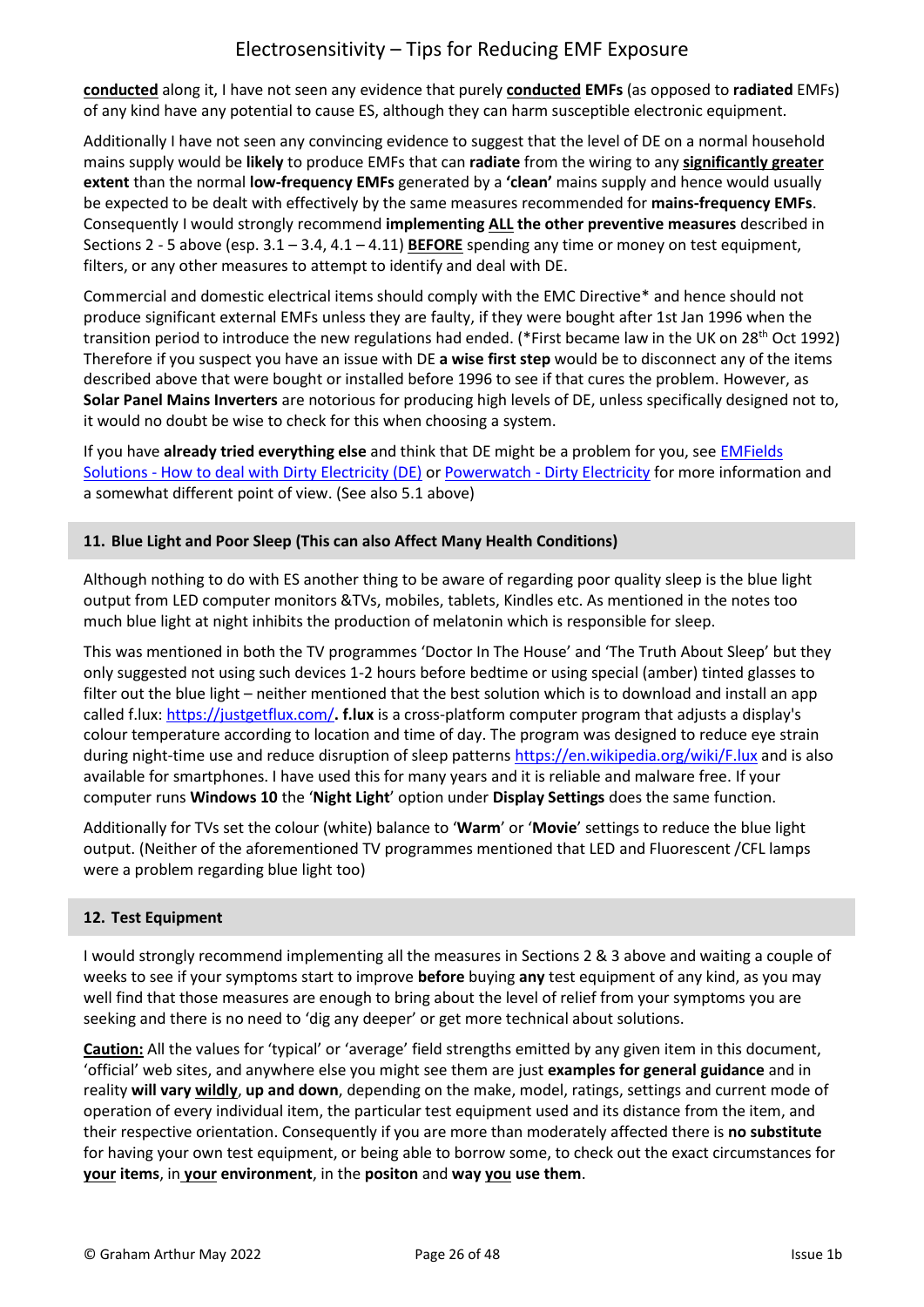Although I have not had the opportunity to test too many different examples of these particular instruments myself I have been responsible for evaluating, selecting and using a wide range of sophisticated test equipment in the electronics industry (and confirming the suitability of equipment chosen by others) the main criteria being **accuracy**, **resolution**, **repeatability**, **reliability** and **fitness for purpose**, which also includes the ability of the likely operators to use it correctly. I assessed the specifications and reviews of all the popular meters offered to meet the particular needs of EHS sufferers before deciding upon the recommendations below. I own and use the **Acoustimeter AM-10** & **Gigahertz Solutions ME3830B** which have performed perfectly adequately to help me dramatically improve my everyday environment and, consequently, my general health and wellbeing.

Spectrum Analysers are the only truly accurate device to measure all aspects of EMFS but they are very expensive and require a fair degree of expertise to use correctly and to analyse and interpret the results that are obtained properly. However Spectrum Analysers are **not** strictly necessary to identify the **presence**, **relative strength** and **approximate direction** of all the most common sources sufficiently reliably to enable them to be dealt with effectively, where that is possible.

In most situations it is not necessary to know to the  $n<sup>th</sup>$  degree the exact nature, strength and precise direction of every EMF and the equipment recommended below is perfectly adequate to help to find it, eliminate /reduce it, and check that the reduction measures taken have worked.

**NOTE 1**: When choosing any test equipment the **poorer\*** the **accuracy** and/or **sensitivity** / **resolution** of the meter, then **the closer** that the measured value gets **to the threshold** (boundary) between any 2 particular classifications (e.g. in Tables 3 & 4 in Section 17 'No Abnormality' / 'Slight Abnormality' / 'Severe Abnormality' etc. ), the **more uncertain** it becomes as to which category the real level actually falls into and hence the **more likely** you will make a **false** 'Okay' / 'NOT Okay' judgement. **(\*Poorer** = **larger number** in both cases)

**NOTE 2:** The **sensitivity** of a test instrument is the **smallest incremental change** in signal level that the instrument can **detect** and is **not to be confused** with the **lowest value** that a particular measurement range **goes down to**. Whereas **resolution** is **smallest increment** or **division** which can be indicated on the instrument's **display** or **dial**. E.g. a meter with a frequency measurement range of **100 kHz** to **500 MHz** could perhaps have a **sensitivity** of **100 Hz** but may only be able to **display** readings to the nearest **1 KHz** due to insufficient digits on a digital display. (Note that in this instance although the resolution is poorer than the sensitivity the last digit of the reading is more reliable than if the resolution and the sensitivity are the same as the higher sensitivity allows rounding-up and down to derive the last digit of the value displayed)

**NOTE 3:** As the **accuracy**, **sensitivit**y and **resolution** of **each measurement range** are absolutely fundamental to determining the suitability of any measurement instrument to perform the task required and to assess its ability to give reliable and repeatable results when used for the intended purpose (as well as to be able to compare the performance of similar instruments) and, therefore, this data is always provided as standard by every reputable test equipment manufacturer I would NOT TRUST any test meter that does not clearly state this information in their product listings and User Manual.

## **Recommended Testers**

**[EMFields Acoustimeter Model AM-11](https://emfields-solutions.com/shop/acoustimeter-am11/) (200 MHz – 8 GHz)** perfectly adequate and seems to give reliable and repeatable results but only measures down to 1  $\mu$ W/ m<sup>2</sup> not the 0.1  $\mu$ W/ m<sup>2</sup> limit recommended by the IBB for sleeping areas and IGNIR for Sensitive Individuals. This model has **both** 0.02 – 6.00 V/m **Peak Voltage** and 1 – 100,000 µW/ m<sup>2</sup>**Average Power** (Density) scales. **Note:** There is debate as to whether **Peak Voltage** (V/m) or Average Power (Density) (μW/ m<sup>2</sup>) levels are the most harmful aspect of HF fields. (See Section 14 -Measuring the Power of Analogue and Digital Radiofrequency (RF) Signals and Section 17 for further info)

There are a variety of reasonable-looking **multi-axis directional meters** to test for microwave frequencies such as **Gigahertz Solutions [HF32D](https://www.gigahertz-solutions.de/en/rf-and-emf-meters/high-frequency-rf/meters/314/hf32d)** or **[HF35C](https://www.gigahertz-solutions.de/en/rf-and-emf-meters/high-frequency-rf-br-phone-masts-smart-meters.../meters/312/hf35c)** *plus* the**[HFW35C](https://www.gigahertz-solutions.de/en/rf-and-emf-meters/high-frequency-rf-br-phone-masts-smart-meters.../meters/340/hfw35c)** but for all the reputable manufactures I have seen you need to buy 2 separate meters to cover the full frequency range, unless you go to the high-end professional equipment which costs much more than the 2 separates. However I would suggest that in most cases **multi-axis directional meters** are unnecessary as the direction the signal is coming from is not really that useful as, given my comments on shielding in Section 7 above, partial shielding is rarely achieves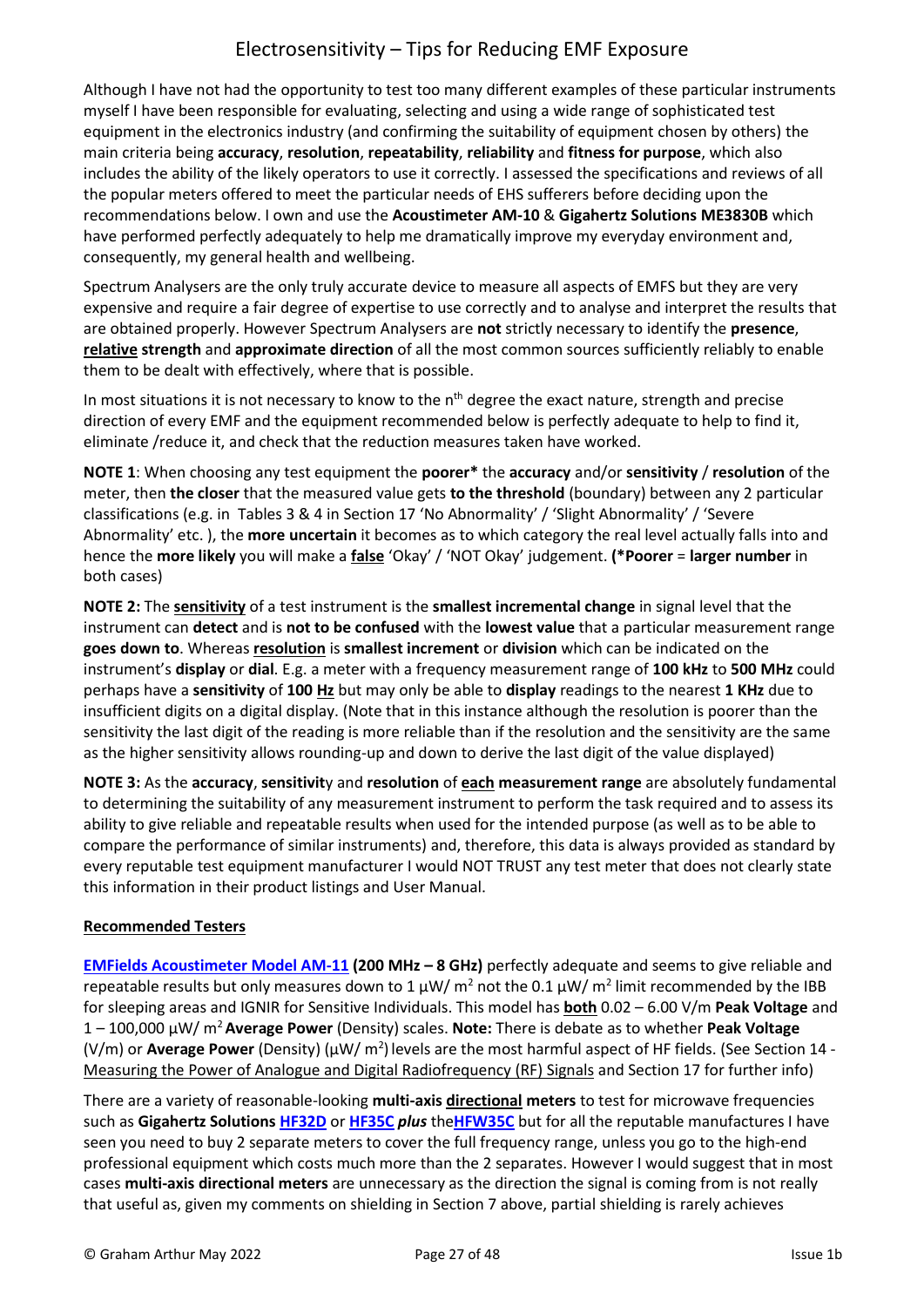sufficient improvement and **if** you should decide to try to create a Faraday Cage (not generally recommended) the direction of the source is totally irrelevant. If you are trying to identify and eliminate sources the Acoustimeter is perfectly adequate in most situations as the signal strength will increase or decrease as you move towards or away from the source.

If you go to th[e Acoustimeter](https://emfields-solutions.com/shop/acoustimeter-am11/) web page and click on the "**Further Information**" **tab** you can play recordings of the type of audio you will hear on the Acoustimeter to help you to identify the different signal types i.e. GSM, DECT, 3G, Wi-Fi and Tetra which may help you to identify the source and direction of the signal.

**[Gigahertz Solutions ME3830B M/E Analyser](https://www.gigahertz-solutions.de/en/rf-and-emf-meters/low-frequency-lfemf-br-mains-supply-dirty-power.../me-series/321/me3830b) (16 Hz – 100 kHz)** best for Low Frequency Electric (V/m) and Magnetic (nT) Fields (A reputable company making professional instruments for the electronics industry, not just for ES sufferers) **Note:** The ME3030B model only goes up to 2 kHz.

## **NOT Recommended**

**ESI24 EMF Meter –** A recently introduced relatively cheap 3-in-1 meter which does not give any figures for accuracy and sensitivity (resolution) on any of its ranges, which immediately makes me suspicious as these are fundamental to evaluating the capabilities of ANY measuring instrument, and especially for comparison purposes. Promoters claim it to be 'very precise for the money', so if it is so good why isn't this important information provided anywhere, not even in its manual? (I asked one of the sellers for this information but did not receive any response to my email) (See also Note 3 on page 27)

Adverts claim it measures magnetic fields, electric fields, and radiowaves **simultaneously,** but the manual states **"Move slowly** around to detect ambient electro-smog **(the device performs a new detection every two seconds)"** which seems to indicate that it will take 6 seconds in one position to measure all 3 EMF types.

Additionally, the **lowest** indication on the **electric field strength** scale is only **<6** V/m, which is at the bottom end of the IBB '**Severe Abnormality**' category. (**< 1** V/m is their limit for **sleeping areas**, which couldn't be measured on this meter). Also you have to switch to the 'enhanced sensitivity' mode which uses all 3 scales just for RF to measure levels as low as, and anywhere near comparable in range and increments, to the Acoustimeter AM-11 which somewhat defeats the object of having a 3-in1 meter as you still need to take multiple measurement scans in the different modes.

**Tenmars TM-196 3-Axis RF Field Strength Meter** - I bought one as the specification stated it would cover the range of both the above Gigahertz Solutions models in one instrument but it didn't have anywhere near the stated\* sensitivity and required to detect the necessary levels. (\*Possibly due to confusion / loss in translation of the difference between the smallest **value** that could be **displayed** and the smallest **change in signal leve**l the instrument could **detect**?) It also had a serious bug which randomly gave completely inaccurate readings that an inexperienced user would be unlikely to identify, so I returned it for a full refund. (I later found that this bug had been reported on the web by a number of other pro users)

**Trifield TF100XE EMF Meter** - Although astonishingly this meter seems to have many fans there are also a number of very bad reviews regarding the accuracy, sensitivity and repeatability of readings obtained from it and this extremely poor performance is now confirmed on the [manufacturer's own web site](https://www.trifield.com/) . Scroll down their web page to see the specification comparison with their newer model, the TF2 – on the RF/Microwave range the TF100XE has **accuracy** as poor as **-50% / +200%** and **sensitivity** of only **100mW/m<sup>2</sup>** .

A sensitivity of 100mW/m<sup>2</sup> means the meter can only detect any difference in signal level in 100 mW/m<sup>2</sup> steps and nothing in-between so an actual level of say **50** mW/m<sup>2</sup> (even with a very high accuracy) could be displayed as **either 0** mW/m<sup>2</sup>**or 100**mW/m<sup>2</sup> .Whereas the accuracy of **-50% / +200%** means for an actual level of 50 mW/m<sup>2</sup> that the meter's display could read anywhere between 25 – 150 mW/m<sup>2</sup>.

So with the two factors taken together, an actual level of **50mW/m<sup>2</sup>** (IBB '**Slight** Abnormality') could be displayed as **anywhere between 0 – 150** mW/m<sup>2</sup>and hence it would be **completely arbitrary** as to whether the reading the TF100XE gives would fall into the category of '**No** Abnormality', '**Slight** Abnormality' or '**Severe** Abnormality' and be completely misleading as to whether action is required or not. Note that in comparison, on Trifield's new model **TF2** the same RF/Microwave measurement range is quoted as having an **accuracy** of **+/- 20%** (10 times better) and a **sensitivity** of **0.001mW/m<sup>2</sup>** (100,000 times better!) which would seem to be an acknowledgment of the total inadequacy of the TF100XE's capability on this range.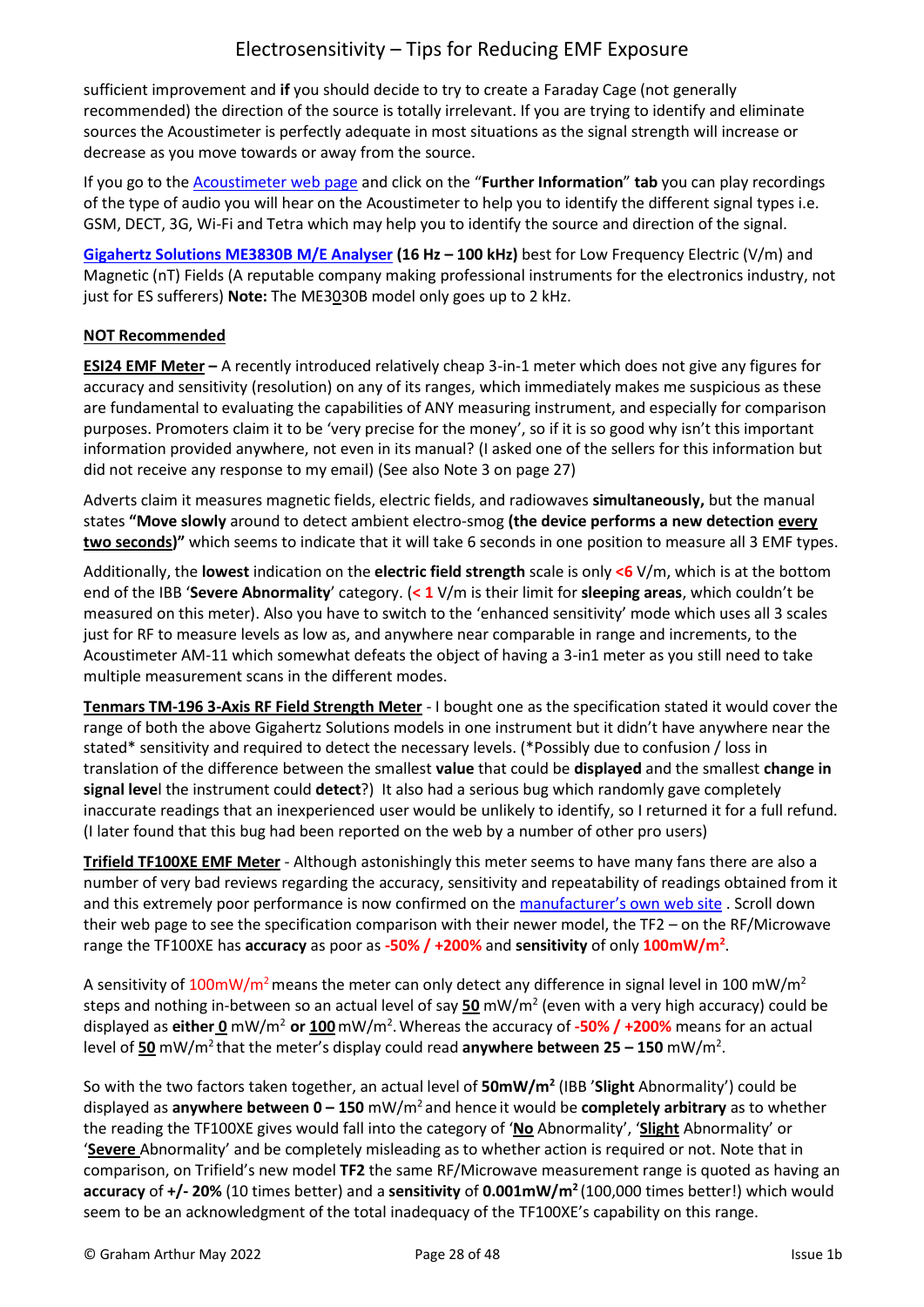## <span id="page-28-0"></span>**13. Electromagnetic Frequency Spectrum Typical Usage**

|                        | Table 1 - Electromagnetic Frequency Spectrum Typical Usage |                                                                                                     |  |  |  |  |
|------------------------|------------------------------------------------------------|-----------------------------------------------------------------------------------------------------|--|--|--|--|
| <b>Frequency Range</b> | Unit                                                       | <b>Usage</b>                                                                                        |  |  |  |  |
| $0.1 - 30$             | Hz                                                         | 'Brainwaves'                                                                                        |  |  |  |  |
| 7.83                   | Hz                                                         | 'Schumann Resonance'                                                                                |  |  |  |  |
| 16.7                   | Hz                                                         | (Rail & Tram) Electric Traction Systems (Europe)                                                    |  |  |  |  |
| 50                     | <b>Hz</b>                                                  | Building mains supply - UK and Europe + (former) Territories and Dependencies                       |  |  |  |  |
| 60                     | Hz                                                         | Building mains supply - USA + (former) Territories and Dependencies                                 |  |  |  |  |
| $1 - 1000$             | kHz                                                        | Switched Mode Power Supplies (SMPS), inverters                                                      |  |  |  |  |
| $20 - 50$              | kHz                                                        | <b>Compact Fluorescent Lights (CFLs)</b>                                                            |  |  |  |  |
| $150 - 1600$           | kHz                                                        | AM radio broadcasts                                                                                 |  |  |  |  |
| $3 - 300,000$          | <b>MHz</b>                                                 | Radar (see Table 2 below)                                                                           |  |  |  |  |
| 27                     | <b>MHz</b>                                                 | CB radio                                                                                            |  |  |  |  |
| $31 - 77$              | <b>MHz</b>                                                 | <b>Analogue Cordless Phones</b>                                                                     |  |  |  |  |
| 35 & 40                | <b>MHz</b>                                                 | <b>RC</b> models                                                                                    |  |  |  |  |
| $88 - 108$             | <b>MHz</b>                                                 | <b>FM Radio broadcasts</b>                                                                          |  |  |  |  |
| $370 - 400$            | <b>MHz</b>                                                 | TETRAPOL (used in Europe instead of TETRA but non-pulsed signals*)                                  |  |  |  |  |
| $380 - 460$            | <b>MHz</b>                                                 | TETRA (Terrestrial Trunked Radio - used by emergency + gov agencies)                                |  |  |  |  |
| 466                    | <b>MHz</b>                                                 | PMR446 personal 2-way radio                                                                         |  |  |  |  |
| $470 - 855$            | <b>MHz</b>                                                 | <b>Digital TV broadcasts</b>                                                                        |  |  |  |  |
| $694 - 790$            | <b>MHz</b>                                                 | Mobile Phones (5G)                                                                                  |  |  |  |  |
| 800 & 900              | <b>MHz</b>                                                 | Mobile phones $(2G - 4G)$                                                                           |  |  |  |  |
| $964 - 1,860$          | <b>MHz</b>                                                 | Satellite TV Channels                                                                               |  |  |  |  |
| 1.8, 2.1 & 2.6         | <b>GHz</b>                                                 | Mobile phones $(2G - 4G)$                                                                           |  |  |  |  |
| 1.2276 & 1.57542       | <b>GHz</b>                                                 | SatNav                                                                                              |  |  |  |  |
| 1.9                    | <b>GHz</b>                                                 | <b>DECT (Digital) Cordless Phones</b>                                                               |  |  |  |  |
| 2.1                    | <b>GHz</b>                                                 | Mobiles phones (5G)                                                                                 |  |  |  |  |
| $2.4 - 2.5$            | <b>GHz</b>                                                 | Wi-Fi (Wireless-b, -g and -n), Bluetooth, RC models, mice, doorbells etc.                           |  |  |  |  |
| 2.45                   | <b>GHz</b>                                                 | <b>Microwave Ovens</b>                                                                              |  |  |  |  |
| $3.4 - 3.8$            | <b>GHz</b>                                                 | Mobiles phones (5G)                                                                                 |  |  |  |  |
| $5.15 - 5.85$          | <b>GHz</b>                                                 | Wi-Fi (Wireless-a and -n), wireless data links and CCTV cameras                                     |  |  |  |  |
| $24.25 - 27.5$         | <b>GHz</b>                                                 | Mobiles phones (5G)                                                                                 |  |  |  |  |
| $32 - 33$              | <b>GHz</b>                                                 | Mobiles phones (5G)                                                                                 |  |  |  |  |
| frequency and power    |                                                            | *non-pulsed signals have very little effect on EHS sufferers compared to pulsed signals at the same |  |  |  |  |

For full details of the entire radio frequency spectrum see the [Ofcom UK Frequency Allocation Table](http://static.ofcom.org.uk/static/spectrum/fat.html)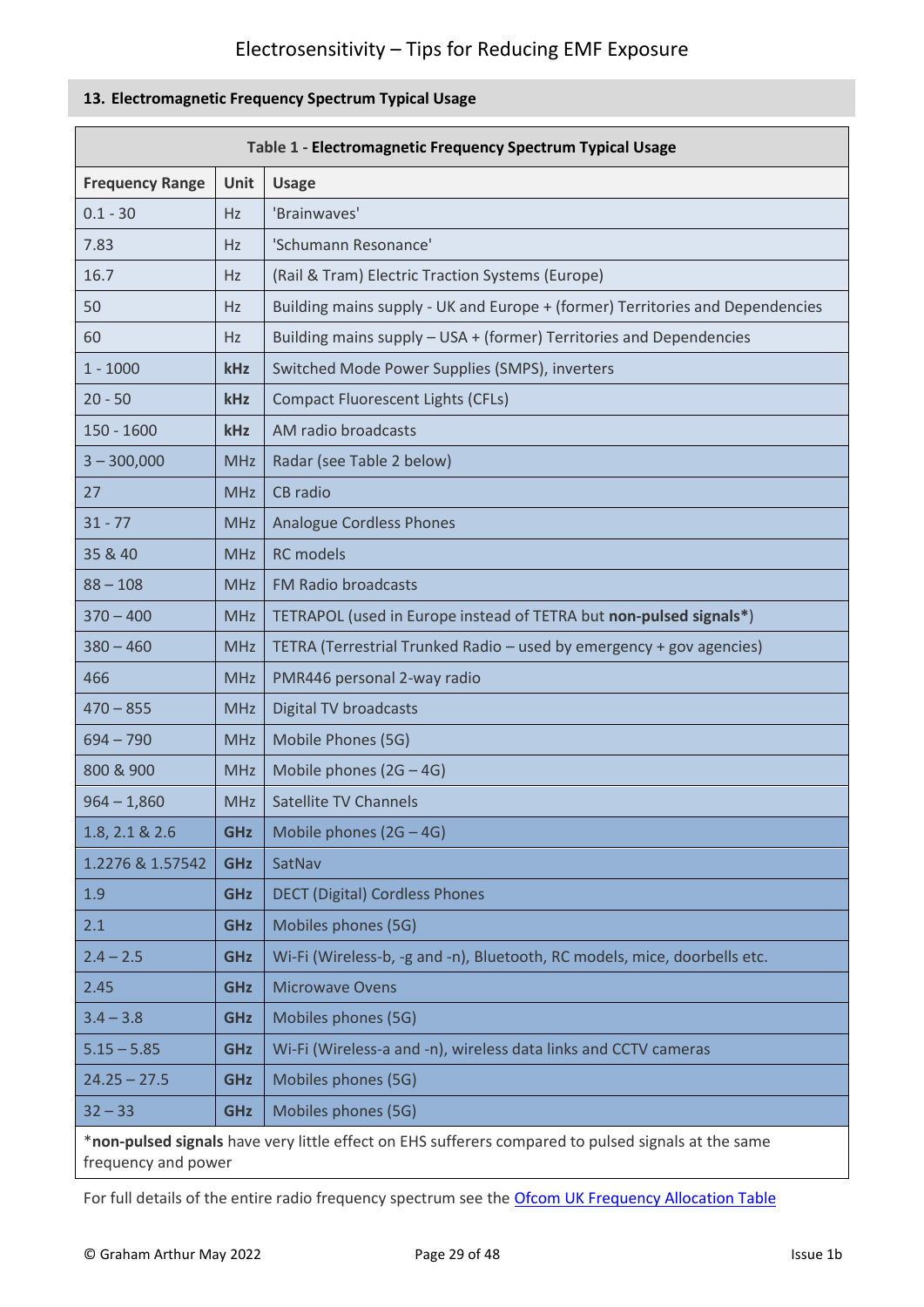The shorter the wavelength / higher the frequency, the more potentially dangerous the signals are as more of the energy is absorbed by cells. Although radar frequencies may not in themselves be of any particular interest to you the descriptions of 'typical usage' in the table below give a good indication of the distance the different frequencies can propagate and their ability to penetrate foliage, the ground, and rain / water vapour and hence how much of a problem they are likely to pose. However it should be noted that longrange signals will be very weak at a distance but will be much stronger than short-range signals at the same distance from the installation as they need to have the power to travel further.

<span id="page-29-0"></span>

|                                        | <b>Table 2 - Radar Frequency Bands</b> |                     |                                                                                                                                                                               |  |  |  |  |  |  |
|----------------------------------------|----------------------------------------|---------------------|-------------------------------------------------------------------------------------------------------------------------------------------------------------------------------|--|--|--|--|--|--|
| <b>IEEE Band</b><br><b>Designation</b> | <b>Frequency</b><br>Range              | Wavelength<br>Range | <b>Typical Usage</b>                                                                                                                                                          |  |  |  |  |  |  |
| HF                                     | $3 - 30$ MHz                           | $100 - 10 m$        | Over the horizon surveillance (ionospheric propagation);<br>long range low resolution                                                                                         |  |  |  |  |  |  |
| <b>VHF</b>                             | $50 - 330$ MHz                         | $10 - 1 m$          | Long-range (line of sight) surveillance, foliage penetration<br>(FOPEN), counter-stealth, ground penetrating; low / medium<br>resolution                                      |  |  |  |  |  |  |
| <b>UHF</b>                             | $300 - 1,000$<br><b>MHz</b>            | $1 m - 30 cm$       | Long-range surveillance, FOPEN; low / medium resolution                                                                                                                       |  |  |  |  |  |  |
| L                                      | $1 - 2$ GHz                            | $30 - 15$ cm        | Long-range surveillance, long-range air traffic control;<br>medium resolution and small weather effects                                                                       |  |  |  |  |  |  |
| $\sf S$                                | $2 - 4$ GHz                            | $15 - 7.5$ cm       | Moderate-range surveillance, terminal air traffic control<br>long-range weather observation, airborne early warning<br>(AEW); moderate weather effects in heavy precipitation |  |  |  |  |  |  |
| C                                      | $4 - 8$ GHz                            | $7.5 - 3.8$ cm      | Long-range tracking, weather observation, weapon location;<br>increased weather effects in light / medium rain                                                                |  |  |  |  |  |  |
| X                                      | $8 - 12$ GHz                           | $3.8 - 2.5$ cm      | Short-range tracking, missile guidance, mapping marine<br>radar, airborne intercept, battlefield surveillance, weapon<br>location; reduced to short range operation in rain   |  |  |  |  |  |  |
| $K_{u}$                                | $12 - 18$ GHz                          | $2.5 - 1.7$ cm      | High resolution mapping, satellite altimetry, man-portable /<br>unmanned air vehicle (UAV) radar; short range due to water<br>vapour absorption                               |  |  |  |  |  |  |
| К                                      | 18-27 GHz                              | $1.7 - 1.1$ cm      | Police radar; very limited use due to high water vapour<br>absorption                                                                                                         |  |  |  |  |  |  |
| $K_a$                                  | $27 - 40$ GHz                          | $1.1 - 0.75$ cm     | Short-range very high resolution mapping, airport<br>surveillance; short range due to water vapour absorption                                                                 |  |  |  |  |  |  |
| $\vee$                                 | 40 - 75 GHz                            | $7.5 - 4.0$ mm      | Scientific remote sensing; high water vapour absorption                                                                                                                       |  |  |  |  |  |  |
| W                                      | 75-110 GHz                             | $4.0 - 2.7$ mm      | Automobile cruise control (77 GHz), missile seekers, very<br>high resolution imaging (94 GHz), high water vapour<br>absorption elsewhere in band                              |  |  |  |  |  |  |
| mm                                     | $110 - 300$ GHz                        | $2.7 - 1.0$ mm      | Experimental; limited to short-range due to high water<br>vapour absorption                                                                                                   |  |  |  |  |  |  |

Г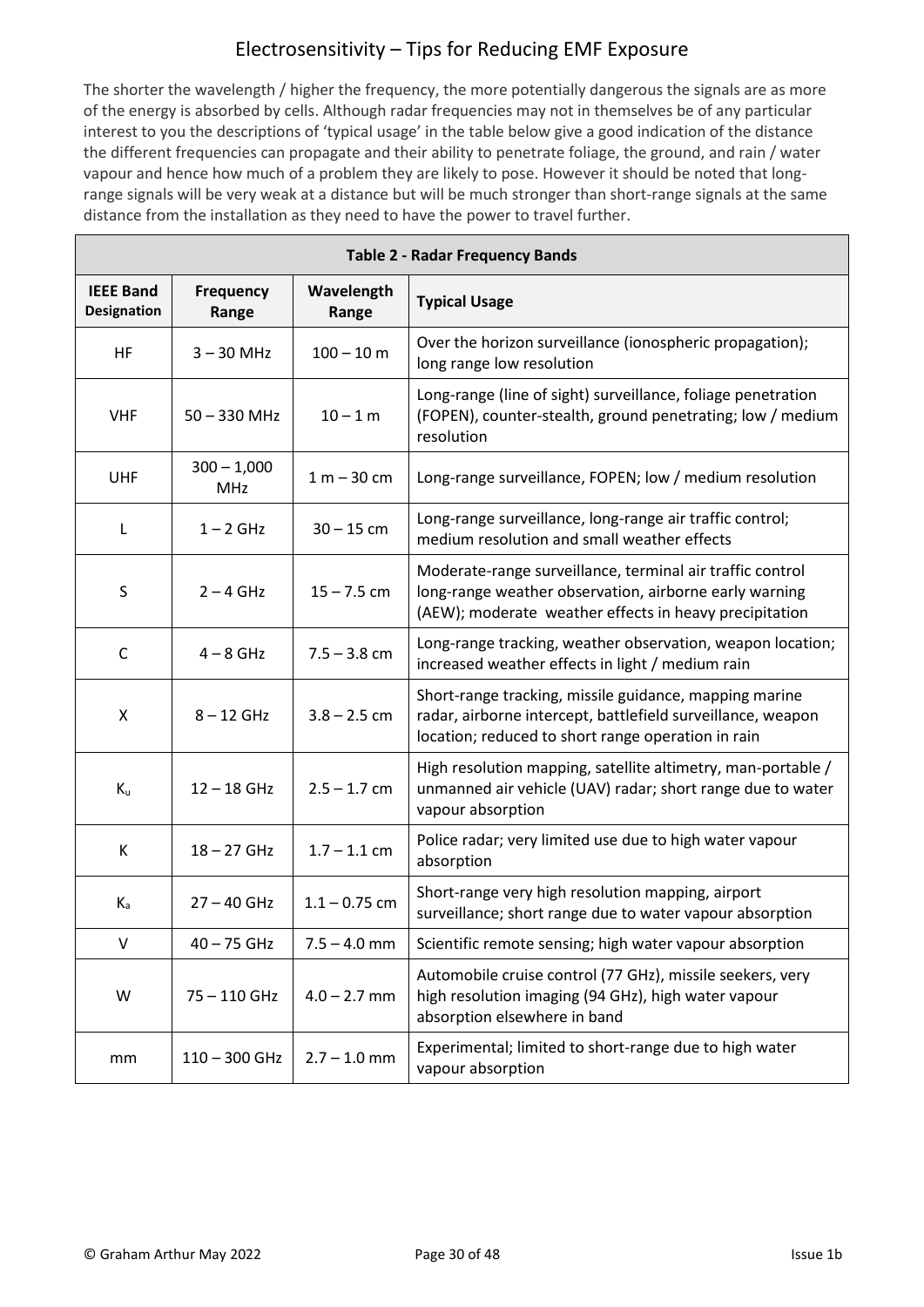### **14. The Technical Stuff (If You're Interested) + Why EMFs Have the Potential to Cause Harm**

This section is non-essential reading, intended only for anyone who is interested in the science behind why it can cause harm or is yet to be convinced that it is not all in the imagination or complete hokum…

**Electromagnetic waves** are composed of a **magnetic field** depending on the electric current (ampere), **and** an **electric field**, depending on the electrical voltage (volts). Near the source (near-field) the magnetic component is dominant. At a greater distance, the electrical part and the magnetic part are present in a fixed ratio (far field). **Radiofrequency Radiation** (**RFR**) is a specific sub-section of the **Electromagnetic Spectrum** and, therefore, is included in the general term **Electromagnetic Fields** (**EMFs**).

#### **The Inverse-square Law**

The strength of radiated electromagnetic fields is governed by the [inverse-square law,](https://en.wikipedia.org/wiki/Inverse-square_law) which means that the power reduces in proportion to the square of the distance from the source, i.e. at double the distance the power is reduced to a quarter, at treble the distance the power is reduced to a ninth etc. Therefore it can be seen that increasing the distance from sources of EMFs by even a small amount is still beneficial. This law also illustrates why, in the case of devices *designed* to transmit signals, in order to be able to cover large distances, the levels are so high (and potentially so harmful) in close proximity to the transmitting device. See also Section 6 - Masts, Towers and Transmitters.

[What are electromagnetic fields](https://www.who.int/news-room/q-a-detail/radiation-electromagnetic-fields) and where do they come from? – World Health Organisation (WHO)

[Near and Far Fields](https://en.wikipedia.org/wiki/Near_and_far_field) – Wikipedia

[Classical Electromagnetism](https://en.wikipedia.org/wiki/Classical_electromagnetism) – Wikipedia

[Maxwell's Equations](https://en.wikipedia.org/wiki/Maxwell%27s_equations) – Wikipedia

[Electromagnetism](https://en.wikipedia.org/wiki/Electromagnetism) – Wikipedia

[Phase \(Waves\)](https://en.wikipedia.org/wiki/Phase_(waves)) – Wikipedia – re waves in antiphase cancelling each other out

[Electrical Measurements on the Human Body](https://www.tue.nl/fileadmin/content/faculteiten/id/Research_DI/ElectricalMeasurementsOnTheHumanBody.pdf) - JA de Groot

## **Electromagnetic Wave**



#### **Frequency** is **inversely proportional** to **Wavelength**

therefore

the **higher** the **frequency**, the **shorter** the **wavelength**

and conversely

the **lower** the **frequency**, the **longer** the **wavelength**

#### **How can EMFs be harmful?**

The only form of harm to humans currently acknowledged by safety and regulatory authorities is the heating effect caused by microwaves which is exactly the same process by which the microwave oven works, but that is not the full story…

In the human body (and all living things) many of the internal processes are electrical in nature, such as nerve impulses and signalling which is why ECGs and EEGs are able to pick-up the electrical activity in the heart and brain, and also why electrical muscle stimulation works and artificial limbs can be controlled by implanted sensors. Additionally diffusion through cell membranes, both intake of nutrients and expulsion of toxic waste products, is influenced by a number of factors including the electrical charge of ions on either side of the barrier which can potentially be adversely affected by certain types of external EMFs.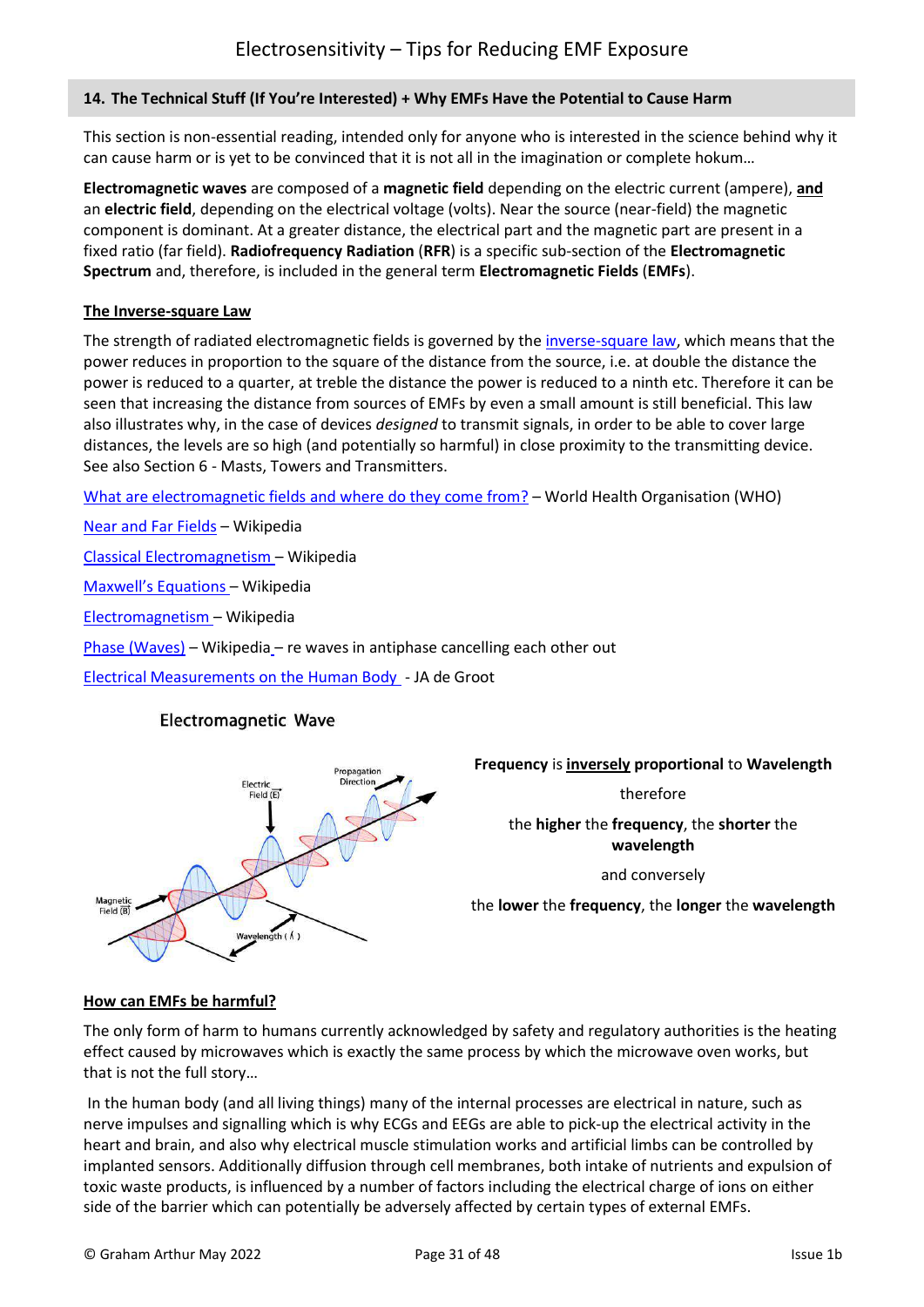It is a basic law of physics that fluctuating EMFs induce currents / voltages in any conducting material or circuit that they intersect – which is why radio, TV and Hi-Fi interference, and computer memory corruption / crashes (e.g. ZX80) were frequently caused by nearby hairdryers, power tools, vacuum cleaners, taxi radios etc. prior to implementation of the EMC Directive.

EMFs can, and do, induce currents / voltages in the human body too and this is a fact that is acknowledged in documents published by the International Commission on Non-Ionising Radiation Protection (ICNIRP – who set the safety limits) and World Health Organisation (WHO) although they claim that there is (as yet) insufficient evidence that the levels are high enough to cause harm. Essentially they seem to want cast-iron proof before upsetting a multi-trillion dollar industry regardless of the fact that this is contrary to the **[UNESCO Precautionary Principle](https://unesdoc.unesco.org/ark:/48223/pf0000139578)** (which they have signed-up to) which states **"Interventions are required before possible harm occurs, or before certainty about such harm can be achieved (that is, a wait-and-see strategy is excluded)"**

Once an **induced current / voltage** becomes high enough in proportion to the **wanted signal** it can prevent that signal from being 'understood' by the receiving circuit in digital electronics, or causing the intended action or sound in analogue electronics.

For example, if you are old enough to remember the days before digital telecommunications you will probably recall that on long distance calls you could often hear another conversation in the background due to a type of interference call 'crosstalk' after this effect. If the other conversation was little more than a whisper it did not affect the ability of your message to be correctly understood at the other end, but once it becomes loud enough your message either becomes misunderstood or doesn't get through at all.

(Two pairs of wires running side-by-side will induce 'interference' currents in each other but the induced currents are normally too low to be a problem. However as the induced currents become greater the longer the pairs of wires run in parallel the level of interference becomes great enough to cause a problem on long distance calls.)

The same principle applies in all areas of electronics – low levels of interference do not cause malfunctions or undesirable performance but there is a threshold at which they do, and this is what the EMC Directive was established to prevent.

As the signal levels in the human body are extremely low (micro-voltage and micro-wattage) compared to those in electronic equipment they are susceptible to disruption from interference signals at much, much lower levels than those which adversely affect electronic devices. Therefore it is undeniable that EMFs in the surrounding environment have the **potential** to disrupt the body's functions. The ONLY question is at **what EMF strength and duration of exposure** does the disruption **reach a level which starts to cause harm**? This essentially is the basis of all the disagreements between researchers and medical experts, and regulatory and governmental bodies.

All the tests that have been used to support the case that exposure to currently permitted levels of EMFs does not cause harm have either relied on test subjects being able to consciously 'detect' that an unseen EMF source has been switched ON or OFF, which is invalid as very few electrosensitive people have instantaneous reactions of such intensity that can be felt, or the duration of exposure has been far too short for the disruption of biological processes in the body to be sustained long enough for symptoms to manifest to an observable degree.

It seems that the test philosophies applied to disprove the case (deliberately?) ignore that in many systems, biological or man-made, any given process does not necessarily need to function continually at optimum performance in order to achieve the desired outcome and so periods of stopping and starting, or running at reduced capacity can be tolerated. Also in all systems there is a threshold at which too many interruptions or too long running at too low a capacity will eventually cause the output to fall to a level which results in undesirable effects. Hence they do not take account of the potential cumulative, long-term effect of extended exposure to what they regard as low-levels of EMFs in disrupting human biological processes to a sufficient degree to cause ill-effects.

To draw an analogy, if you impair the operation of the heater, pump and filtration system in a tropical fish tank although their 'life support processes' are no longer functioning properly the fish won't notice any change at all at first. It may be an hour or two before they notice any change and much, much longer before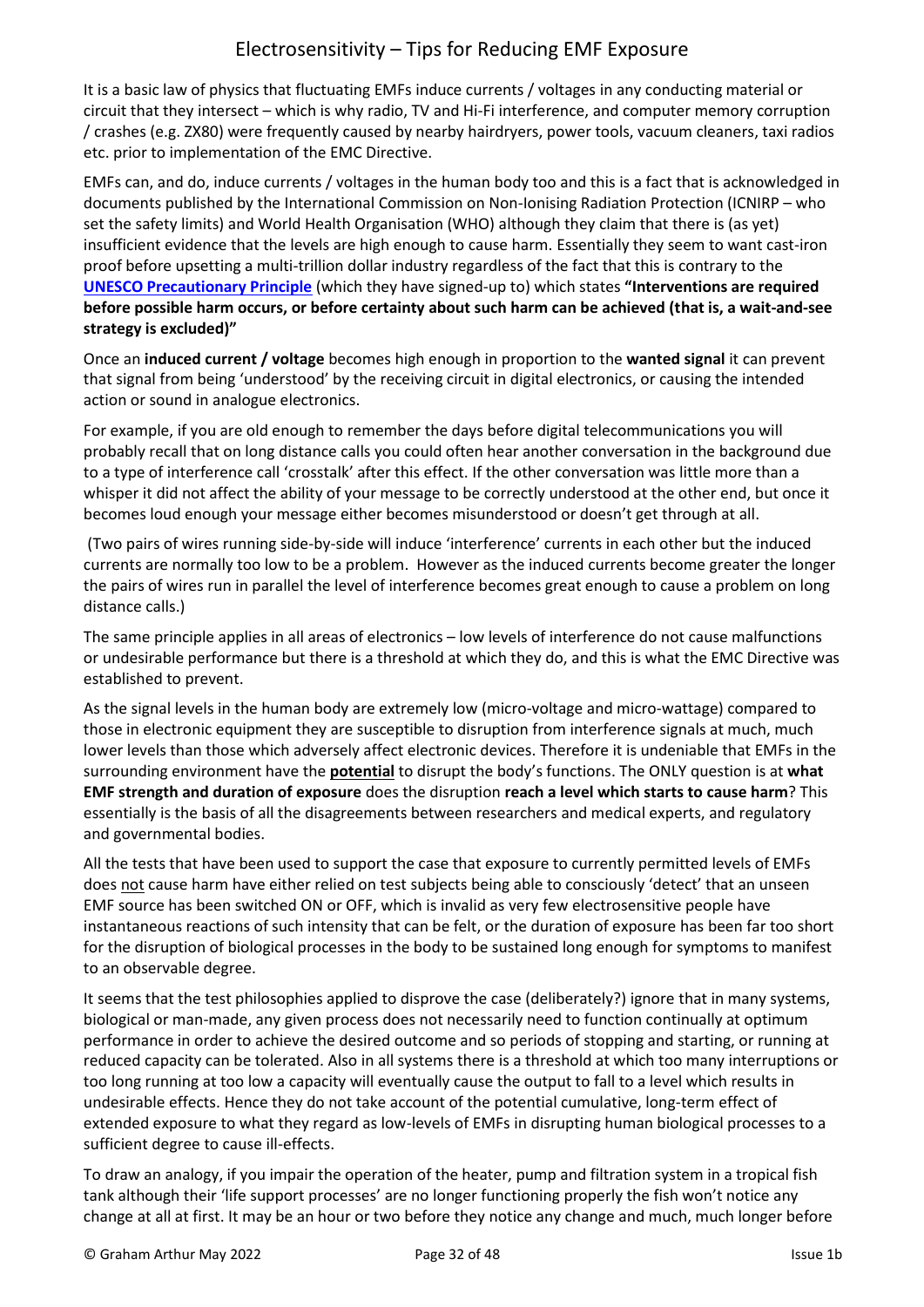they start to feel unwell and become sick. Similarly once the impairment is removed and the heater, pump and filtration system are restored to normal operation it may take hours, and even days, for the normal environment to be re-established (achieve 'homeostasis') and for the fish to fully recover.

### **Measuring the Power of Analogue and Digital Radiofrequency (RF) Signals**

RF signals may be a simple continuous wave (CW) signal, a pulse, an analogue modulated signal, or a complex digitally modulated transmission and each of these require the correct test equipment and methodology to measure their power accurately. Only the most complex (and expensive) professional power meters or a spectrum analyser, used correctly, are capable of giving truly accurate results for the power output of **all** these different signal types, as most power meters are optimised for a particular type of waveform and, consequently, are often (far) less accurate on the other types. The subject is further confused by the fact that different people mean different things when they use many of the terms (inappropriately) concerning waveform types and measuring their various characteristics, especially power.

The various waveforms characteristics and behaviours and the effects on their measurement is quite a complex subject but here we will just focus on the main aspects which affect whether **peak voltage** (V/m) or average power (density) ( $\mu$ W/m<sup>2</sup>) measurement is the most useful in the context of ES.

**Radio frequency signals** consist of a high frequency **continuous carrier wave** which has the 'information content' **encoded** onto it by either **analogue modulation** techniques (e.g. AM, FM, FDM etc.) or **digital modulation** techniques (e.g. ASK, FSK, PSK, FDMA, TDMA, CDMA etc.) as used in mobiles, Wi-Fi, Bluetooth, DECT etc.

With **analogue modulation** the resulting waveform **doesn't usually vary drastically in amplitude** over **time** which means that the **peak power** and **average power** levels are **not so very different** from each other.

Whereas in **some** formats of **digital modulation** the resulting waveforms are **far less consistent in overall amplitude,** especially as the **data** may **not be transmitted continuously** but in **bursts**, or '**pulses**', interposed with **unmodulated carrier signal**. The cumulative effect of all the breaks in between the bursts of data is to significantly reduce the average signal level compared to continuous data transmission. For **TDMA modulation** the **peak power** is **8.3 times higher** than the **average power**, a far greater difference between **peak** and **average** than typical **analogue** RF signals, and such variability in the difference between the two values causes problems for measuring instruments when trying to determine the **true average**.

Additionally it is thought by some that the **peak voltage** element of the signal is more **biologically disruptive**, and hence the greater cause of harmful effects, than the **average power** of a signal.

The combination of the problem of measuring the **average powe**r accurately across **all waveform types** in order to align with any recommendations, and the theory that **peak voltage** may actually be **more harmful**, has led to debate as to whether **average power** (density) or **peak voltage** is the most useful measure for use in Guidelines. See Section 17 for information on which **Guidelines** use **peak voltage** or **average power.**

Regardless of the chosen method of measuring signal levels, peak or average, and which aspect is most harmful, it is further proposed by some that the **stop / start bursts of data** is more '**shocking**' to the body, and hence more disruptive, than the comparatively '**smoother**' and more '**consistent'** wave pattern delivered by **analogue signals** which is easier for the body to cope with. However as the 'gaps' between bursts of data in many formats are only fractions of a second this view is also subject to controversy.

Nevertheless perhaps this 'more shocking' theory could explain why it is reported that the European **analogue** TETRAPOL system is **well-tolerated** by ES sufferers, whereas the UK equivalent **digital** TETRA system (which operates on very similar frequencies) is **extremely problematic** for many sufferers.

This report from the [US National Toxicology Program](https://www.ncbi.nlm.nih.gov/books/NBK561723/) presents a lot of useful information on Radio [Frequency Radiation \(RFR\) Measurement and Applications](https://www.ncbi.nlm.nih.gov/books/NBK561723/#_S8_) with regard to mobile phone systems and safety.

#### <span id="page-32-0"></span>**15. References / Useful Links**

**Note:** In the early drafts of this document there were quite a number of links both in this Section and throughout the texts which have had to be removed because when they were rechecked prior to finalisation they no longer worked as the content had been removed from the relevant web site – not just reworked or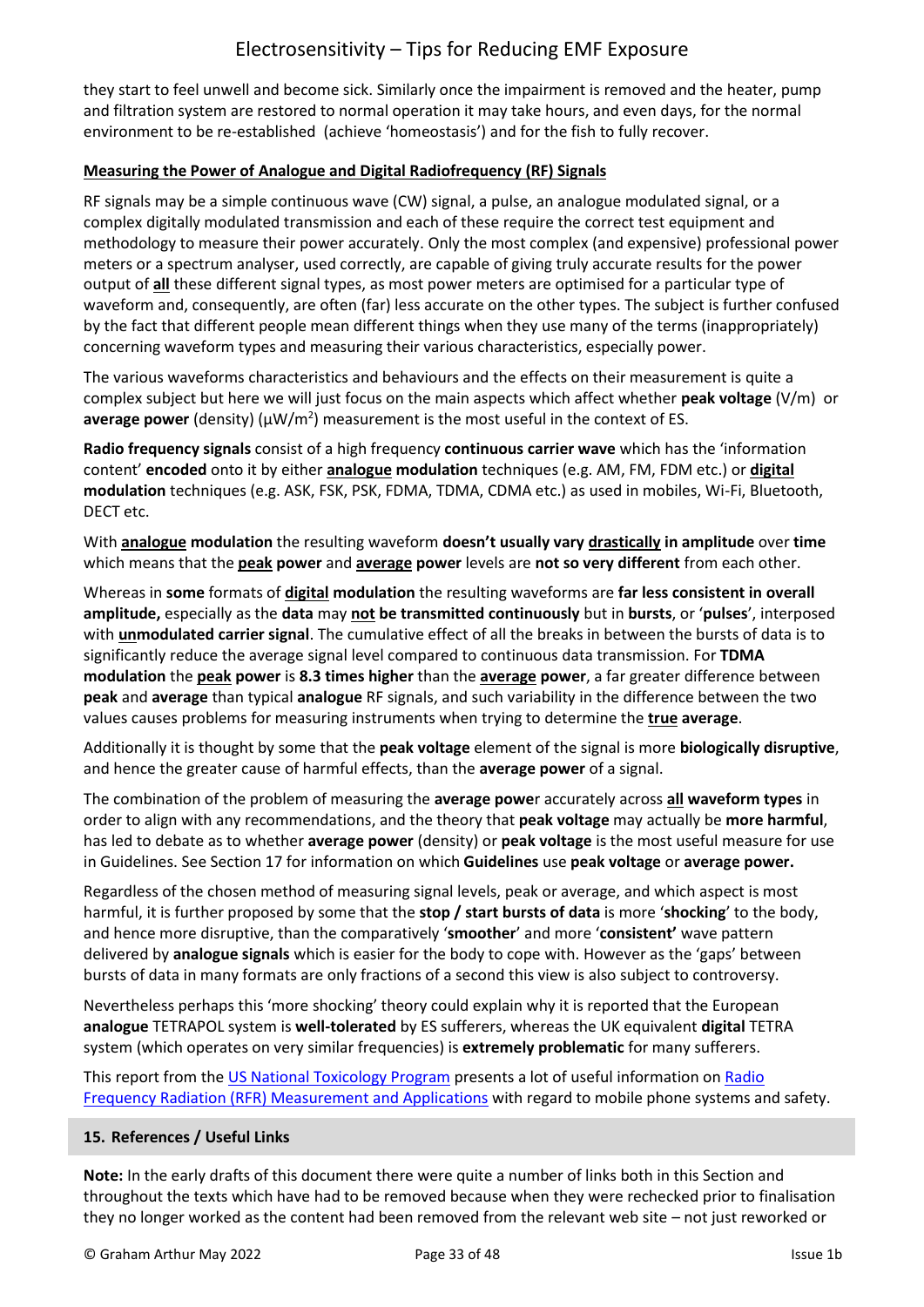reorganised, completely REMOVED and the subject matter no longer mentioned. Evidence of the growing controversy and that these organisations are no longer prepared to stand up and be counted for presenting factual information about the true science and developing research on the subject? Many more links had to be updated because the content had been renamed or reorganised but the (revised) content was still there.

[BioInitiative Report 2012](https://bioinitiative.org/) - A Rationale for Biologically-based Public Exposure Standards for Electromagnetic Fields (ELF and RF) which contains scientific evidence of the many harmful effects on the human body

[BroadBand International Legal Action Network](https://www.bbilan.org/) (BBILAN) – A network of lawyers and experts dedicated to finding balanced solutions for the global challenges of over-exposure to electromagnetic field radiation

[Cellmapper](https://www.cellmapper.net/map?MCC=234&MNC=15&type=LTE&latitude=54.22155668244497&longitude=-3.097866644538247&zoom=9.03283449237667&showTowers=true&showTowerLabels=true&clusterEnabled=true&tilesEnabled=true&showOrphans=false&showNoFrequencyOnly=false&showFrequencyOnly=false&showBandwidthOnly=false&DateFilterType=FirstSeen&showHex=false&showVerifiedOnly=false&showUnverifiedOnly=false&showLTECAOnly=false&showENDCOnly=false&showBand=0&showSectorColours=true&mapType=roadmap) - This web site can help to identify the location of mobile phone masts but note that you need to step through **each** of the (UK) Providers (Vodafone, O2, EE, 3) **AND**, **for each Provider**, **every Network** they operate (2G – 5G) as the masts are unfortunately shown on the map separately for each Network per Provider. Tip: **Turn-off** everything other than '**Display Towers'** under '**Settings**' in the left-hand menu.

[Comparison of international policies on electromagnetic fields](https://www.google.com/url?sa=t&rct=j&q=&esrc=s&source=web&cd=&cad=rja&uact=8&ved=2ahUKEwj99rvWnIPzAhW9EWMBHad2DkEQFnoECAYQAQ&url=https%3A%2F%2Fwww.rivm.nl%2Fsites%2Fdefault%2Ffiles%2F2018-11%2FComparison%2520of%2520international%2520policies%2520on%2520electromagnetic%2520fields%25202018.pdf&usg=AOvVaw1EfpU7VCyRljC-XjEWw47c) 2018 - National Institute for Public Health and the Environment (Netherlands) – shows limits set by different countries, often well below ICNIRP limits

[Electromagnetic Compatibility \[EMC} Directive 2014/30/EU](http://ec.europa.eu/growth/sectors/electrical-engineering/emc-directive_en) – European Commission

[ES-UK](https://www.es-uk.info/newsletters/) – Homepage of Electrosensitivity UK a charity providing support and information for all people sensitised by electromagnetic fields and radiation

[ES-UK Resources](https://www.es-uk.info/resources/) – Directory of useful documents on all aspects of electrosensitivity

[EUROPAEM EMF Guideline 2016 for the prevention, diagnosis and treatment of EMF-related health](https://europaem.eu/en/library/articles/europaem-emf-guideline-2016)  [problems and illnesses](https://europaem.eu/en/library/articles/europaem-emf-guideline-2016)

[Guideline of the Austrian Medical Association for the diagnosis and treatment of EMF related health](http://freiburger-appell-2012.info/media/EMF%20Guideline%20OAK-AG%20%202012%2003%2003.pdf)  [problems and illnesses \(EMF syndrome\)](http://freiburger-appell-2012.info/media/EMF%20Guideline%20OAK-AG%20%202012%2003%2003.pdf) – Austrian Medical Association

[Health effects from the electromagnetic fields of Compact Fluorescent Lights \(CFLs\)](http://www.es-uk.info/wp-content/uploads/2018/05/Health%20effects%20from%20the%20electromagnetic%20fields%20of%20CFLs.pdf) - M Bevington, ES-UK

[How dangerous are mobile phones, transmission masts, and electricity pylons?](https://www.ncbi.nlm.nih.gov/pmc/articles/PMC2065971/) – AW Wood, Swinburne University of Technology, Melbourne, Australia – Contains some useful reference information but, as with many other sources, concludes there is insufficient evidence of 'non-thermal' effects

[Institute of Building Biology](https://buildingbiology.com/building-biology-standard/) The documents available in the 'Downloads' panel on the right-hand side of the home page are well worth reading, especially 'Building Biology Evaluation Guidelines (PDF)'.

[International Guidelines on Non-Ionising Radiation \(IGNIR\)](https://ignir.org/?page_id=8) (2021) based on EUROPAEM EMF Guidelines 2016

[Inverse-Square Law](https://en.wikipedia.org/wiki/Inverse-square_law) – Wikipedia

[Powerwatch](https://www.powerwatch.org.uk/) – small non-profit independent organisation – interesting and useful information on EMFs

[Scientific Panel on Electromagnetic Field Health Risks](http://emfsafetynetwork.org/wp-content/uploads/2011/07/Seletun-Statement-2010.pdf) – Dr Adamantia Fragopoulou, Prof. Yuri A Grigoriev, Prof. Olle Johansson, Prof. Lukas H Margaritis, Lloyd Morgan, Prof. Elihu Richter and Cindy Sage

[Selected Studies on ES & EHS](http://www.es-uk.info/wp-content/uploads/2018/11/02.3-Selected-ES-and-EHS-Studies-2018.pdf) – Over 2,000 studies and references - compiled by Michael Bevington, ES-UK

[Signalchecker.co.uk](https://www.signalchecker.co.uk/) – Mobile Coverage Checker by postcode for all UK networks with one search

[Switched-Mode Power Supply](https://en.wikipedia.org/wiki/Switched-mode_power_supply) – Wikipedia

#### **Letters Intended for Medical Professionals**

Electrosensitivity – [an Environmental illness, an Authentic Diagnosis, not a Delusional Disorder](http://www.es-uk.info/wp-content/uploads/2020/12/ES-letter-psych-paper-Novengineers-2018.pdf) – By Dr Andrew Tresidder MBBS MRCGP (1989) Cert Med Ed, Section 12 Approved Doctor

[ES GP Patient Letter](http://www.es-uk.info/wp-content/uploads/2020/07/ES-GP-patient-letter-June-20.pdf) – By Dr Andrew Tresidder MBBS MRCGP (1989) Cert Med Ed, Sect 12 Approved Doctor

<span id="page-33-0"></span>[Talking To Your Doctor](http://weepinitiative.org/talkingtoyourdoctor.pdf) – WEEP Canadian Initiative to stop **W**ireless, **E**lectric, and **E**lectromagnetic **P**ollution

For queries related solely to implementing the recommendations to reduce EMF exposure in this document please contact [Tips\\_for\\_Reducing\\_EMF\\_Exposure@es-uk.info](mailto:Tips_for_Reducing_EMF_Exposure@es-uk.info) (Please note that this is not the address for queries on other ES topics and we are unable to give any advice on specific electrical safety issues)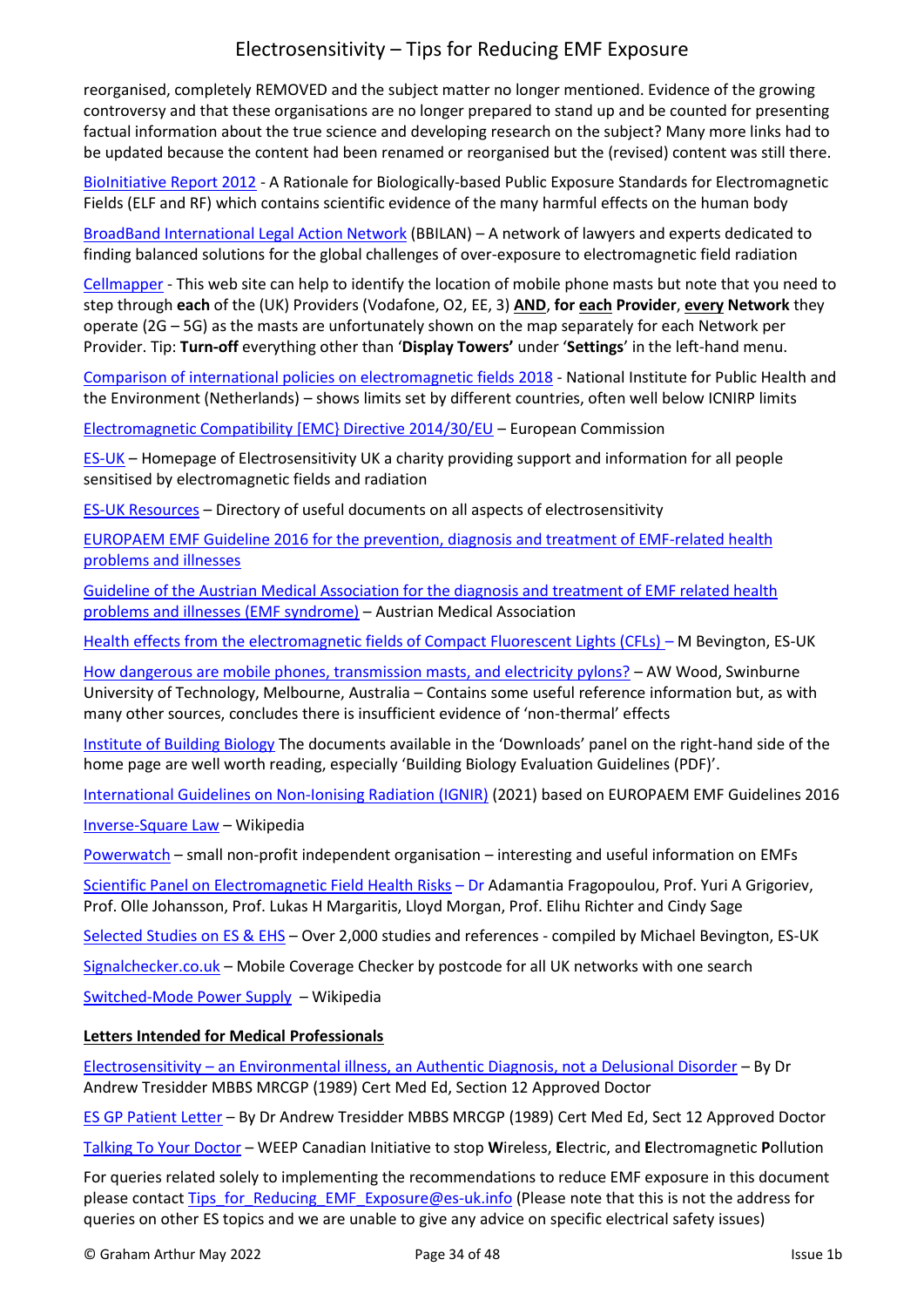### **16. Illustrations and Supplementary Information**



### **Figure 1 – Ethernet Socket Cable Shield Contacts**

Without the contacts shown in **Figure 1** on the socket at (at least) one end of the Ethernet cable there is no possibility that the cable shield /screen (see **Figure 5**) will be earthed. Even if these contacts are present they will not be earthed if the product has only a two-wire mains lead (see **Figure 8**) or is powered by an external DC power supply fitted with a two-wire mains lead.

In the case of the data switch above, as the shield contacts on all the sockets are connected together, if only one of the shielded Ethernet cables (see **Figure 5**) plugged into any one of the ports is earthed at the other end it will then earth the shields of all the cables connected to the other ports on this data switch.

Alternatively, as these contacts are connected to the metal case on this particular product, connecting an earth wire to the case will do the same job if you are competent to do so.



**Figure 2 - Ethernet Sockets WITHOUT Cable Shield Contacts – No metal strips**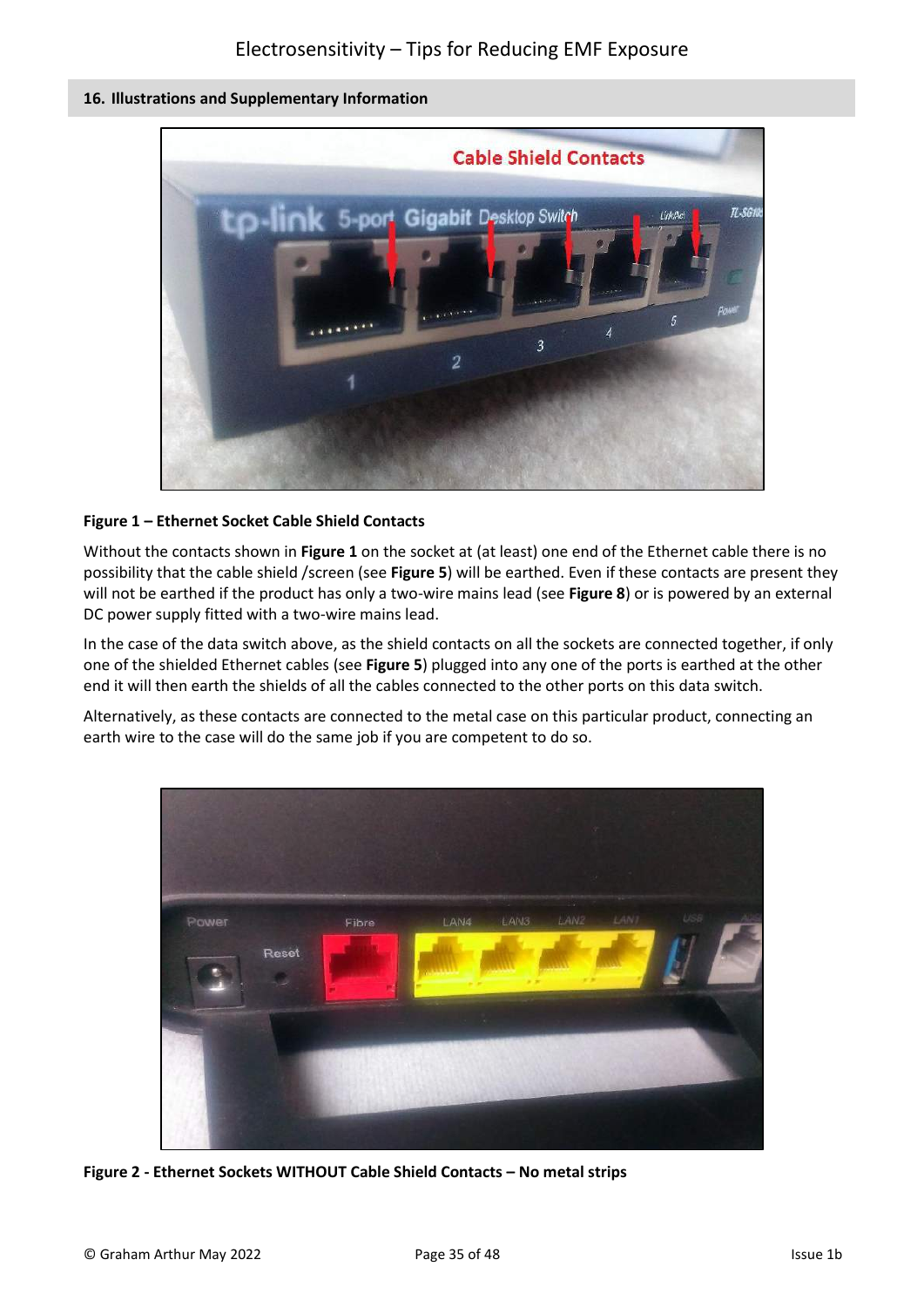

**Figure 3 – Cable Shield Contacts for HDMI, Ethernet, Audio and Aerial Sockets (rear of a Smart TV)**



**Figure 4 Unshielded Ethernet Cable – No metal cover on the connector**



**Figure 6**

**Double Insulated** – The symbol used on product Rating Labels to indicate the item is double-insulated, and NOT earthed



**Figure 5 Shielded Ethernet Cable** Note the metal shield around the connector which also provides the contact for earthing the cable shield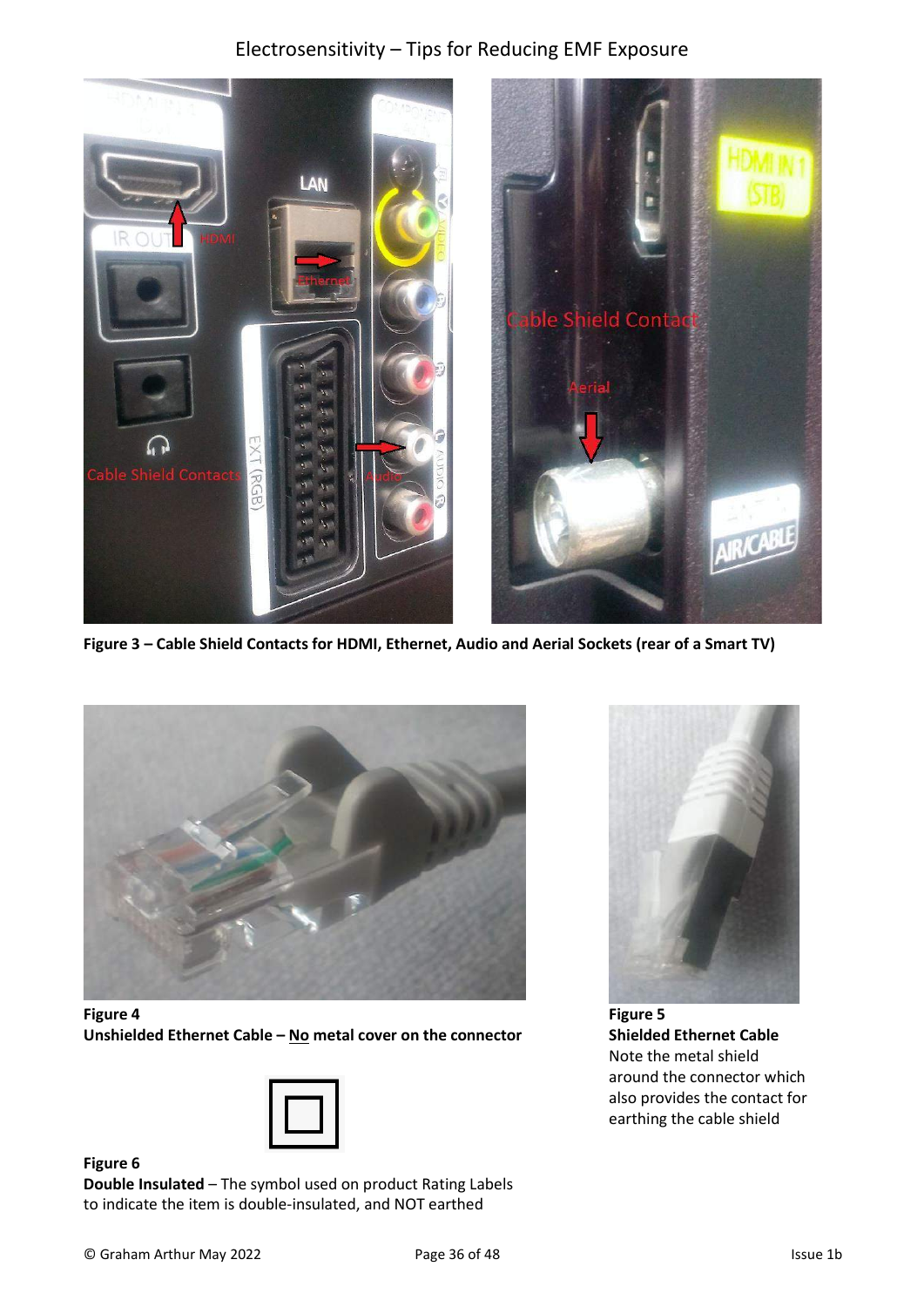

#### **Figure 7 – 3-wire Mains Cable - EARTHED**

Even if a product has a 3-wire mains cable with an earth wire it doesn't necessarily follow that the data or signal cable shield contacts shown in **Figure 3** are connected to earth without checking with a multimeter or continuity tester – **ALWAYS UNPLUG any electrical item BEFORE testing earth continuity**.



#### **Figure 8 – 2-Wire Mains Cable – NO EARTH**

Although 2-wire mains leads often have a plug with a plastic earth pin many also have a metal earth pin, which can mislead you into thinking that the product is earthed. Products which are **not** earthed usually emit **much higher** levels of EMFs.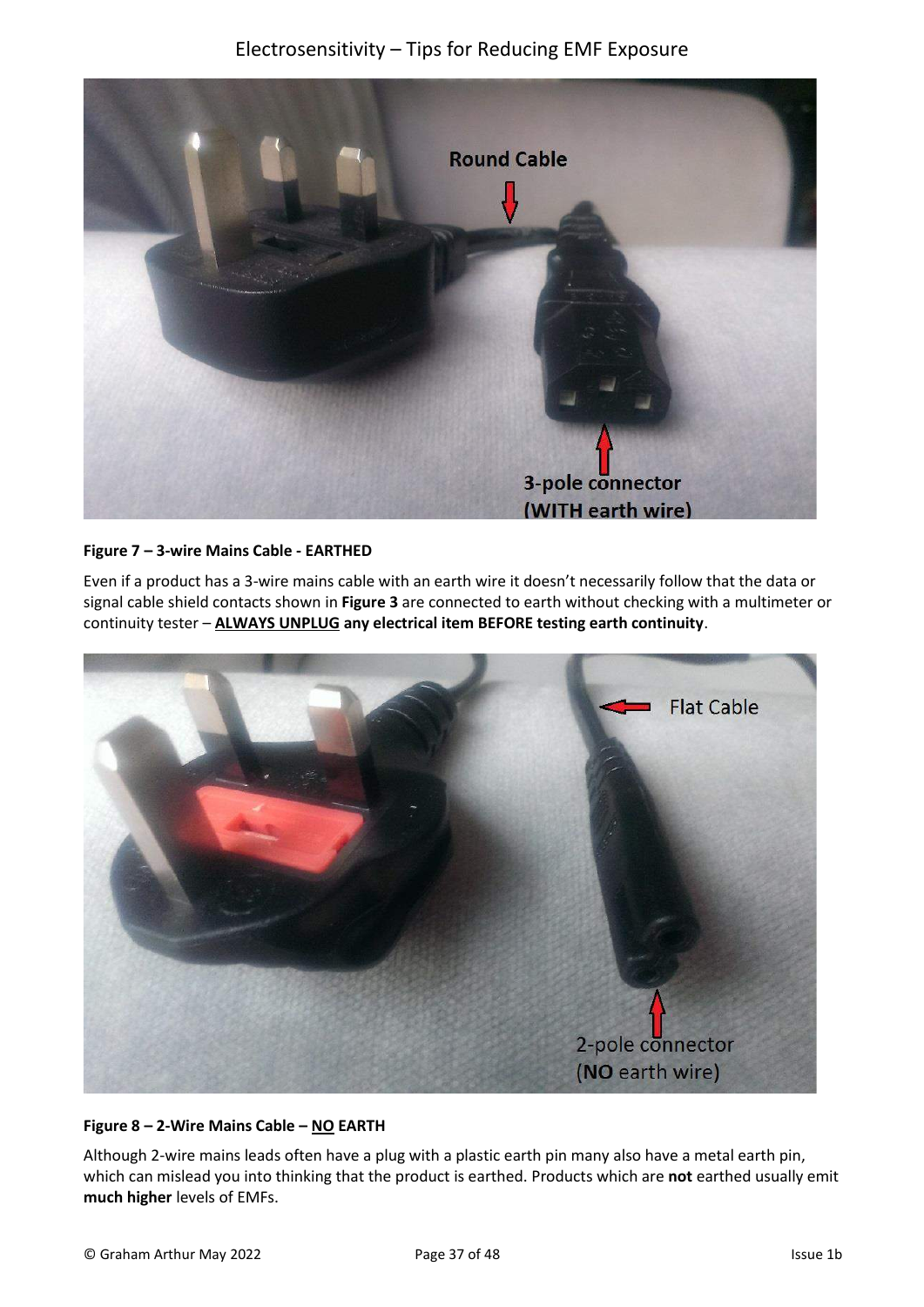#### **Earth or Ground?**

When reading guidance on dealing with EMFs you may see the words 'earth' or 'ground' used in different texts. In electrical and electronic engineering the terms 'earth' and 'ground' are used interchangeably and mean exactly the same thing, an electrical connection to the 0 Volts potential of the earth. (The term 'ground' is more commonly used in the USA)

#### **How to Disable Wi-Fi**

Some routers have a button that turns off the Wi-Fi, in which case just press it to immediately shut down the wireless signal. If there is no button, connect a computer directly to the router with an Ethernet cable. To access the router's settings, open an Internet Browser and enter the router's IP address\* in the address bar to Login\* to it and find the setting to turn off Wi-Fi. (\*Check the ID + Rating Label on the router, or look in the manual, to find the **default** IP address and password).

Alternatively Google "how to disable Wi-Fi on [**Manufacturer**] [**Model Number**]", which can also be used to find the instructions for any other device if disabling Wi-Fi is not found under the '**Settings**' menu option.

Below are screenshots to illustrate how to disable **Bluetooth** and **Wi-Fi** on a **Windows PC** as described in 2.9 above.

<span id="page-37-0"></span>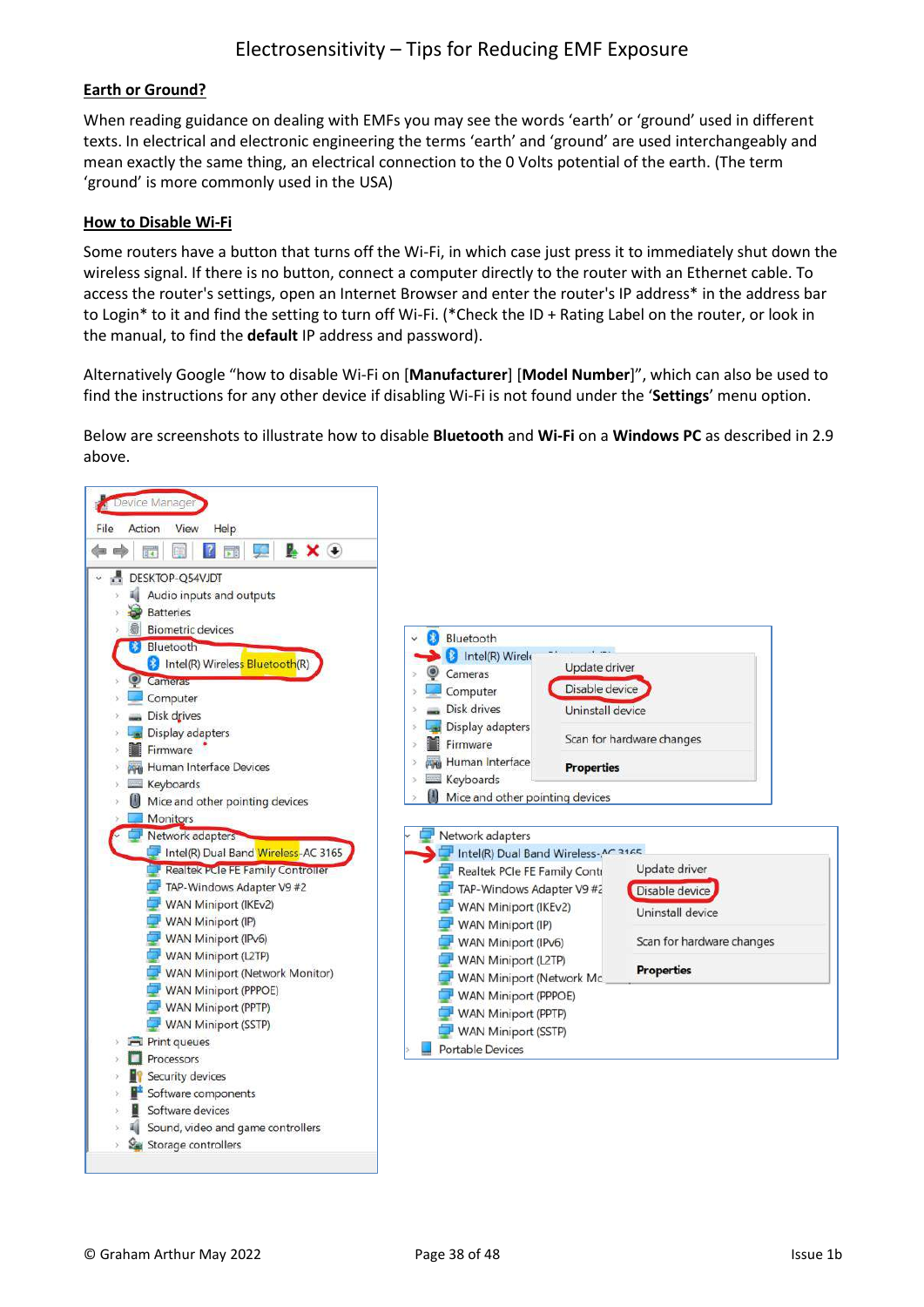#### **Typical Costs of Wired Alternatives**

At the time of writing (Feb 2022) the approximate costs of typical wired alternatives are as follows:

#### **Corded Phone + Extensions**

| <b>Simple Value Corded Desk Phone</b>                          | $f$ 7         |
|----------------------------------------------------------------|---------------|
| BT Décor 2200 Corded Phone (with additional features)          | £32           |
| BT Décor 2600 Corded Answerphone                               | £30           |
| DIY Phone Extension Socket Kit 10m (B&Q / Screwfix)            | £6            |
| Wired Local Area Network (LAN)                                 |               |
| TP-Link 5 Port Gigabit Desktop (Data) Switch (as per Figure 1) | £13           |
| TP-Link 8 Port Gigabit Desktop (Data) Switch                   | £25           |
| Standard UTP Cat5e RJ45 Ethernet Cables 1m - 20m               | $f1-f7$       |
| Shielded FTP Cat5e RJ45 Ethernet Cables 1m - 20m               | $£3.50 - £17$ |
| External Cat6 UTP LDPE RJ45 Ethernet Cables 10m - 75m          | $£13 - £50$   |

Note that a **Data Switch** is only required if there are not enough ports on the **Router** to connect all your devices directly to it **or**, if you want to have multiple devices connected both upstairs and downstairs, or in different rooms, and only want one Ethernet cable going between the two floors or rooms.

All except one (as noted) of the above examples are from Argos and Cable Monkey as being representative of easy to obtain, cost-effective products of suitable quality and performance. Other suitable models and brands may be available elsewhere.

(Remainder of page intentionally left blank)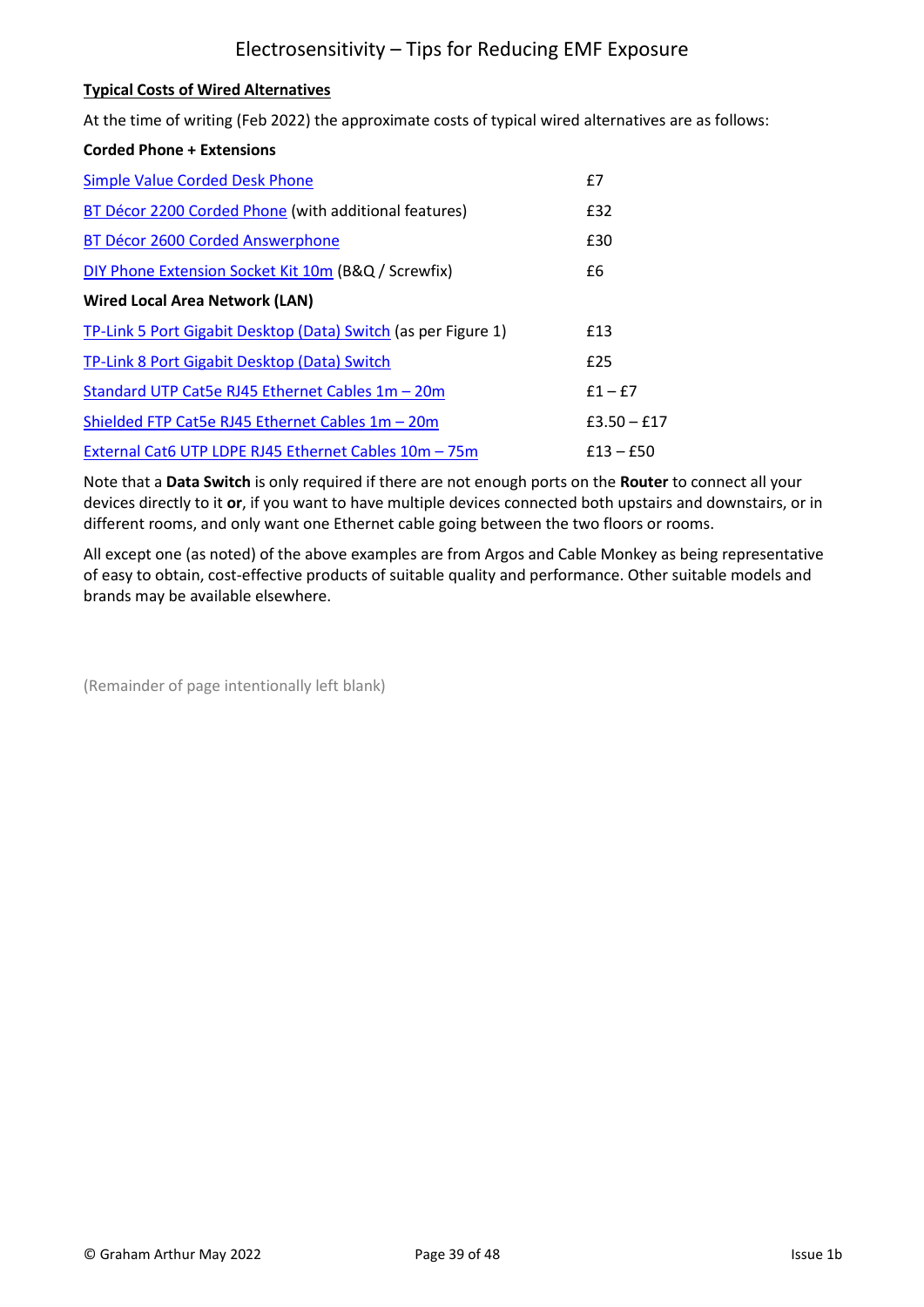**17. Typical Levels of EMFs from Everyday Sources + Levels Before and After Reduction Measures**

|                          | Table 3 - Comparison of Field Strength GUIDELINES from Different Advisory Bodies (See Note 1 & 2 below) |                                                                  |               |                           |                                                                                                               |                           |                          |                              |                            |                            |                                        |
|--------------------------|---------------------------------------------------------------------------------------------------------|------------------------------------------------------------------|---------------|---------------------------|---------------------------------------------------------------------------------------------------------------|---------------------------|--------------------------|------------------------------|----------------------------|----------------------------|----------------------------------------|
|                          |                                                                                                         | <b>Institute of Building Biology Categories - sleeping areas</b> |               |                           | <b>No abnormality</b>                                                                                         | <b>Slight abnormality</b> |                          | <b>Severe abnormality</b>    |                            | <b>Extreme abnormality</b> |                                        |
|                          |                                                                                                         | Austrian Medical Assoc. Categories - occupied > 4 hrs / day      |               |                           | <b>Within normal limits</b>                                                                                   |                           |                          | <b>Slightly above normal</b> | <b>Far above normal</b>    |                            | Very far above normal                  |
| <b>IGNIIR Categories</b> |                                                                                                         | <b>Sensitive#</b>                                                |               |                           | <b>Night</b>                                                                                                  | Day > 4hrs                |                          |                              |                            |                            |                                        |
| <b>IBB</b>               |                                                                                                         | ${}_{0.1}$                                                       |               |                           | $0.1 - 100$                                                                                                   | $100 - 1000$              |                          | >1000                        |                            |                            |                                        |
|                          |                                                                                                         |                                                                  | $\mu W/m^2$   | <b>AMA</b>                | $\leq 1$                                                                                                      |                           | $1 - 10$                 |                              | $10 - 1000$                |                            | >1000                                  |
|                          | <b>High Frequency</b>                                                                                   |                                                                  | (Peak)        | $IGNIR - Av*$             | 0.1                                                                                                           | $\mathbf{1}$              | 10                       |                              |                            |                            |                                        |
|                          | (See frequency ranges below)                                                                            |                                                                  |               | <b>IGNIR - Max</b>        | $\mathbf{1}$                                                                                                  |                           | 10                       | 100                          |                            |                            |                                        |
|                          |                                                                                                         |                                                                  | $IGNIR - Av*$ | 0.006                     | \$                                                                                                            | 0.06                      | $<<$ \$ = 0.02 for Night |                              |                            |                            |                                        |
|                          |                                                                                                         |                                                                  | V/m           | <b>IGNIR - Max</b>        | 0.02                                                                                                          |                           | 0.06                     | 0.2                          |                            |                            |                                        |
|                          |                                                                                                         |                                                                  |               | <b>IBB</b>                | < 20                                                                                                          |                           |                          | $20 - 100$                   | $100 - 500$                |                            | > 500                                  |
| / VLF                    |                                                                                                         |                                                                  |               | <b>AMA</b>                | < 20                                                                                                          |                           | $20 - 100$               |                              | $100 - 400$                |                            | >400                                   |
|                          | <b>Magnetic Fields</b>                                                                                  |                                                                  | nT            | $IGNIR - Av*$             | 30                                                                                                            |                           |                          | 100                          | 300                        |                            |                                        |
|                          |                                                                                                         |                                                                  |               | <b>IGNIR - Max</b>        |                                                                                                               | 100                       |                          |                              | 300                        |                            | 1000                                   |
| Low Frequency ELF        |                                                                                                         | With grounding cable                                             |               | <b>IBB</b>                | $\leq 1$                                                                                                      |                           |                          | $1 - 5$                      | $5 - 50$                   |                            | > 50                                   |
|                          |                                                                                                         | <b>Potential-free</b>                                            |               | <b>IBB</b>                | ${}_{0.3}$                                                                                                    |                           |                          | $0.3 - 1.5$                  | $1.5 - 10$                 |                            | $>10$                                  |
|                          | <b>Electric Fields</b>                                                                                  | <b>Potential-free</b>                                            | V/m           | <b>AMA</b>                | ${}_{0.3}$                                                                                                    |                           |                          | $0.3 - 1.5$                  | $1.5 - 10$                 |                            | $>10$                                  |
|                          |                                                                                                         | <b>Potential-free</b>                                            |               | $IGNIR - Av*$             | $\mathbf{1}$                                                                                                  |                           |                          | 3                            |                            | 10                         |                                        |
|                          | <b>Specified High Frequency Ranges:</b>                                                                 |                                                                  |               | $IBB = 100 kHz - 6 + GHz$ | $AMA = 900 MHz - 5 GHz$                                                                                       |                           |                          |                              | $IGNIR = 30 MHz - 300 GHz$ |                            |                                        |
|                          | <b>Specified Low Frequency Ranges:</b>                                                                  |                                                                  |               | $IBB = 10 Hz - 400+ kHz$  | $AMA = 5 Hz - 2 kHz$ ,                                                                                        |                           |                          |                              | $IGNIR = 1 Hz - 3 kHz$     |                            |                                        |
|                          |                                                                                                         |                                                                  |               |                           | IGNIR: # Sensitive groups include children, foetuses, the elderly, pregnant women, the ill and people with ES |                           |                          |                              |                            |                            | * An average of 6 readings in 1 minute |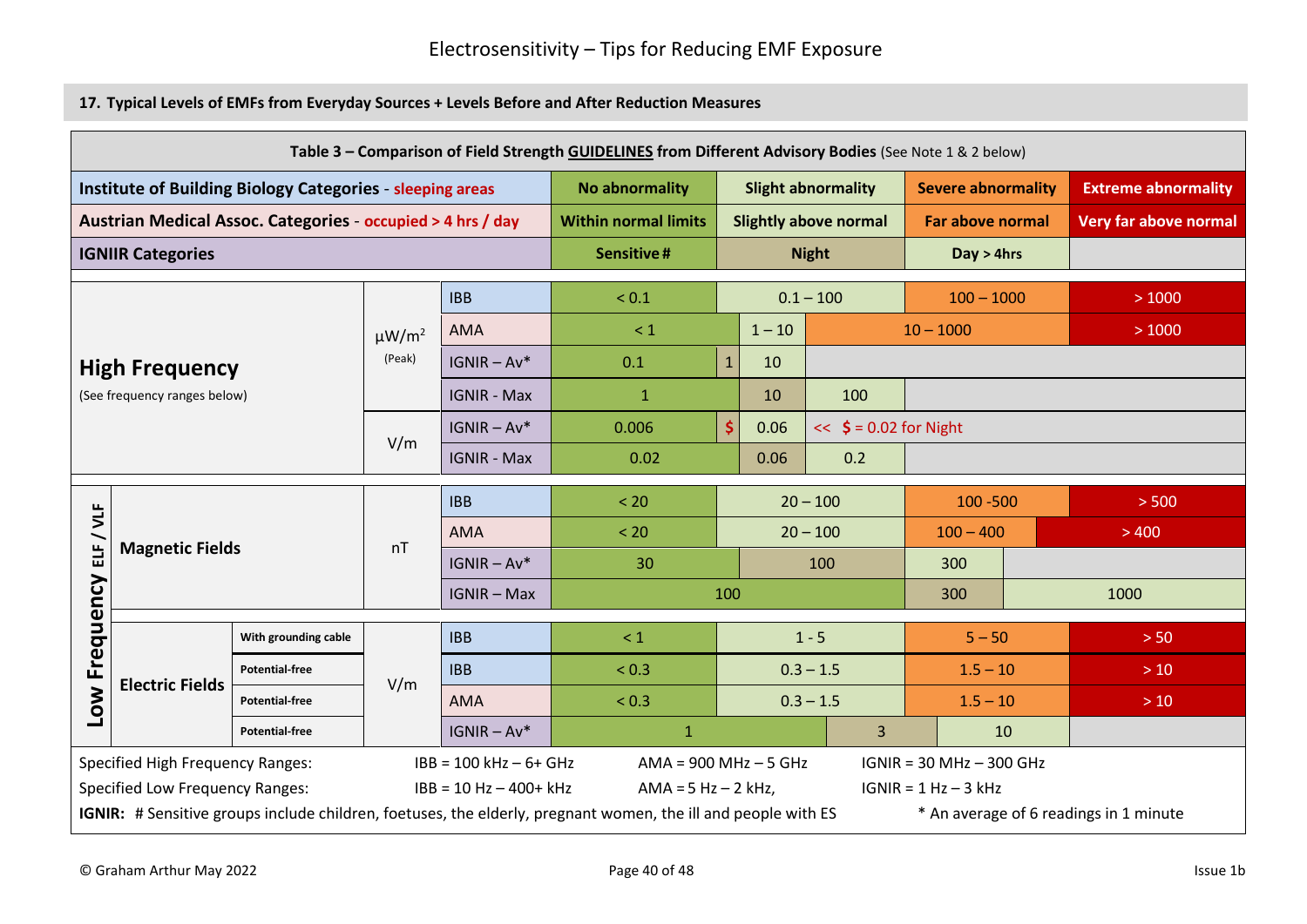**Note 1**: The 'scales' in **Table 3** are **not linear** and are a very rough approximation in order to illustrate the **relative magnitude** of each of the **category threshold levels** between each of the different **guidelines**.

**Note 2**: **IBB** use the term 'Anomaly' in the English version of their standards but the original German word used "Auffälligkeit" also translates as 'abnormality' which appears to be more appropriate in this context of degrees of **abnormality** compared to an EMF environment which is not considered harmful.

**Table 3** above shows that the **[Institute of Building Biology](https://buildingbiology.com/)** (**IBB**) recommended field strengths for **sleeping areas** are the same as, or very similar to, the **[Austrian Medical Association](http://freiburger-appell-2012.info/media/EMF%20Guideline%20OAK-AG%20%202012%2003%2003.pdf)** (**AMA**) recommended levels **for areas occupied for more than 4 hrs per day.** (The **IBB** do not specify any levels for **non-sleep** areas but simply say that they should be '**as low as possible**') Whereas the **[International Guidelines on Non-Ionising](https://ignir.org/?page_id=8)  [Radiation](https://ignir.org/?page_id=8)** (**IGNIR**) levels, which are based on the **EUROPAEM EMF Guidelines 2016**, give three different values for **Day**, **Night** and **Sensitive** people for each field type and the **IGNIR Night average** levels are all **higher** than the **IBB** levels for **Sleep Areas,** the **IGNIR Day average** levels are all **higher** than the **AMA** levels for **areas occupied for more than 4 hrs,** and the **IGNIR 'Sensitive' average** levels are fairly **close to** the **IBB** levels for **Sleep Areas.**

However the recommended **Electric and Magnetic Field** levels for **all areas other than sleep** from other sources, including instrument manufacturer **Gigahertz Solutions,** are **typically 10 times** the **IBB** limits for **sleep areas**. Also worthy of note is that **IBB** and **AMA** only specify **High Frequency** levels for **average power**  (density) (µW/m<sup>2</sup> ), but **IGNIR** specify levels for both **average power** (µW/m<sup>2</sup> ) and **peak voltage** (V/m). (See Section 14 - **Measuring the Power of Analogue and Digital Radiofrequency (RF) Signals** for the arguments as to whether **average power** or **peak voltage** is the most appropriate measure)

Confused? It is important to note that **all** the above bodies state these are merely **'Guidelines'** intended to aid the assessment of any particular environment to give a rough indication of what might, and might not, be problematic for sensitised and non-sensitised people and, where applicable, what remedial action might be required. As each individual can react quite differently to the exact same source, **definitive values** for what is considered acceptable, or not acceptable, are **not critically important**, it is the **levels that are problematic for you** which actually matter and the **Guidelines** give a good **starting point** to help to determine that.

As the various guidelines in **Table 3** above do not align very closely in some areas, in an attempt to find some **middle ground**, the following levels and colour-coding have been used in the remainder of this document in order to **illustrate** the **comparative strengths** and, therefore, **comparative likelihood** of experiencing illeffects at the various different distances away from the different sources that have been tested.

| Approximate levels at<br>which ordinarily sensitive<br>individuals might, or might<br>not, expect to experience<br>adverse reactions |                            | <b>Unlikely to</b><br>cause harm $-$<br>recommended<br>for SLEEP areas<br>for EVERYONE<br>+ daytime areas<br><b>if SENSITIVE #</b> | <b>Adverse</b><br>reactions<br>unlikely unless<br><b>SENSITIVE #-</b><br>recommended<br>for areas used<br>$for > 4$ hrs / DAY | <b>Risk of</b><br>moderate<br>reactions *<br>- avoid or<br>minimise<br>duration of<br>exposure | <b>Risk of</b><br>severe<br>reactions | <b>Risk of</b><br>extremely<br>severe<br>reactions |
|--------------------------------------------------------------------------------------------------------------------------------------|----------------------------|------------------------------------------------------------------------------------------------------------------------------------|-------------------------------------------------------------------------------------------------------------------------------|------------------------------------------------------------------------------------------------|---------------------------------------|----------------------------------------------------|
| <b>High Frequency</b>                                                                                                                | $\mu W/$<br>m <sup>2</sup> | < 0.1                                                                                                                              | $0.1 - 5$                                                                                                                     | $5 - 100$                                                                                      | $100 - 1000$                          | >1000                                              |
| LF Magnetic Fields                                                                                                                   | nT                         | < 20                                                                                                                               | $20 - 200$                                                                                                                    | $200 - 300$                                                                                    | $300 - 500$                           | > 500                                              |
| LF Electric Fields \$                                                                                                                | V/m                        | $\leq 1$                                                                                                                           | $1 - 10$                                                                                                                      | $10 - 20$                                                                                      | $20 - 50$                             | > 50                                               |

**Table 4 – 'Middle Ground' Field Strength Categories used for the Example Test Results in Table 5 – 11**

**#** Sensitive groups include children, foetuses, the elderly, pregnant women, the ill and people with ES

**\*** May be tolerable for less sensitive individuals for very short periods without any **too significant** reactions

**\$** Measured with a grounding cable (**not** 'potential-free')

**Note:** 20 nT = 0.2 mG (milliGauss)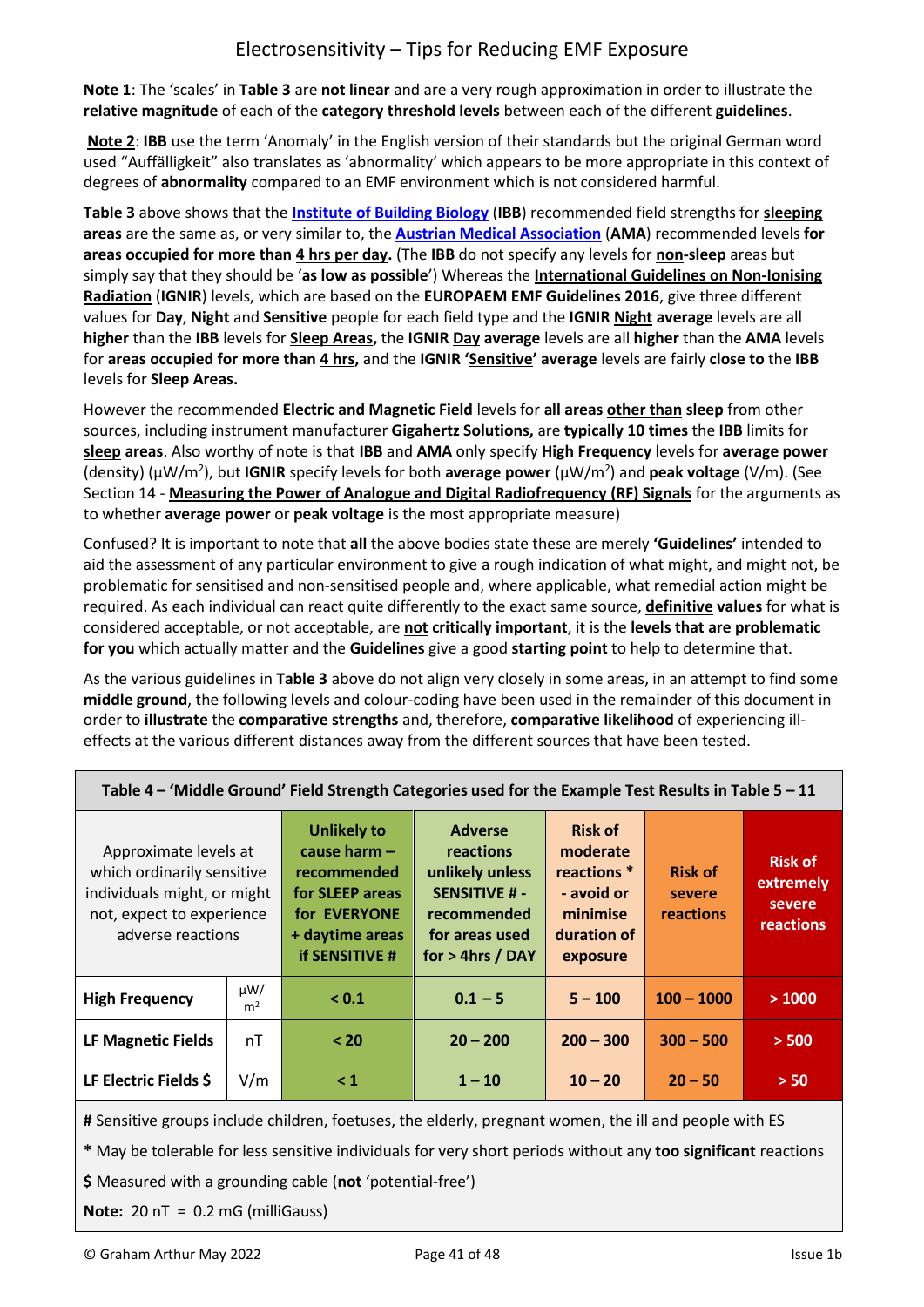## **Testing HIGH Frequency Electromagnetic Fields**

Power meters measure the average power so as the output signal of the devices is **constantly varying** due to the constantly changing nature of the audio or data being transmitted the measured **power levels** similarly **fluctuate all the time**, hence the range of values given below.

The values given below are typical values obtained for the items described in the particular test set-up. However it should be noted that due to the effects of obstacles and reflections on the signal strength as well as the varying nature of the audio or data being transmitted together with the differences between manufacturers and models the levels of radiation you are being exposed to by your devices could vary considerably. Nevertheless the figures below clearly illustrate the **comparative reduction in radiation power levels with increased distance from the device**, and regardless of all the variables stated above this will always be the case. The results also show the **relative difference in strength of the signal output between the different categories of devices and modes of use** which can be expected to be of a **similar order of magnitude** with other models.

When doing your own testing don't get too hung-up on the **exact figures** when taking measurements, '**near enough is good enough**', if the values are high see what can be done to reduce them and then recheck afterwards. You may react at very different thresholds to those given in the various 'Guidelines'…

In respect of **Table 5** below it is important to note that, regardless of the cost and sophistication of the test equipment, due to the laws of physics there are inherent problems in making any **precise** measurements of **high frequency** field strengths in the '[near field](https://en.wikipedia.org/wiki/Near_and_far_field)'. For **both** near and far field the **measured values** can also **vary considerably** due to the **exact distance**, **orientation** and **position** of the measuring equipment with respect to the item being tested and so the test meter must be moved around, within the stated range from the item under test, to try to establish the minimum and maximum values. For both these reasons it is common practice to give a range of values even when the signal being transmitted is constant in nature, which is never the case in any communications device in real-life usage. (The position of the tester's body with relation to both the meter and the unit under test, the way the tester is holding the meter, and the nature and position of any reflective surfaces in the surroundings can also significantly affect the readings obtained when measuring high frequency fields)

It should also be noted that the levels of any type of radiation from any electrical or electronic device depends not only on the circuit function and design but also the selection, physical location and mounting of all the components used (especially case materials and construction, and any shielding measures taken) and, therefore, even very similar devices of the same type, with the very similar features and ratings can produce **wildly different** levels of radiated fields. Even slightly different models from the same series from one manufacturer can vary considerably in the level of radiated fields produced.

Consequently if you are very sensitive it can be important to establish the levels of radiation emitted from the exact make and model you are considering acquiring, either from reliable published data (if available) or by testing yourself with a meter, or empirically. (Obviously a shop is not a suitable environment to do this by either means as there will be far too many other sources of radiation to be able to establish what is coming from where)

Borrowing the exact model you want to test in a 'clean' environment before you buy one is obviously the best option. Alternatively some stores, and many online suppliers, allow returns for a full refund if 'unused', in perfect condition, and repacked in the original packaging correctly. So if you open the item very carefully, noting exactly how they were packed, and only switch them ON to measure the EMFs, rather than actually use them and get them scratched, dirty, or finger-marked you can often return them without a problem for any plausible reason which doesn't suggest you have done anything more than switch it on, such as too noisy, too heavy, uncomfortable to hold / use etc.

## **Ranking of High Frequency EMF Sources – Most Harmful to Least Harmful**

From Tables 4 and 5 below it can be seen that although it is dependent on distance and exact make and model in all cases, in general, in the average home or office close proximity to the following sources are the most to least harmful as follows: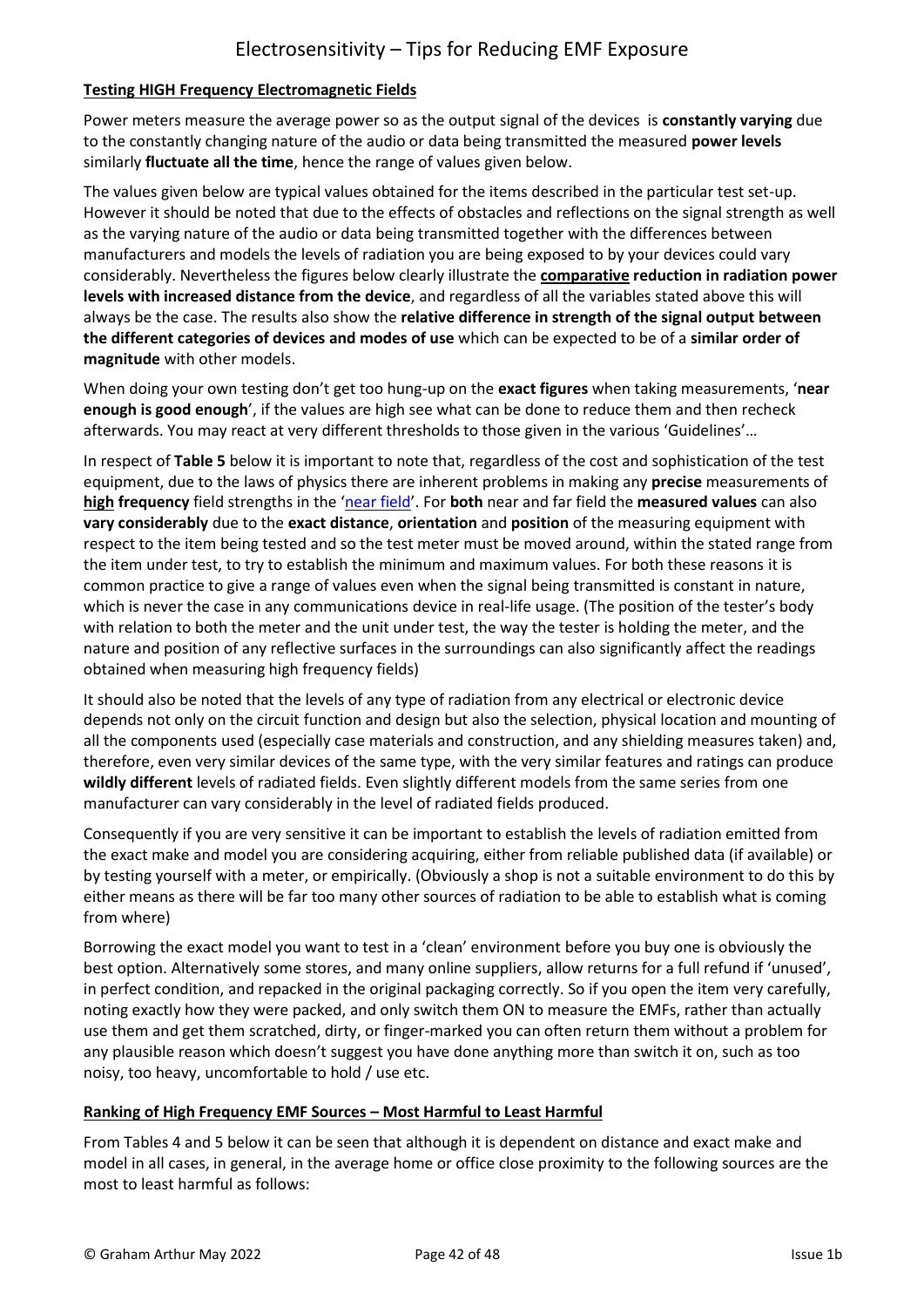#### **MOST HARMFUL**

- 1. **Wi-Fi Router / Hub** or other **Wi-Fi device**
- 2. **Smartphone** with **Wi-Fi / Bluetooth** switched **ON** (regardless of if the connection is being used)
- 3. **Cordless Phone Base Station** (regardless of whether a call is in progress)
- 4. **Cordless Phone Extension Handset** (only a problem when a call is in progress)

#### **LEAST HARMFUL**

Although the levels will vary according to the particular masts, devices, operating modes, locations and distances, in **this instance** it can be seen that:

- **-** the **Wi-Fi Router** is **more harmful** at **1m** away **than** the **Mobile Phone Mast** is at **110m**
- **-** thee **Wi-Fi Router** is **more harmful** at **2m** away **than** the **Mobile Phone Mast** is at **840m**
- **-** the **Cordless Phone** is **more harmful** at **2m** than the **Mast** is at **650m**
- **-** the **Smartphones** with **Wi-Fi** and **Bluetooth enabled** are **as harmful** at **2m** as the **Mast** is at **650m**

Whereas the exact levels and distances will be different in other scenarios it is extremely likely that in most cases the general pattern will be the same – the above devices pose more of a health risk when they are at 'everyday' distances from you than a mobile mast that is a fair distance away.

Perhaps surprisingly, a Smartphone with **Wi-Fi / Bluetooth** / **NFC** switched **OFF** + **call in progress HANDS-FREE** at just **15cm\*** (6 ins) is **safer than** the **Wi-Fi Router** or **Cordless Phone** at **2m** and the least harmful is a Smartphone with Wi-Fi / Bluetooth switched OFF with NO call in progress. (\* from the **body**, not just the **head**)

#### **Real World Testing Examples in Table 5, 6 & 10**

As the **Acoustimeter AM-11** meter I used for testing **High Frequency EMFs** is unfortunately only sensitive down to **1 µW/m<sup>2</sup> ,** where the test results are shown in the tables as **< 1 µW/m<sup>2</sup>** (i.e. none of the LEDs illuminated) it is entirely possible that the actual level may have been **< 0.1 µW/m<sup>2</sup>** but the meter was not able to discriminate.

(Remainder of page intentionally left blank)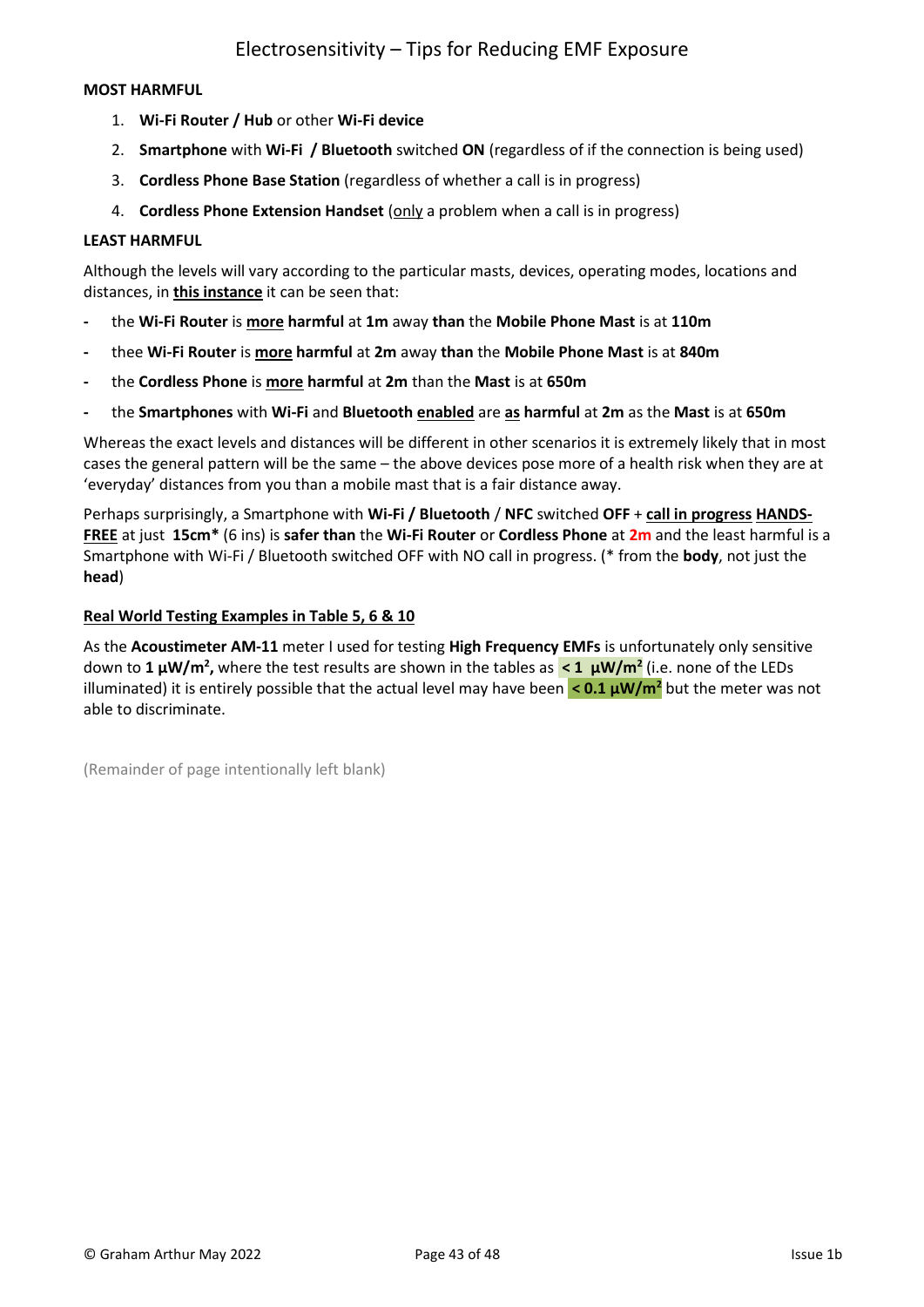| Table 5 - Typical HIGH Frequency (Microwave) Electromagnetic Field Strengths from Household Items |                                                                                                                                                                  |                      |                 |               |             |                |                |  |  |
|---------------------------------------------------------------------------------------------------|------------------------------------------------------------------------------------------------------------------------------------------------------------------|----------------------|-----------------|---------------|-------------|----------------|----------------|--|--|
| Power $\mu W/m^2$ (Average) at the Distances Indicated                                            |                                                                                                                                                                  |                      |                 |               |             |                |                |  |  |
| <b>Device Tested – see below for model details</b>                                                | 5 mm                                                                                                                                                             | 5 cm                 | $15 \text{ cm}$ | 30 cm         | 50 cm       | 1 <sub>m</sub> | 2 <sub>m</sub> |  |  |
|                                                                                                   | $0.2$ ins                                                                                                                                                        | 2 ins                | 6 ins           | 12 ins        | 20 ins      | <b>40 ins</b>  | 79 ins         |  |  |
| <b>Cordless Phone Base Station - continuously</b>                                                 | 1,000-5,000                                                                                                                                                      | $250 - 5,000$        | $100 - 1,000$   | $100 - 1,000$ | $100 - 500$ | $25 - 50$      | $10 - 50$      |  |  |
| <b>Cordless Phone Handset</b> – only whilst a call is in progress                                 | $100 - 1,000$                                                                                                                                                    | $100 - 250$          | $100 - 250$     | $100 - 250$   | $50 - 100$  | $25 - 100$     | $25 - 100$     |  |  |
| Wi-Fi Router - transmits continuously                                                             | 5,000                                                                                                                                                            | 2,500                | 2,500           | 2,500         | 2,500       | 1,000          | $100 - 250$    |  |  |
| HTC Mobile – Wi-Fi, Bluetooth etc. $ON$ (but not in use)                                          | 2,500-5,000                                                                                                                                                      | 1,000-2,500          | $250 - 500$     | $250 - 500$   | $100 - 500$ | $10 - 25$      | $5 - 10$       |  |  |
| <b>Samsung Mobile</b> – Wi-Fi, Bluetooth, NFC etc. $ON$ (not in use)                              | $10 - 1,000$                                                                                                                                                     | $10 - 500$           | $10 - 50$       | $10 - 50$     | $10 - 25$   | $5 - 10$       | $1 - 10$       |  |  |
| HTC Mobile - Wi-Fi, Bluetooth etc. OFF - NO Call                                                  | $\leq 1$                                                                                                                                                         | $\leq 1$             | $\leq 1$        | $\leq 1$      | $\leq 1$    | $\leq 1$       | $\leq 1$       |  |  |
| Samsung Mobile - Wi-Fi, Bluetooth, NFC etc. OFF - NO Call                                         | $\leq 1$                                                                                                                                                         | $\leq 1$             | $\leq 1$        | $\leq 1$      | $\leq 1$    | $\leq 1$       | $\leq 1$       |  |  |
| HTC Mobile - Wi-Fi, Bluetooth etc. OFF - Call in progress                                         | $500 - 2,500$                                                                                                                                                    | $5 - 10$             | $1 - 5$         | $\mathbf{1}$  | $\leq 1$    | $\leq 1$       | $\leq 1$       |  |  |
| Samsung Mobile - Wi-Fi, Bluetooth, NFC OFF - Call in progress                                     | 100                                                                                                                                                              | 5                    | $\mathbf{1}$    | $\leq 1$      | $\leq 1$    | $\leq 1$       | $\leq 1$       |  |  |
| See Table 4 above for colour-coding categorisation                                                |                                                                                                                                                                  |                      |                 |               |             |                |                |  |  |
|                                                                                                   | 'Call in progress' figures were recorded once levels have dropped after initial call set-up when levels go to maximum. (Signal Strength 2 bars in test location) |                      |                 |               |             |                |                |  |  |
| Microwave Background level outside in the garden:                                                 | $< 1 \mu W/m^2$                                                                                                                                                  | Av $< 0.02$ V/m Peak |                 |               |             |                |                |  |  |

**Models used for testing** (only one sample of each type of device was tested so although representative other models may vary considerably)**:**

DECT Cordless Phone - BT Sonus – the **base station** transmits continuously regardless of whether a call is in progress (as all do except for 2 Siemens models)

Wi-Fi Router – Huawei HG533 – **transmits continuously** regardless of whether anyone is actually using Wi-Fi (same as all Wi-Fi Routers / Hubs)

**HTC** Mobile – HTC One SV (4G LTE) – (2013 model)

**Samsung** Mobile – Samsung Galaxy Note 10 Lite (SM-N770F/DSM variant made for the Indian market with an exceptionally low Head SAR of 0.16 W/kg) – There are **no measurable emissions** at all when in '**airplane mode**' but I have not yet been able to determine the source of the low level output when Wi-Fi, Bluetooth and NFC are all DISBALED and no call is in progress. (See also 'Safest Mobile Phones' on page 20)

Note: I haven't had the opportunity to measure the output of any Smart Meters yet.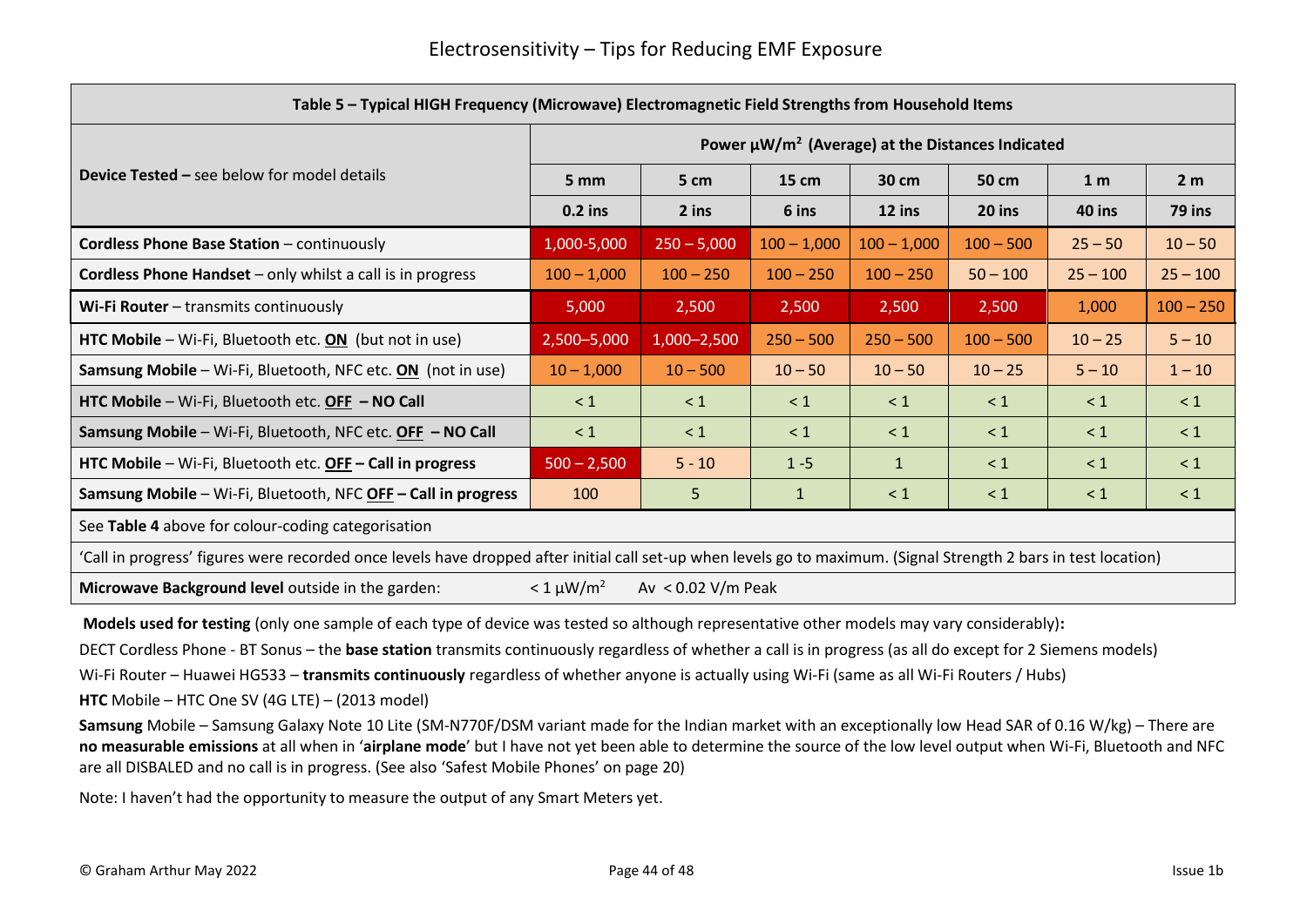|                                                                                                                 | Table 6 - HIGH Frequency (Microwave) Electromagnetic Field Strengths from a Typical Mobile Phone Mast |             |             |          |             |               |  |  |  |  |
|-----------------------------------------------------------------------------------------------------------------|-------------------------------------------------------------------------------------------------------|-------------|-------------|----------|-------------|---------------|--|--|--|--|
| Distance from local Mobile Phone Mast >><br>110 <sub>m</sub><br>650 m<br>840 m<br>70 m<br><b>500 m</b> (Note 1) |                                                                                                       |             |             |          |             |               |  |  |  |  |
| Signal Level - Average                                                                                          | $\mu W/m^2$                                                                                           | $250 - 500$ | $100 - 500$ | $\leq 1$ | 10          | $\leq 1$      |  |  |  |  |
| Signal Level - Peak                                                                                             | V/m                                                                                                   | $1.0 - 2.0$ | $0.5 - 1.0$ | 0.05     | $0.2 - 0.3$ | $0.03 - 0.05$ |  |  |  |  |
| See Table 4 above for colour-coding categorisation                                                              |                                                                                                       |             |             |          |             |               |  |  |  |  |

**Note 1:** Obstructions between the mast and the measurement location in this instance can be seen to reduce the signal strength, as expected.

**Note 2:** The distances from the mast may seem arbitrary but were dictated by where it was accessible and safe to take measurements.

**Note 3:** This is only a rough illustration as it was not possible to determine the rated power output of the tower nor if all antennas pointing in the direction of the meter were transmitting (or at full power) at the time of measurement even though the test was conducted at an assumed busy time - hence the actual power at a particular distance cannot be regarded as a reliable indicator of what can be expected from other towers, however the same order of reduction in power with increased distance can be expected with any other masts.

#### **LOW Frequency Electromagnetic Fields**

The tables below show **comparative** levels of radiated fields for various types of electricity supply infrastructure, electrical and electronic items, and domestic settings. However it is important to note that due to the nature of the sources, all the factors that affect the way fields propagate and reflect, the often wide range of fluctuations in the electrical currents within the devices during normal operation, and the huge variability in readings that can be obtained even under static operating conditions due to the exact distance, orientation and position of the measuring equipment with respect to the item being tested these levels can vary considerably for any given test set-up, hence the **ranges** of values quoted in many instances.

#### **Electricity Distribution Network Pylons**

|                                                    | Table 7 - National Grid Electricity Distribution Network Pylons - High-Level Metal 'Christmas Tree' Pylons - 400 kV |           |                  |     |     |                                                      |     |     |     |     |     |
|----------------------------------------------------|---------------------------------------------------------------------------------------------------------------------|-----------|------------------|-----|-----|------------------------------------------------------|-----|-----|-----|-----|-----|
| Distance From Pylon (m) >>                         |                                                                                                                     |           | 25               | 50  | 75  | 100                                                  | 125 | 150 | 175 | 200 | 225 |
| <b>Electric Field Strength</b>                     | V/m                                                                                                                 | Off Scale | <b>Off Scale</b> | 380 | 70  | 45                                                   | 25  | 20  | 15  |     |     |
| <b>Magnetic Field Strength</b>                     | nT                                                                                                                  | Off Scale | 1500             | 400 | 150 | 75                                                   | 40  | 25  | 15  | 10  |     |
| See Table 4 above for colour-coding categorisation |                                                                                                                     |           |                  |     |     | 'Off Scale' indicates a reading of greater than 1999 |     |     |     |     |     |

The pylons in Table 7 above are the large metal lattice-work pylons often referred to as 'Christmas tree' pylons due to their shape. This type of pylon is used to carry electricity at either 400 kV or 275 kV in the UK but I haven't been able to determine definitively which voltage the pylons measured were carrying as the signage does not give this information, although it is very likely that they were 400 kV. However if they were only 275 kV the field strengths can be expected to significantly higher and extend further around 400 kV pylons.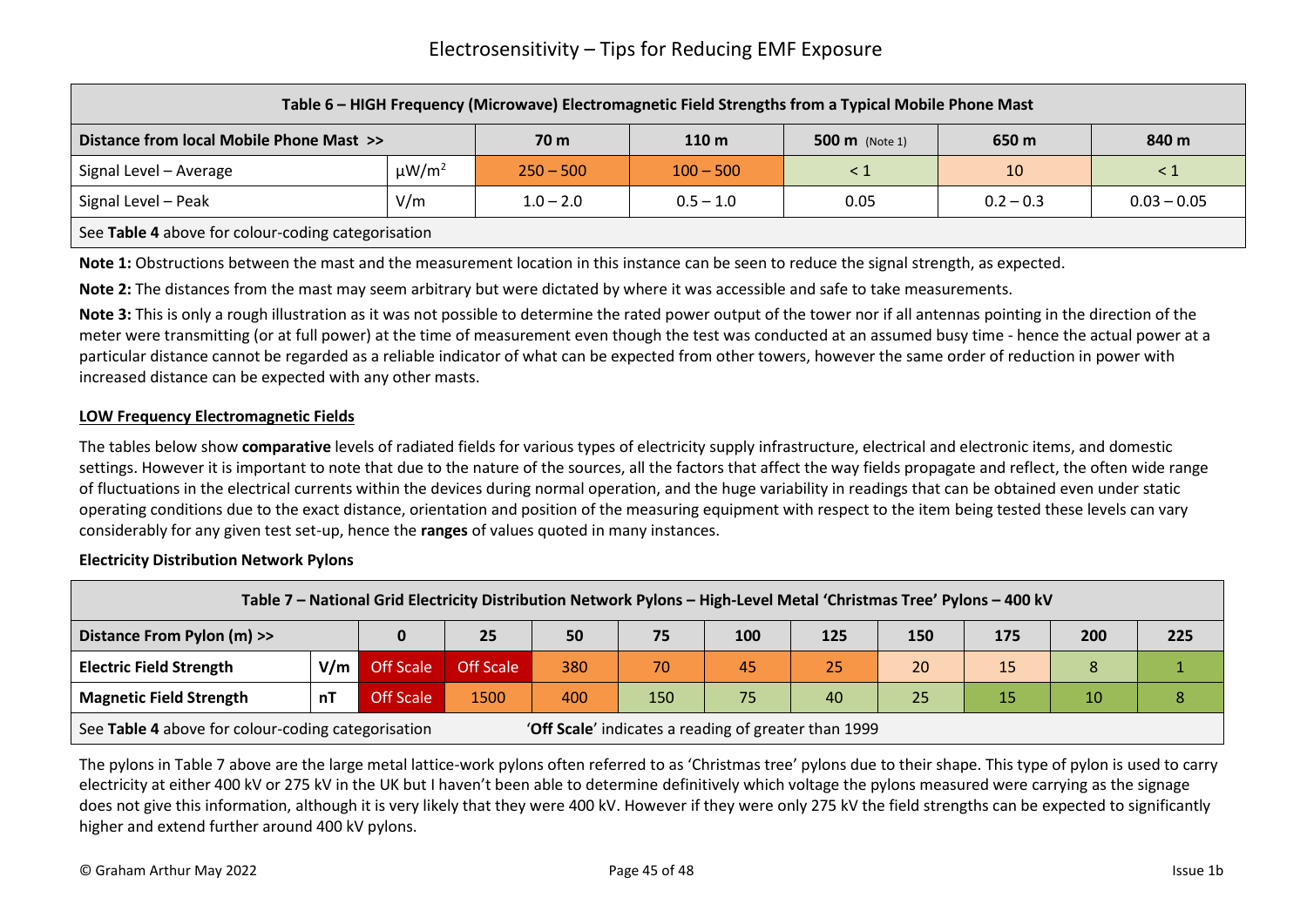|                                                                                           | Table 8 - Local Rural Distribution Network Pylons - Low-Level Single Wooden Poles with 3 Wires - 11 kV |     |     |  |  |  |  |  |  |  |  |
|-------------------------------------------------------------------------------------------|--------------------------------------------------------------------------------------------------------|-----|-----|--|--|--|--|--|--|--|--|
| <b>Background</b><br>35<br>50<br>Distance From Pylon (m) >><br>10<br>20<br>15<br>30<br>25 |                                                                                                        |     |     |  |  |  |  |  |  |  |  |
| <b>Electric Field Strength</b>                                                            | V/m                                                                                                    | 300 | 185 |  |  |  |  |  |  |  |  |
| <b>Magnetic Field Strength</b>                                                            | 90<br>30<br>215<br>155<br>55<br>18<br>12<br>40<br>22<br>n٦                                             |     |     |  |  |  |  |  |  |  |  |
|                                                                                           | See Table 4 above for colour-coding categorisation                                                     |     |     |  |  |  |  |  |  |  |  |

A guide '[Electric and Magnetic Fields](https://www.nationalgrid.com/sites/default/files/documents/13791-Electric%20and%20Magnetic%20Fields%20-%20The%20facts.pdf) – The Facts' (Jan 2012) produced by **The Energy Networks Association** from the **National Grid** web site has some useful explanations about fields and facts about typical ground-level fields from UK overhead powerlines which are in accordance with the levels I measured above, but note that they give the magnetic field values in microTesla (µT) not nanoTesla (nT) so you need to multiply their figures by 1000 to compare with the readings above. However note that they do not give any typical **Electric** Field values for common appliances (only **Magnetic** Field) or state the distance at which they measured the '**close**' values, and most particularly that the ICNIRP 'reference levels' for the public they quote are way, way in excess of the levels considered safe by more recent research (see Table 3 above). Also their views on any connections between EMFs and health issues do not reflect recent research either.

#### **Household Levels – Before and After Action Taken**

| Table 9 - AC Electric Fields Measurements BEFORE and AFTER Action Taken In My Home                                                                                                           |                                     |                                            |                                       |  |  |  |  |  |
|----------------------------------------------------------------------------------------------------------------------------------------------------------------------------------------------|-------------------------------------|--------------------------------------------|---------------------------------------|--|--|--|--|--|
| <b>Position / Activity</b>                                                                                                                                                                   | <b>Before Action Taken</b><br>(V/m) | <b>After Basic* Actions Taken</b><br>(V/m) | After Further* Actions Taken<br>(V/m) |  |  |  |  |  |
| Watching 40" LED Smart TV / Listening to Hi-fi @ 1.8m away                                                                                                                                   | $105 - 127$                         | $22 - 23$                                  | $4 - 5$                               |  |  |  |  |  |
| Using Desktop Computer @ 80cm from Monitor, 1m from Tower                                                                                                                                    | $1295 - 340$                        | $6 - 22$                                   | $3 - 5$                               |  |  |  |  |  |
| In Bed - (Lower Sleeping Area limits apply)                                                                                                                                                  | $180 - 260$                         | $1 - 3$                                    | $\Omega$                              |  |  |  |  |  |
| See Table 4 above for colour-coding categorisation                                                                                                                                           |                                     |                                            |                                       |  |  |  |  |  |
| Magnetic Field strength was not recorded in any of these positions as it was well below the IBB level for sleeping areas and IGNIR level for sensitive people<br>before any action was taken |                                     |                                            |                                       |  |  |  |  |  |
| <b>Background level</b> outside in the garden:                                                                                                                                               | Electric Field: $0 - 1$ V/m         | <b>Magnetic Field:</b> $2 - 3$ nT          |                                       |  |  |  |  |  |
| * 'Basic' Actions as per Section 2 above - 'Further' Actions as per Sections 3 & 4 above                                                                                                     |                                     |                                            |                                       |  |  |  |  |  |

A wired keyboard and mouse were used in the above tests.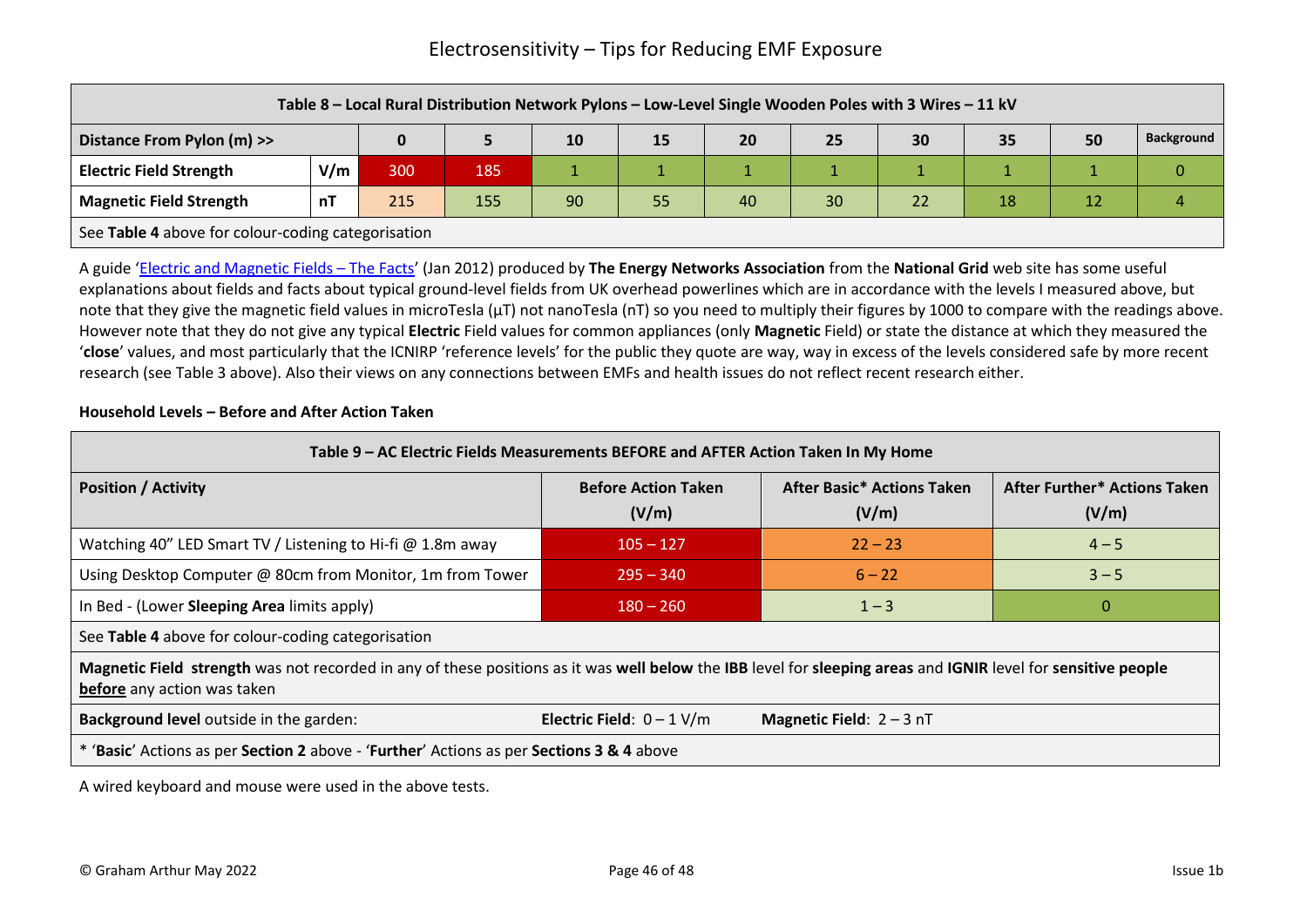| Table 10 - Laptop Electric and Magnetic Field Measurements in Different Modes of Use |                                                      |                                                                                       |                                          |                            |  |  |  |  |  |
|--------------------------------------------------------------------------------------|------------------------------------------------------|---------------------------------------------------------------------------------------|------------------------------------------|----------------------------|--|--|--|--|--|
|                                                                                      |                                                      | <b>LAPTOP Keyboard and Touchpad</b>                                                   | SEPARATE WIRED Keyboard (@ 10cm) + Mouse |                            |  |  |  |  |  |
| <b>Mode of Operation</b>                                                             | Electric Field (V/m)<br><b>Magnetic Field (nT) #</b> |                                                                                       |                                          | <b>Magnetic Field (nT)</b> |  |  |  |  |  |
| Battery-Powered - no other leads connected                                           |                                                      | $15 - 650$                                                                            |                                          |                            |  |  |  |  |  |
| Battery-Powered + Ethernet lead connected                                            | $9 - 21$                                             | $20 - 925$                                                                            | $5 - 7$                                  | b                          |  |  |  |  |  |
| Mains Charger Connected - no other leads connected                                   | $42 - 60$                                            | $15 - 650$                                                                            | $15 - 20$                                | 8                          |  |  |  |  |  |
| Mains Charger Connected + Ethernet lead connected                                    | $45 - 52$                                            | $22 - 995$                                                                            | $24 - 31$                                | 8                          |  |  |  |  |  |
|                                                                                      |                                                      | HIGH Frequency (Microwave) Electromagnetic Field Strengths ( $\mu$ W/m <sup>2</sup> ) |                                          |                            |  |  |  |  |  |
| All above scenarios, only affected by keyboard / mouse used                          | $1 - 100*$<br>$\leq 1$                               |                                                                                       |                                          |                            |  |  |  |  |  |
| See Table 4 above for colour-coding categorisation                                   |                                                      | * from motherboard circuitry                                                          |                                          |                            |  |  |  |  |  |

#### **Model used for testing:** Dell Inspiron 15 5000 Series – 5570 (Placed on a table with a separate wired keyboard and mouse 10cm from the front edge of the laptop and using an SSTP Ethernet cable with the screen earthed)

As can be seen in **Table 10** above, using a **separate wired** keyboard and mouse is unquestionably the safest way to use a laptop. Additionally the test results show that the **Electric Field** is significantly lower when the mains charger is disconnected and the laptop is just powered by the battery.

**#** The huge variability in the **Magnetic Field** measurements observed on the laptop keyboard is due to the positions of the different components located underneath it and, in particular, on the level of **hard drive** activity – the harder the drive is working the higher the current flow in its motor and, therefore, the higher the magnetic field it produces. **Solid State Drives** (SSDs), which are becoming more popular due to their higher access speeds (allowing faster loading of software) and their lower power consumption (which extends battery life), do not have this problem as there are no motors or moving parts. However it is **reported** that some manufacturers use **SSDs** which are **NOT hard-wired** into the data circuits but instead use **wireless** connections\*\*which have levels of radiation high enough to affect some ES sufferers. (\*\* I cannot understand why anyone would choose to do this unless they are just too lazy to work out the necessary component and track / wiring harness layout to position and wire the SSDs in properly!)

I have not been able to get definitive answers from any of the laptop manufacturers I have contacted as to whether they use wireless SSDs in any of their models – some of the 'technical' people I was able to contact didn't even seem to understand the question and in all cases I got contradictory answers from different parts of the same company… Also as I do not know anyone with a laptop fitted with SSDs I haven't been able to test if they are wireless and, if so, what the radiated levels are.

Without the ability to get definitive information from manufacturers, or to test the items for myself, it would seem entirely possible that they are using wireless SSDs which are designed to be used as **external drives** and would therefore emit levels as high as other standalone devices which would be problematic for sufferers. (In theory **internal** wireless SSDs could operate at much lower emission levels due to the greatly reduced distance to be covered but I have not been able to verify if such